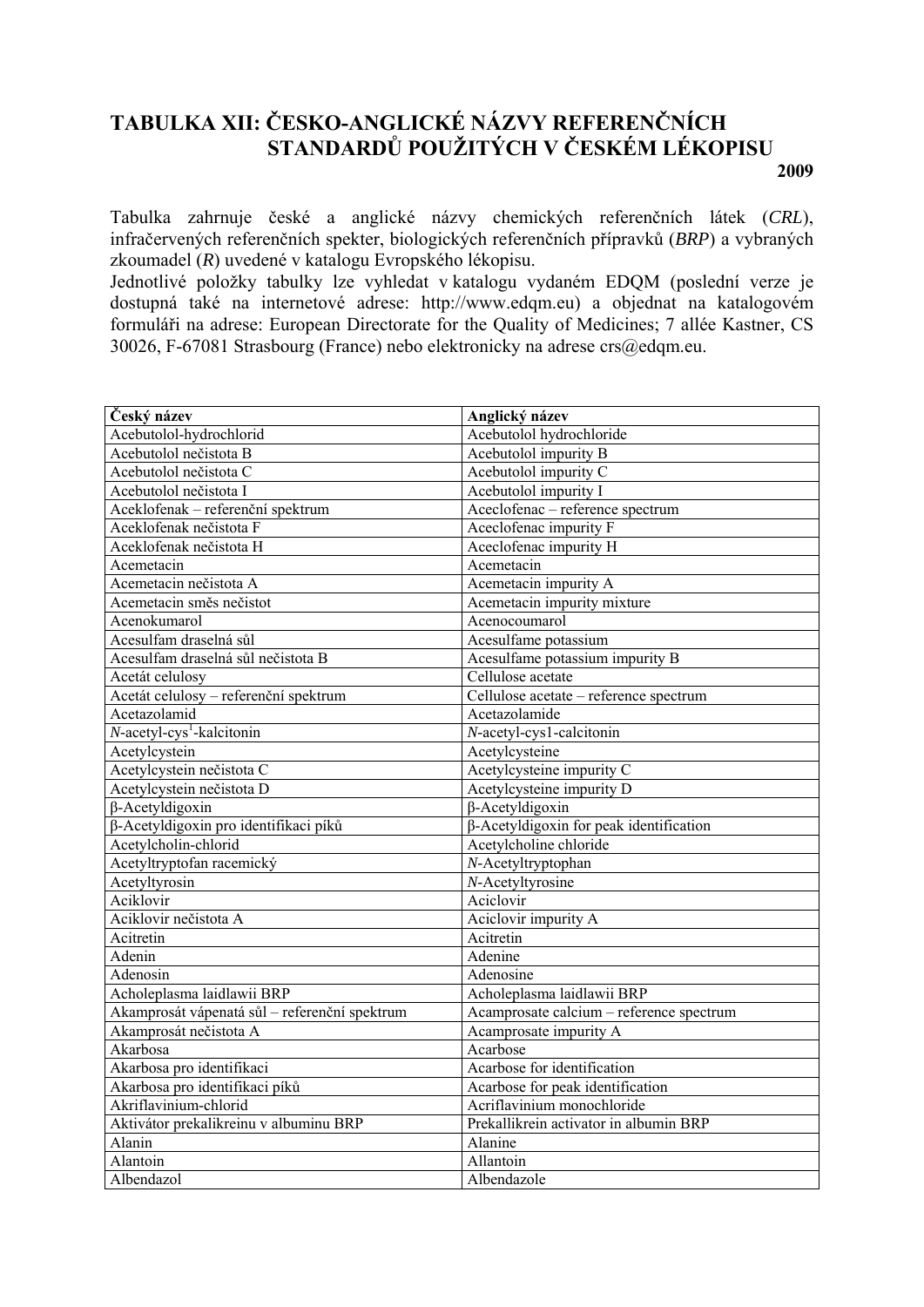| Albumin lidský pro elektroforézu BRP<br>Human albumin for electrophoresis BRP<br>Alfadex<br>Alfadex<br>Alfakalcidol<br>Alfacalcidol<br>Alfakalcidol – referenční spektrum<br>Alfacalcidol - reference spectrum<br>Alfentanil-hydrochlorid - referenční spektrum<br>Alfentanil hydrochloride - reference spectrum<br>Alfuzosin-hydrochlorid<br>Alfuzosin hydrochloride<br>Alfuzosin nečistota A<br>Alfuzosin impurity A<br>Alfuzosin pro test způsobilosti<br>Alfuzosin for system suitability<br>Alcuronium chloride<br>Alkuronium-chlorid<br>N-Allylstrychnin-bromid<br>Allylstrychnine bromide<br>Almagát<br>Almagate<br>Almagát – referenční spektrum<br>Almagate - reference spectrum<br>Alopurinol<br>Allopurinol<br>Alopurinol nečistota A<br>Allopurinol impurity A<br>Alopurinol nečistota B<br>Allopurinol impurity B<br>Allopurinol impurity $\overline{C}$<br>Alopurinol nečistota C<br>Alopurinol nečistota D<br>Allopurinol impurity D<br>Alopurinol nečistota E<br>Allopurinol impurity E<br>Alprazolam<br>Alprazolam<br>Alprenolol-hydrochlorid<br>Alprenolol hydrochloride<br>Alprostadil<br>Alprostadil<br>Altizid<br>Altizide<br>Altizid nečistota B<br>Altizide impurity B<br>Alverin-citrát<br>Alverine citrate<br>Alverin nečistota D<br>Alverine impurity D<br>Alverine for peak identification<br>Alverin pro identifikaci píků<br>Amantadine hydrochloride<br>Amantadin-hydrochlorid<br>Ambroxol hydrochloride<br>Ambroxol-hydrochlorid<br>Amfetamin-sulfát - referenční spektrum<br>Amfetamine sulphate - reference spectrum<br>Amfotericin B<br>Amphotericin B<br>Amfotericin B pro identifikaci píků<br>Amphotericin B for peak identification<br>Amikacin<br>Amikacin<br>Amikacin nečistota A<br>Amikacin impurity A<br>Amikacin-disulfát<br>Amikacin sulphate<br>Amilorid-hydrochlorid dihydrát<br>Amiloride hydrochloride<br>Amilorid nečistota A<br>Amiloride impurity A<br>Aminoglutethimid<br>Aminoglutethimide<br>Aminoglutethimid nečistota A<br>Aminoglutethimide impurity A<br>Aminoglutethimid nečistota D<br>Aminoglutethimide impurity D<br>Amiodaron nečistota D<br>Amiodarone impurity D<br>Amiodaron nečistota E<br>Amiodarone impurity E<br>Amiodaron-hydrochlorid<br>Amiodarone hydrochloride<br>Amisulprid<br>Amisulpride<br>Amisulprid nečistota A<br>Amisulpride impurity A<br>Amisulprid nečistota B<br>Amisulpride impurity B<br>Amitriptylin-hydrochlorid<br>Amitriptyline hydrochloride<br>Amitriptylin-hydrochlorid - referenční spektrum<br>Amitriptyline hydrochloride - reference spectrum<br>Amlodipin-besylát<br>Amlodipine besilate<br>Amobarbital<br>Amobarbital<br>Amobarbital sodium<br>Amobarbital sodná sůl<br>Amonio-methakrylátový kopolymer typ A – referenční<br>Ammonio methacrylate copolymer (type A) – reference<br>spektrum<br>spectrum<br>Amonio-methakrylátový kopolymer typ B – referenční<br>Ammonio methacrylate copolymer (type B) – reference<br>spektrum<br>spectrum<br>Amonium-glycyrrhizát (pro HPLC)<br>Glycyrrhizate (monoammonium)<br>Amonium-glycyrrhizát (pro IČ)<br>Ammonium glycyrrhizate | Český název          | Anglický název         |
|-------------------------------------------------------------------------------------------------------------------------------------------------------------------------------------------------------------------------------------------------------------------------------------------------------------------------------------------------------------------------------------------------------------------------------------------------------------------------------------------------------------------------------------------------------------------------------------------------------------------------------------------------------------------------------------------------------------------------------------------------------------------------------------------------------------------------------------------------------------------------------------------------------------------------------------------------------------------------------------------------------------------------------------------------------------------------------------------------------------------------------------------------------------------------------------------------------------------------------------------------------------------------------------------------------------------------------------------------------------------------------------------------------------------------------------------------------------------------------------------------------------------------------------------------------------------------------------------------------------------------------------------------------------------------------------------------------------------------------------------------------------------------------------------------------------------------------------------------------------------------------------------------------------------------------------------------------------------------------------------------------------------------------------------------------------------------------------------------------------------------------------------------------------------------------------------------------------------------------------------------------------------------------------------------------------------------------------------------------------------------------------------------------------------------------------------------------------------------------------------------------------------------------------------------------------------------------------------------------------------------------------------------------------------------------------------------------------------------------------------------------------------------------------------------------------------------------------------------------------------------------------------------------------------------------------------------------------------------------------------------------------------------------------------------------------------------------------|----------------------|------------------------|
|                                                                                                                                                                                                                                                                                                                                                                                                                                                                                                                                                                                                                                                                                                                                                                                                                                                                                                                                                                                                                                                                                                                                                                                                                                                                                                                                                                                                                                                                                                                                                                                                                                                                                                                                                                                                                                                                                                                                                                                                                                                                                                                                                                                                                                                                                                                                                                                                                                                                                                                                                                                                                                                                                                                                                                                                                                                                                                                                                                                                                                                                                     |                      |                        |
|                                                                                                                                                                                                                                                                                                                                                                                                                                                                                                                                                                                                                                                                                                                                                                                                                                                                                                                                                                                                                                                                                                                                                                                                                                                                                                                                                                                                                                                                                                                                                                                                                                                                                                                                                                                                                                                                                                                                                                                                                                                                                                                                                                                                                                                                                                                                                                                                                                                                                                                                                                                                                                                                                                                                                                                                                                                                                                                                                                                                                                                                                     |                      |                        |
|                                                                                                                                                                                                                                                                                                                                                                                                                                                                                                                                                                                                                                                                                                                                                                                                                                                                                                                                                                                                                                                                                                                                                                                                                                                                                                                                                                                                                                                                                                                                                                                                                                                                                                                                                                                                                                                                                                                                                                                                                                                                                                                                                                                                                                                                                                                                                                                                                                                                                                                                                                                                                                                                                                                                                                                                                                                                                                                                                                                                                                                                                     |                      |                        |
|                                                                                                                                                                                                                                                                                                                                                                                                                                                                                                                                                                                                                                                                                                                                                                                                                                                                                                                                                                                                                                                                                                                                                                                                                                                                                                                                                                                                                                                                                                                                                                                                                                                                                                                                                                                                                                                                                                                                                                                                                                                                                                                                                                                                                                                                                                                                                                                                                                                                                                                                                                                                                                                                                                                                                                                                                                                                                                                                                                                                                                                                                     |                      |                        |
|                                                                                                                                                                                                                                                                                                                                                                                                                                                                                                                                                                                                                                                                                                                                                                                                                                                                                                                                                                                                                                                                                                                                                                                                                                                                                                                                                                                                                                                                                                                                                                                                                                                                                                                                                                                                                                                                                                                                                                                                                                                                                                                                                                                                                                                                                                                                                                                                                                                                                                                                                                                                                                                                                                                                                                                                                                                                                                                                                                                                                                                                                     |                      |                        |
|                                                                                                                                                                                                                                                                                                                                                                                                                                                                                                                                                                                                                                                                                                                                                                                                                                                                                                                                                                                                                                                                                                                                                                                                                                                                                                                                                                                                                                                                                                                                                                                                                                                                                                                                                                                                                                                                                                                                                                                                                                                                                                                                                                                                                                                                                                                                                                                                                                                                                                                                                                                                                                                                                                                                                                                                                                                                                                                                                                                                                                                                                     |                      |                        |
|                                                                                                                                                                                                                                                                                                                                                                                                                                                                                                                                                                                                                                                                                                                                                                                                                                                                                                                                                                                                                                                                                                                                                                                                                                                                                                                                                                                                                                                                                                                                                                                                                                                                                                                                                                                                                                                                                                                                                                                                                                                                                                                                                                                                                                                                                                                                                                                                                                                                                                                                                                                                                                                                                                                                                                                                                                                                                                                                                                                                                                                                                     |                      |                        |
|                                                                                                                                                                                                                                                                                                                                                                                                                                                                                                                                                                                                                                                                                                                                                                                                                                                                                                                                                                                                                                                                                                                                                                                                                                                                                                                                                                                                                                                                                                                                                                                                                                                                                                                                                                                                                                                                                                                                                                                                                                                                                                                                                                                                                                                                                                                                                                                                                                                                                                                                                                                                                                                                                                                                                                                                                                                                                                                                                                                                                                                                                     |                      |                        |
|                                                                                                                                                                                                                                                                                                                                                                                                                                                                                                                                                                                                                                                                                                                                                                                                                                                                                                                                                                                                                                                                                                                                                                                                                                                                                                                                                                                                                                                                                                                                                                                                                                                                                                                                                                                                                                                                                                                                                                                                                                                                                                                                                                                                                                                                                                                                                                                                                                                                                                                                                                                                                                                                                                                                                                                                                                                                                                                                                                                                                                                                                     |                      |                        |
|                                                                                                                                                                                                                                                                                                                                                                                                                                                                                                                                                                                                                                                                                                                                                                                                                                                                                                                                                                                                                                                                                                                                                                                                                                                                                                                                                                                                                                                                                                                                                                                                                                                                                                                                                                                                                                                                                                                                                                                                                                                                                                                                                                                                                                                                                                                                                                                                                                                                                                                                                                                                                                                                                                                                                                                                                                                                                                                                                                                                                                                                                     |                      |                        |
|                                                                                                                                                                                                                                                                                                                                                                                                                                                                                                                                                                                                                                                                                                                                                                                                                                                                                                                                                                                                                                                                                                                                                                                                                                                                                                                                                                                                                                                                                                                                                                                                                                                                                                                                                                                                                                                                                                                                                                                                                                                                                                                                                                                                                                                                                                                                                                                                                                                                                                                                                                                                                                                                                                                                                                                                                                                                                                                                                                                                                                                                                     |                      |                        |
|                                                                                                                                                                                                                                                                                                                                                                                                                                                                                                                                                                                                                                                                                                                                                                                                                                                                                                                                                                                                                                                                                                                                                                                                                                                                                                                                                                                                                                                                                                                                                                                                                                                                                                                                                                                                                                                                                                                                                                                                                                                                                                                                                                                                                                                                                                                                                                                                                                                                                                                                                                                                                                                                                                                                                                                                                                                                                                                                                                                                                                                                                     |                      |                        |
|                                                                                                                                                                                                                                                                                                                                                                                                                                                                                                                                                                                                                                                                                                                                                                                                                                                                                                                                                                                                                                                                                                                                                                                                                                                                                                                                                                                                                                                                                                                                                                                                                                                                                                                                                                                                                                                                                                                                                                                                                                                                                                                                                                                                                                                                                                                                                                                                                                                                                                                                                                                                                                                                                                                                                                                                                                                                                                                                                                                                                                                                                     |                      |                        |
|                                                                                                                                                                                                                                                                                                                                                                                                                                                                                                                                                                                                                                                                                                                                                                                                                                                                                                                                                                                                                                                                                                                                                                                                                                                                                                                                                                                                                                                                                                                                                                                                                                                                                                                                                                                                                                                                                                                                                                                                                                                                                                                                                                                                                                                                                                                                                                                                                                                                                                                                                                                                                                                                                                                                                                                                                                                                                                                                                                                                                                                                                     |                      |                        |
|                                                                                                                                                                                                                                                                                                                                                                                                                                                                                                                                                                                                                                                                                                                                                                                                                                                                                                                                                                                                                                                                                                                                                                                                                                                                                                                                                                                                                                                                                                                                                                                                                                                                                                                                                                                                                                                                                                                                                                                                                                                                                                                                                                                                                                                                                                                                                                                                                                                                                                                                                                                                                                                                                                                                                                                                                                                                                                                                                                                                                                                                                     |                      |                        |
|                                                                                                                                                                                                                                                                                                                                                                                                                                                                                                                                                                                                                                                                                                                                                                                                                                                                                                                                                                                                                                                                                                                                                                                                                                                                                                                                                                                                                                                                                                                                                                                                                                                                                                                                                                                                                                                                                                                                                                                                                                                                                                                                                                                                                                                                                                                                                                                                                                                                                                                                                                                                                                                                                                                                                                                                                                                                                                                                                                                                                                                                                     |                      |                        |
|                                                                                                                                                                                                                                                                                                                                                                                                                                                                                                                                                                                                                                                                                                                                                                                                                                                                                                                                                                                                                                                                                                                                                                                                                                                                                                                                                                                                                                                                                                                                                                                                                                                                                                                                                                                                                                                                                                                                                                                                                                                                                                                                                                                                                                                                                                                                                                                                                                                                                                                                                                                                                                                                                                                                                                                                                                                                                                                                                                                                                                                                                     |                      |                        |
|                                                                                                                                                                                                                                                                                                                                                                                                                                                                                                                                                                                                                                                                                                                                                                                                                                                                                                                                                                                                                                                                                                                                                                                                                                                                                                                                                                                                                                                                                                                                                                                                                                                                                                                                                                                                                                                                                                                                                                                                                                                                                                                                                                                                                                                                                                                                                                                                                                                                                                                                                                                                                                                                                                                                                                                                                                                                                                                                                                                                                                                                                     |                      |                        |
|                                                                                                                                                                                                                                                                                                                                                                                                                                                                                                                                                                                                                                                                                                                                                                                                                                                                                                                                                                                                                                                                                                                                                                                                                                                                                                                                                                                                                                                                                                                                                                                                                                                                                                                                                                                                                                                                                                                                                                                                                                                                                                                                                                                                                                                                                                                                                                                                                                                                                                                                                                                                                                                                                                                                                                                                                                                                                                                                                                                                                                                                                     |                      |                        |
|                                                                                                                                                                                                                                                                                                                                                                                                                                                                                                                                                                                                                                                                                                                                                                                                                                                                                                                                                                                                                                                                                                                                                                                                                                                                                                                                                                                                                                                                                                                                                                                                                                                                                                                                                                                                                                                                                                                                                                                                                                                                                                                                                                                                                                                                                                                                                                                                                                                                                                                                                                                                                                                                                                                                                                                                                                                                                                                                                                                                                                                                                     |                      |                        |
|                                                                                                                                                                                                                                                                                                                                                                                                                                                                                                                                                                                                                                                                                                                                                                                                                                                                                                                                                                                                                                                                                                                                                                                                                                                                                                                                                                                                                                                                                                                                                                                                                                                                                                                                                                                                                                                                                                                                                                                                                                                                                                                                                                                                                                                                                                                                                                                                                                                                                                                                                                                                                                                                                                                                                                                                                                                                                                                                                                                                                                                                                     |                      |                        |
|                                                                                                                                                                                                                                                                                                                                                                                                                                                                                                                                                                                                                                                                                                                                                                                                                                                                                                                                                                                                                                                                                                                                                                                                                                                                                                                                                                                                                                                                                                                                                                                                                                                                                                                                                                                                                                                                                                                                                                                                                                                                                                                                                                                                                                                                                                                                                                                                                                                                                                                                                                                                                                                                                                                                                                                                                                                                                                                                                                                                                                                                                     |                      |                        |
|                                                                                                                                                                                                                                                                                                                                                                                                                                                                                                                                                                                                                                                                                                                                                                                                                                                                                                                                                                                                                                                                                                                                                                                                                                                                                                                                                                                                                                                                                                                                                                                                                                                                                                                                                                                                                                                                                                                                                                                                                                                                                                                                                                                                                                                                                                                                                                                                                                                                                                                                                                                                                                                                                                                                                                                                                                                                                                                                                                                                                                                                                     |                      |                        |
|                                                                                                                                                                                                                                                                                                                                                                                                                                                                                                                                                                                                                                                                                                                                                                                                                                                                                                                                                                                                                                                                                                                                                                                                                                                                                                                                                                                                                                                                                                                                                                                                                                                                                                                                                                                                                                                                                                                                                                                                                                                                                                                                                                                                                                                                                                                                                                                                                                                                                                                                                                                                                                                                                                                                                                                                                                                                                                                                                                                                                                                                                     |                      |                        |
|                                                                                                                                                                                                                                                                                                                                                                                                                                                                                                                                                                                                                                                                                                                                                                                                                                                                                                                                                                                                                                                                                                                                                                                                                                                                                                                                                                                                                                                                                                                                                                                                                                                                                                                                                                                                                                                                                                                                                                                                                                                                                                                                                                                                                                                                                                                                                                                                                                                                                                                                                                                                                                                                                                                                                                                                                                                                                                                                                                                                                                                                                     |                      |                        |
|                                                                                                                                                                                                                                                                                                                                                                                                                                                                                                                                                                                                                                                                                                                                                                                                                                                                                                                                                                                                                                                                                                                                                                                                                                                                                                                                                                                                                                                                                                                                                                                                                                                                                                                                                                                                                                                                                                                                                                                                                                                                                                                                                                                                                                                                                                                                                                                                                                                                                                                                                                                                                                                                                                                                                                                                                                                                                                                                                                                                                                                                                     |                      |                        |
|                                                                                                                                                                                                                                                                                                                                                                                                                                                                                                                                                                                                                                                                                                                                                                                                                                                                                                                                                                                                                                                                                                                                                                                                                                                                                                                                                                                                                                                                                                                                                                                                                                                                                                                                                                                                                                                                                                                                                                                                                                                                                                                                                                                                                                                                                                                                                                                                                                                                                                                                                                                                                                                                                                                                                                                                                                                                                                                                                                                                                                                                                     |                      |                        |
|                                                                                                                                                                                                                                                                                                                                                                                                                                                                                                                                                                                                                                                                                                                                                                                                                                                                                                                                                                                                                                                                                                                                                                                                                                                                                                                                                                                                                                                                                                                                                                                                                                                                                                                                                                                                                                                                                                                                                                                                                                                                                                                                                                                                                                                                                                                                                                                                                                                                                                                                                                                                                                                                                                                                                                                                                                                                                                                                                                                                                                                                                     |                      |                        |
|                                                                                                                                                                                                                                                                                                                                                                                                                                                                                                                                                                                                                                                                                                                                                                                                                                                                                                                                                                                                                                                                                                                                                                                                                                                                                                                                                                                                                                                                                                                                                                                                                                                                                                                                                                                                                                                                                                                                                                                                                                                                                                                                                                                                                                                                                                                                                                                                                                                                                                                                                                                                                                                                                                                                                                                                                                                                                                                                                                                                                                                                                     |                      |                        |
|                                                                                                                                                                                                                                                                                                                                                                                                                                                                                                                                                                                                                                                                                                                                                                                                                                                                                                                                                                                                                                                                                                                                                                                                                                                                                                                                                                                                                                                                                                                                                                                                                                                                                                                                                                                                                                                                                                                                                                                                                                                                                                                                                                                                                                                                                                                                                                                                                                                                                                                                                                                                                                                                                                                                                                                                                                                                                                                                                                                                                                                                                     |                      |                        |
|                                                                                                                                                                                                                                                                                                                                                                                                                                                                                                                                                                                                                                                                                                                                                                                                                                                                                                                                                                                                                                                                                                                                                                                                                                                                                                                                                                                                                                                                                                                                                                                                                                                                                                                                                                                                                                                                                                                                                                                                                                                                                                                                                                                                                                                                                                                                                                                                                                                                                                                                                                                                                                                                                                                                                                                                                                                                                                                                                                                                                                                                                     |                      |                        |
|                                                                                                                                                                                                                                                                                                                                                                                                                                                                                                                                                                                                                                                                                                                                                                                                                                                                                                                                                                                                                                                                                                                                                                                                                                                                                                                                                                                                                                                                                                                                                                                                                                                                                                                                                                                                                                                                                                                                                                                                                                                                                                                                                                                                                                                                                                                                                                                                                                                                                                                                                                                                                                                                                                                                                                                                                                                                                                                                                                                                                                                                                     |                      |                        |
|                                                                                                                                                                                                                                                                                                                                                                                                                                                                                                                                                                                                                                                                                                                                                                                                                                                                                                                                                                                                                                                                                                                                                                                                                                                                                                                                                                                                                                                                                                                                                                                                                                                                                                                                                                                                                                                                                                                                                                                                                                                                                                                                                                                                                                                                                                                                                                                                                                                                                                                                                                                                                                                                                                                                                                                                                                                                                                                                                                                                                                                                                     |                      |                        |
|                                                                                                                                                                                                                                                                                                                                                                                                                                                                                                                                                                                                                                                                                                                                                                                                                                                                                                                                                                                                                                                                                                                                                                                                                                                                                                                                                                                                                                                                                                                                                                                                                                                                                                                                                                                                                                                                                                                                                                                                                                                                                                                                                                                                                                                                                                                                                                                                                                                                                                                                                                                                                                                                                                                                                                                                                                                                                                                                                                                                                                                                                     |                      |                        |
|                                                                                                                                                                                                                                                                                                                                                                                                                                                                                                                                                                                                                                                                                                                                                                                                                                                                                                                                                                                                                                                                                                                                                                                                                                                                                                                                                                                                                                                                                                                                                                                                                                                                                                                                                                                                                                                                                                                                                                                                                                                                                                                                                                                                                                                                                                                                                                                                                                                                                                                                                                                                                                                                                                                                                                                                                                                                                                                                                                                                                                                                                     |                      |                        |
|                                                                                                                                                                                                                                                                                                                                                                                                                                                                                                                                                                                                                                                                                                                                                                                                                                                                                                                                                                                                                                                                                                                                                                                                                                                                                                                                                                                                                                                                                                                                                                                                                                                                                                                                                                                                                                                                                                                                                                                                                                                                                                                                                                                                                                                                                                                                                                                                                                                                                                                                                                                                                                                                                                                                                                                                                                                                                                                                                                                                                                                                                     |                      |                        |
|                                                                                                                                                                                                                                                                                                                                                                                                                                                                                                                                                                                                                                                                                                                                                                                                                                                                                                                                                                                                                                                                                                                                                                                                                                                                                                                                                                                                                                                                                                                                                                                                                                                                                                                                                                                                                                                                                                                                                                                                                                                                                                                                                                                                                                                                                                                                                                                                                                                                                                                                                                                                                                                                                                                                                                                                                                                                                                                                                                                                                                                                                     |                      |                        |
|                                                                                                                                                                                                                                                                                                                                                                                                                                                                                                                                                                                                                                                                                                                                                                                                                                                                                                                                                                                                                                                                                                                                                                                                                                                                                                                                                                                                                                                                                                                                                                                                                                                                                                                                                                                                                                                                                                                                                                                                                                                                                                                                                                                                                                                                                                                                                                                                                                                                                                                                                                                                                                                                                                                                                                                                                                                                                                                                                                                                                                                                                     |                      |                        |
|                                                                                                                                                                                                                                                                                                                                                                                                                                                                                                                                                                                                                                                                                                                                                                                                                                                                                                                                                                                                                                                                                                                                                                                                                                                                                                                                                                                                                                                                                                                                                                                                                                                                                                                                                                                                                                                                                                                                                                                                                                                                                                                                                                                                                                                                                                                                                                                                                                                                                                                                                                                                                                                                                                                                                                                                                                                                                                                                                                                                                                                                                     |                      |                        |
|                                                                                                                                                                                                                                                                                                                                                                                                                                                                                                                                                                                                                                                                                                                                                                                                                                                                                                                                                                                                                                                                                                                                                                                                                                                                                                                                                                                                                                                                                                                                                                                                                                                                                                                                                                                                                                                                                                                                                                                                                                                                                                                                                                                                                                                                                                                                                                                                                                                                                                                                                                                                                                                                                                                                                                                                                                                                                                                                                                                                                                                                                     |                      |                        |
|                                                                                                                                                                                                                                                                                                                                                                                                                                                                                                                                                                                                                                                                                                                                                                                                                                                                                                                                                                                                                                                                                                                                                                                                                                                                                                                                                                                                                                                                                                                                                                                                                                                                                                                                                                                                                                                                                                                                                                                                                                                                                                                                                                                                                                                                                                                                                                                                                                                                                                                                                                                                                                                                                                                                                                                                                                                                                                                                                                                                                                                                                     |                      |                        |
|                                                                                                                                                                                                                                                                                                                                                                                                                                                                                                                                                                                                                                                                                                                                                                                                                                                                                                                                                                                                                                                                                                                                                                                                                                                                                                                                                                                                                                                                                                                                                                                                                                                                                                                                                                                                                                                                                                                                                                                                                                                                                                                                                                                                                                                                                                                                                                                                                                                                                                                                                                                                                                                                                                                                                                                                                                                                                                                                                                                                                                                                                     |                      |                        |
|                                                                                                                                                                                                                                                                                                                                                                                                                                                                                                                                                                                                                                                                                                                                                                                                                                                                                                                                                                                                                                                                                                                                                                                                                                                                                                                                                                                                                                                                                                                                                                                                                                                                                                                                                                                                                                                                                                                                                                                                                                                                                                                                                                                                                                                                                                                                                                                                                                                                                                                                                                                                                                                                                                                                                                                                                                                                                                                                                                                                                                                                                     |                      |                        |
|                                                                                                                                                                                                                                                                                                                                                                                                                                                                                                                                                                                                                                                                                                                                                                                                                                                                                                                                                                                                                                                                                                                                                                                                                                                                                                                                                                                                                                                                                                                                                                                                                                                                                                                                                                                                                                                                                                                                                                                                                                                                                                                                                                                                                                                                                                                                                                                                                                                                                                                                                                                                                                                                                                                                                                                                                                                                                                                                                                                                                                                                                     |                      |                        |
|                                                                                                                                                                                                                                                                                                                                                                                                                                                                                                                                                                                                                                                                                                                                                                                                                                                                                                                                                                                                                                                                                                                                                                                                                                                                                                                                                                                                                                                                                                                                                                                                                                                                                                                                                                                                                                                                                                                                                                                                                                                                                                                                                                                                                                                                                                                                                                                                                                                                                                                                                                                                                                                                                                                                                                                                                                                                                                                                                                                                                                                                                     |                      |                        |
|                                                                                                                                                                                                                                                                                                                                                                                                                                                                                                                                                                                                                                                                                                                                                                                                                                                                                                                                                                                                                                                                                                                                                                                                                                                                                                                                                                                                                                                                                                                                                                                                                                                                                                                                                                                                                                                                                                                                                                                                                                                                                                                                                                                                                                                                                                                                                                                                                                                                                                                                                                                                                                                                                                                                                                                                                                                                                                                                                                                                                                                                                     |                      |                        |
|                                                                                                                                                                                                                                                                                                                                                                                                                                                                                                                                                                                                                                                                                                                                                                                                                                                                                                                                                                                                                                                                                                                                                                                                                                                                                                                                                                                                                                                                                                                                                                                                                                                                                                                                                                                                                                                                                                                                                                                                                                                                                                                                                                                                                                                                                                                                                                                                                                                                                                                                                                                                                                                                                                                                                                                                                                                                                                                                                                                                                                                                                     |                      |                        |
|                                                                                                                                                                                                                                                                                                                                                                                                                                                                                                                                                                                                                                                                                                                                                                                                                                                                                                                                                                                                                                                                                                                                                                                                                                                                                                                                                                                                                                                                                                                                                                                                                                                                                                                                                                                                                                                                                                                                                                                                                                                                                                                                                                                                                                                                                                                                                                                                                                                                                                                                                                                                                                                                                                                                                                                                                                                                                                                                                                                                                                                                                     |                      |                        |
|                                                                                                                                                                                                                                                                                                                                                                                                                                                                                                                                                                                                                                                                                                                                                                                                                                                                                                                                                                                                                                                                                                                                                                                                                                                                                                                                                                                                                                                                                                                                                                                                                                                                                                                                                                                                                                                                                                                                                                                                                                                                                                                                                                                                                                                                                                                                                                                                                                                                                                                                                                                                                                                                                                                                                                                                                                                                                                                                                                                                                                                                                     |                      |                        |
|                                                                                                                                                                                                                                                                                                                                                                                                                                                                                                                                                                                                                                                                                                                                                                                                                                                                                                                                                                                                                                                                                                                                                                                                                                                                                                                                                                                                                                                                                                                                                                                                                                                                                                                                                                                                                                                                                                                                                                                                                                                                                                                                                                                                                                                                                                                                                                                                                                                                                                                                                                                                                                                                                                                                                                                                                                                                                                                                                                                                                                                                                     |                      |                        |
|                                                                                                                                                                                                                                                                                                                                                                                                                                                                                                                                                                                                                                                                                                                                                                                                                                                                                                                                                                                                                                                                                                                                                                                                                                                                                                                                                                                                                                                                                                                                                                                                                                                                                                                                                                                                                                                                                                                                                                                                                                                                                                                                                                                                                                                                                                                                                                                                                                                                                                                                                                                                                                                                                                                                                                                                                                                                                                                                                                                                                                                                                     |                      |                        |
|                                                                                                                                                                                                                                                                                                                                                                                                                                                                                                                                                                                                                                                                                                                                                                                                                                                                                                                                                                                                                                                                                                                                                                                                                                                                                                                                                                                                                                                                                                                                                                                                                                                                                                                                                                                                                                                                                                                                                                                                                                                                                                                                                                                                                                                                                                                                                                                                                                                                                                                                                                                                                                                                                                                                                                                                                                                                                                                                                                                                                                                                                     |                      |                        |
|                                                                                                                                                                                                                                                                                                                                                                                                                                                                                                                                                                                                                                                                                                                                                                                                                                                                                                                                                                                                                                                                                                                                                                                                                                                                                                                                                                                                                                                                                                                                                                                                                                                                                                                                                                                                                                                                                                                                                                                                                                                                                                                                                                                                                                                                                                                                                                                                                                                                                                                                                                                                                                                                                                                                                                                                                                                                                                                                                                                                                                                                                     |                      |                        |
|                                                                                                                                                                                                                                                                                                                                                                                                                                                                                                                                                                                                                                                                                                                                                                                                                                                                                                                                                                                                                                                                                                                                                                                                                                                                                                                                                                                                                                                                                                                                                                                                                                                                                                                                                                                                                                                                                                                                                                                                                                                                                                                                                                                                                                                                                                                                                                                                                                                                                                                                                                                                                                                                                                                                                                                                                                                                                                                                                                                                                                                                                     |                      |                        |
|                                                                                                                                                                                                                                                                                                                                                                                                                                                                                                                                                                                                                                                                                                                                                                                                                                                                                                                                                                                                                                                                                                                                                                                                                                                                                                                                                                                                                                                                                                                                                                                                                                                                                                                                                                                                                                                                                                                                                                                                                                                                                                                                                                                                                                                                                                                                                                                                                                                                                                                                                                                                                                                                                                                                                                                                                                                                                                                                                                                                                                                                                     |                      |                        |
|                                                                                                                                                                                                                                                                                                                                                                                                                                                                                                                                                                                                                                                                                                                                                                                                                                                                                                                                                                                                                                                                                                                                                                                                                                                                                                                                                                                                                                                                                                                                                                                                                                                                                                                                                                                                                                                                                                                                                                                                                                                                                                                                                                                                                                                                                                                                                                                                                                                                                                                                                                                                                                                                                                                                                                                                                                                                                                                                                                                                                                                                                     |                      |                        |
|                                                                                                                                                                                                                                                                                                                                                                                                                                                                                                                                                                                                                                                                                                                                                                                                                                                                                                                                                                                                                                                                                                                                                                                                                                                                                                                                                                                                                                                                                                                                                                                                                                                                                                                                                                                                                                                                                                                                                                                                                                                                                                                                                                                                                                                                                                                                                                                                                                                                                                                                                                                                                                                                                                                                                                                                                                                                                                                                                                                                                                                                                     | Amoxicilin trihydrát | Amoxicillin trihydrate |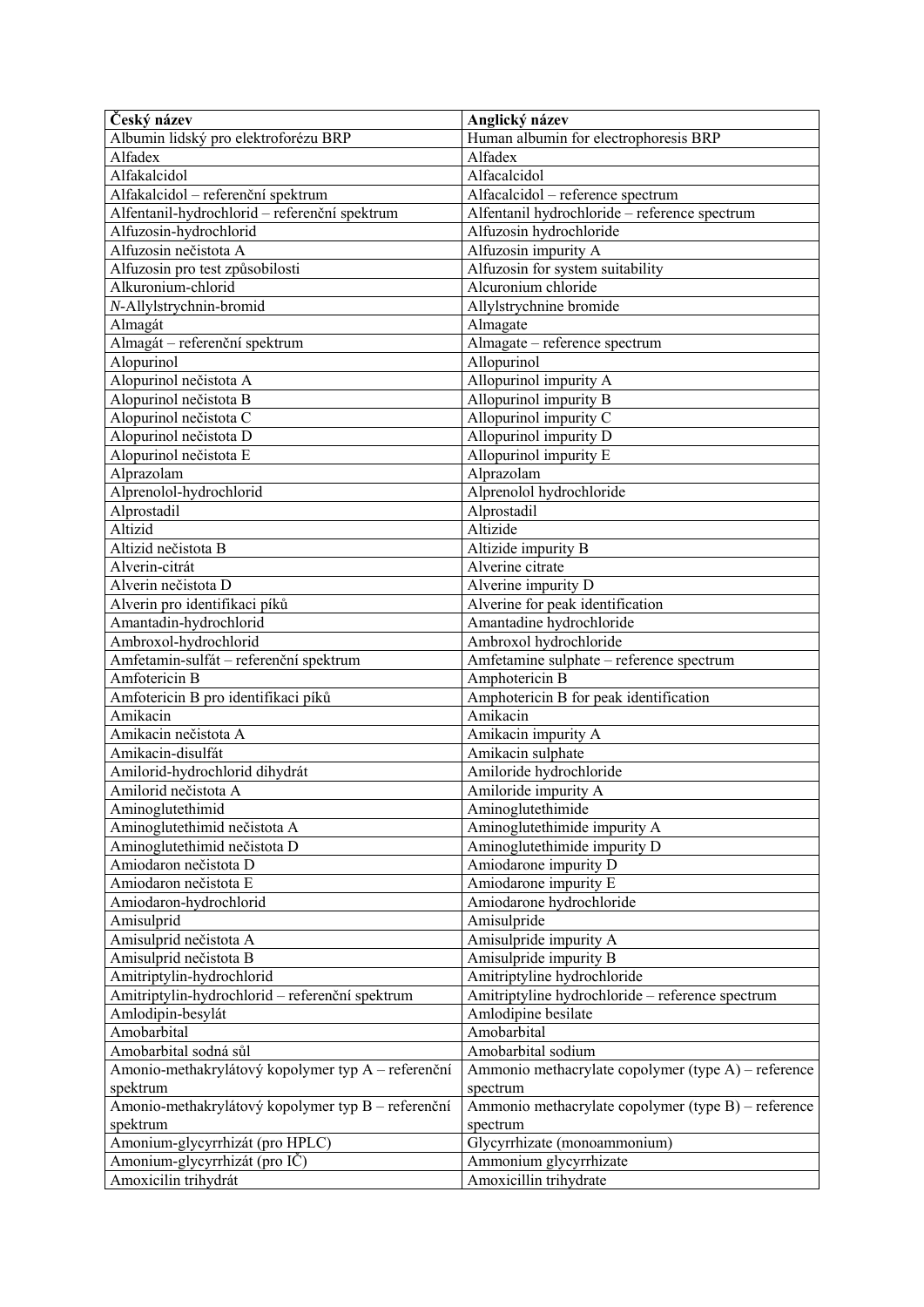| Český název                                                                          | Anglický název                                                                                                            |
|--------------------------------------------------------------------------------------|---------------------------------------------------------------------------------------------------------------------------|
| Ampicilin bezvodý                                                                    | Ampicillin (anhydrous)                                                                                                    |
| Ampicilin trihydrát                                                                  | Ampicillin trihydrate                                                                                                     |
| Anhydrotetracyklin-hydrochlorid                                                      | Anhydrotetracycline hydrochloride                                                                                         |
| Antazolin-hydrochlorid                                                               | Antazoline hydrochloride                                                                                                  |
| Antisérum proti Bordetella pertussis myší BRP                                        | Bordetella pertussis mouse antiserum BRP                                                                                  |
| Antisérum proti Clostridium tetani králičí pro vakcíny                               | Clostridium tetani rabbit antiserum (for vaccines - vet.                                                                  |
| pro veterinární použití BRP                                                          | use) BRP                                                                                                                  |
| Antisérum proti Clostridium tetani morčecí pro                                       | Clostridium tetani guinea pig antiserum (for vaccines -                                                                   |
| vakcíny pro veterinární použití BRP                                                  | vet. use) BRP                                                                                                             |
| Antisérum proti Clostridium tetani morčecí<br>pro<br>vakcíny pro humánní použití BRP | Clostridium tetani guinea pig antiserum (for vaccines -<br>human use) BRP                                                 |
| Antisérum koňské proti chřipce koní subtyp 1 BRP                                     | Eq Influenza Subtype 1 Strain A/eq/Newmarket/77                                                                           |
|                                                                                      | Horse Antiserum BRP                                                                                                       |
| Antisérum koňské proti americkému typu chřipky koní                                  | Eq Influenza Subtype 2 American-like/Newmarket                                                                            |
| subtyp 2 BRP                                                                         | Horse Antiserum BRP                                                                                                       |
| subtyp 2 BRP                                                                         | Antisérum koňské proti evropskému typu chřipky koní Eq Influenza Subtype 2 European-like/Newmarket<br>Horse Antiserum BRP |
| Antisérum koňské proti americkému typu chřipky koní                                  | Eq Influenza Subtype 2 American-like/South Africa                                                                         |
| subtyp 2, jihoafrické BRP                                                            | Horse Antiserum BRP                                                                                                       |
| Antisérum proti rodu Clostridium (vícesložkové)                                      | Clostridia (multi component) rabbit antiserum (for                                                                        |
| králičí pro vakcíny pro veterinární použití BRP                                      | vaccines-vet.use) BRP                                                                                                     |
| Antisérum proti záškrtu morčecí pro vakcíny pro                                      | Diphtheria guinea pig antiserum (for vaccines – human                                                                     |
| humánní použití BRP                                                                  | use) BRP                                                                                                                  |
| Apomorfin-hydrochlorid - referenční spektrum                                         | Apomorphine hydrochloride - reference spectrum                                                                            |
| α-Apo-oxytetracyklin                                                                 | Alpha-apo-oxytetracycline                                                                                                 |
| β-Apo-oxytetracyklin                                                                 | Beta-apo-oxytetracycline                                                                                                  |
| Aprotinin roztok BRP                                                                 | Aprotinin solution BRP                                                                                                    |
| L-Arabinitol                                                                         | L-Arabinitol                                                                                                              |
| Arbutin                                                                              | Arbutin                                                                                                                   |
| Arginin                                                                              | Arginine                                                                                                                  |
| Arginin-aspartát                                                                     | Arginine aspartate                                                                                                        |
| Arginin-hydrochlorid                                                                 | Arginine hydrochloride                                                                                                    |
| Artikain nečistota A                                                                 | Articaine impurityA                                                                                                       |
| Artikain nečistota E                                                                 | Articaine impurity E                                                                                                      |
| Artikain-hydrochlorid                                                                | Articaine hydrochloride                                                                                                   |
| Askorbyl-palmitát – referenční spektrum                                              | Ascorbyl palmitate - reference spectrum                                                                                   |
| Asparagin-monohydrát                                                                 | Asparagine monohydrate                                                                                                    |
| Aspartam                                                                             | Aspartame                                                                                                                 |
| Aspartam nečistota A                                                                 | Aspartame impurity A                                                                                                      |
| Astemizol                                                                            | Astemizole                                                                                                                |
| Atenolol                                                                             | Atenolol                                                                                                                  |
| Atenolol pro způsobilost systému                                                     | Atenolol for column validation                                                                                            |
| Atrakurium-besylát                                                                   | Atracurium besilate                                                                                                       |
| Atrakurium pro identifikaci nečistoty F                                              | Atracurium for impurity F identification                                                                                  |
| Atrakurium pro identifikaci píků                                                     | Atracurium for peak identification                                                                                        |
| Atropin                                                                              | Atropine                                                                                                                  |
| Atropin - referenční spektrum<br>Atropin pro identifikaci píků                       | Atropine - reference spectrum<br>Atropine for peak identification                                                         |
|                                                                                      |                                                                                                                           |
| Atropin nečistota B<br>Atropin-sulfát monohydrát                                     | Atropine impurity B<br>Atropine sulphate                                                                                  |
|                                                                                      |                                                                                                                           |
| Azaperon<br>Azathioprin                                                              | Azaperone<br>Azathioprine                                                                                                 |
| Azelastin nečistota B                                                                | Azelastine impurity B                                                                                                     |
| Azelastin nečistota D                                                                | Azelastine impurity D                                                                                                     |
| Azelastin nečistota E                                                                | Azelastine impurity E                                                                                                     |
| Azelastin-hydrochlorid                                                               | Azelastine hydrochloride                                                                                                  |
| Azithromycin                                                                         | Azithromycin                                                                                                              |
|                                                                                      |                                                                                                                           |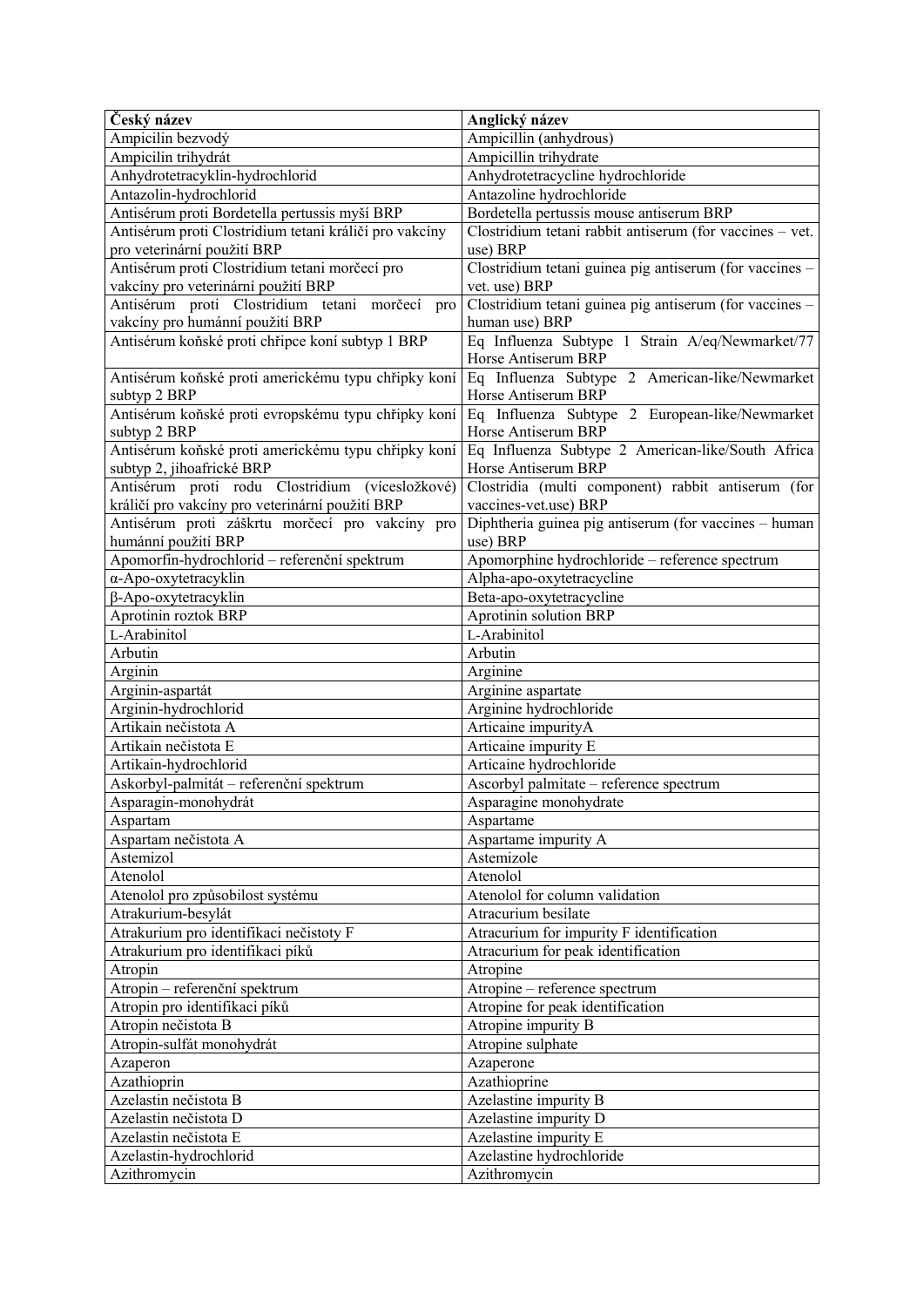| Český název                                     | Anglický název                                            |
|-------------------------------------------------|-----------------------------------------------------------|
| Azithromycin nečistota A                        | Azithromycin impurity A                                   |
| Azithromycin nečistota B                        | Azithromycin impurity B                                   |
| Azithromycin pro test způsobilosti              | Azithromycin for system suitability                       |
| Azithromycin pro identifikaci píků              | Azithromycin for peak identification                      |
| Bacitracin zinečnatý komplex                    | <b>Bacitracin</b> zinc                                    |
| Bakampicilin-hydrochlorid                       | Bacampicillin hydrochloride                               |
| Baklofen                                        | Baclofen                                                  |
| Baklofen nečistota A                            | Baclofen impurity A                                       |
| Bakterie červenky prasat sérotyp 1 BRP          | Swine erysipelas bacteria, serotyp 1 (for vaccines - vet. |
|                                                 | use) BRP                                                  |
| Bakterie červenky prasat sérotyp 2 BRP          | Swine erysipelas bacteria, serotyp 2 (for vaccines - vet. |
|                                                 | use) BRP                                                  |
| Bambuterol-hydrochlorid                         | Bambuterol hydrochloride                                  |
| <b>Barbital</b>                                 | <b>Barbital</b>                                           |
| Beklometason-dipropionát bezvodý                | Beclometasone dipropionate anhydrous                      |
| Beklometason-dipropionát monohydrát             | Beclometasone dipropionate monohydrate                    |
| Beklometason-dipropionát pro identifikaci píků  | Beclometasone dipropionate for peak identification        |
| Beklometason-dipropionát pro test způsobilosti  | Beclometasone dipropionate for system suitability         |
| Bendroflumethiazid                              | Bendroflumethiazide                                       |
| Bendroflumethiazid nečistota A                  | Bendroflumethiazide impurity A                            |
| Benfluorex-hydrochlorid                         | Benfluorex hydrochloride                                  |
| Benfluorex-hydrochlorid pro test způsobilosti   | Benfluorex hydrochloride for system suitability           |
| Benperidol                                      | Benperidol                                                |
| Benserazid nečistota A                          | Benserazide impurity A                                    |
| Benserazid-hydrochlorid                         | Benserazide hydrochloride                                 |
| Benzaron                                        | Benzarone                                                 |
| Benzathin-benzylpenicilin                       | Benzathine benzylpenicillin                               |
| Benzbromaron                                    | Benzbromarone                                             |
| Benzbromaron - referenční spektrum              | Benzbromarone - reference spectrum                        |
| Benzethonium-chlorid                            | Benzethonium chloride                                     |
| Benzokain                                       | Benzocaine                                                |
| Benzofenon                                      | Benzophenone                                              |
| Benzoylperoxid s vodou - referenční spektrum    | Hydrous benzoyl peroxide - reference spectrum             |
| S-Benzoylsulfanylacetyltriglycin                | S-Benzylmercaptoacetyltriglycin                           |
| Benzylalkohol                                   | Benzyl alcohol                                            |
| Benzyl-benzoát – referenční spektrum            | Benzyl benzoate - reference spectrum                      |
| Benzylpenicilin draselná sůl                    | Benzylpenicillin potassium                                |
| Benzylpenicilin sodná sůl                       | Benzylpenicillin sodium                                   |
| <b>Betadex</b>                                  | <b>Betadex</b>                                            |
| Betahistin-dihydrochlorid                       | Betahistine dihydrochloride                               |
| Betahistin-dimesylát                            | Betahistine mesilate                                      |
| Betamethason                                    | Betamethasone                                             |
| Betamethason-17-valerát                         | Betamethasone-17-valerate                                 |
| Betamethason-21-valerát                         | Betamethasone-21-valerate                                 |
| Betamethason-acetát                             | Betamethasone acetate                                     |
| Betamethason-dipropionát                        | Betamethasone dipropionate                                |
| Betamethason-fosfát sodná sůl                   | Betamethasone sodium phosphate                            |
| Betaxolol nečistota A                           | Betaxolol impurity A                                      |
| Betaxolol-hydrochlorid                          | Betaxolol hydrochloride                                   |
| Bezafibrát                                      | Bezafibrate                                               |
| 4-[(RS)-(Bifenyl-4-yl)fenylmethyl]-1H-imidazol- | 4-[(RS)-(Biphenyl-4-yl)phenylmethyl]-1H-imidazole         |
| trifluoracetát                                  | trifluoroacetate                                          |
| Bifonazol                                       | Bifonazole                                                |
| Bifonazol nečistota B                           | Bifonazole impurity B                                     |
| Biotin                                          | <b>Biotin</b>                                             |
| Biperiden nečistota A                           | Biperiden impurity A                                      |
| Biperiden-hydrochlorid                          | Biperiden hydrochloride                                   |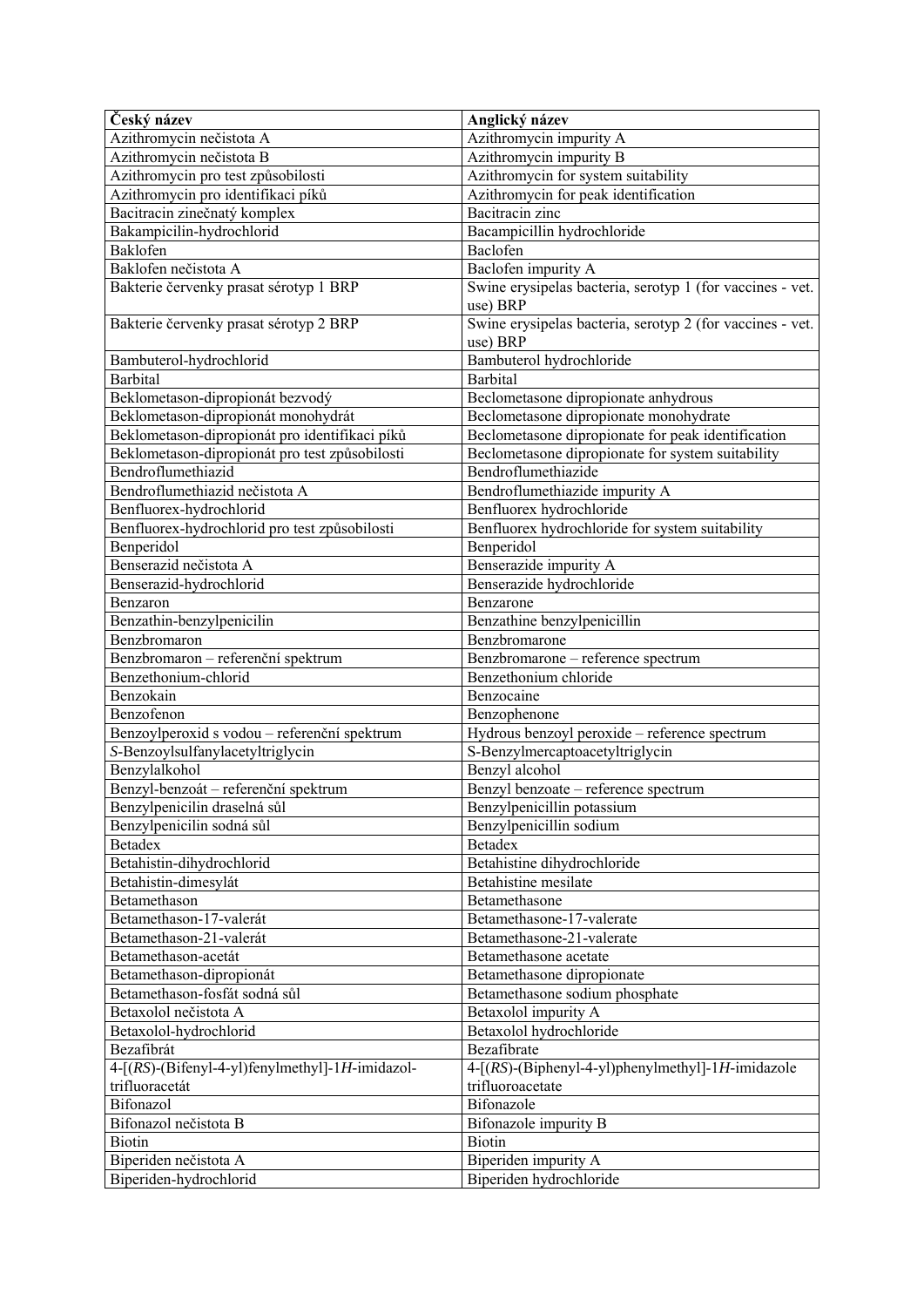| Český název                                    | Anglický název                                   |
|------------------------------------------------|--------------------------------------------------|
| Bisakodyl                                      | Bisacodyl                                        |
| Bisakodyl pro identifikaci píků                | Bisacodyl for peak identification                |
| Bisakodyl pro test způsobilosti                | Bisacodyl for system suitability                 |
| 1,3-Bis(2-acetyl-3-hydroxyfenoxy)propan-2-ol   | 1,3-bis(2-acetyl-3-hydroxyphenoxy)-2-propanol    |
| Bisoprolol-fumarát                             | <b>Bisoprolol</b> fumarate                       |
| Bisoprolol pro test způsobilosti metodou A     | Bisoprolol for system suitability method A       |
| Bisoprolol pro test způsobilosti metodou B     | Bisoprolol for system suitability method B       |
| Bleomycin-sulfát                               | Bleomycin sulphate                               |
| Boldin                                         | <b>Boldine</b>                                   |
| Bromazepam                                     | Bromazepam                                       |
| Bromazepam pro test způsobilosti               | Bromazepam for system suitability                |
| Bromfeniramin-maleinát                         | Brompheniramine maleate                          |
| Bromhexin-hydrochlorid                         | Bromhexine hydrochloride                         |
| Bromhexin nečistota C                          | Bromhexine impurity C                            |
| Bromokriptin-mesylát                           | Bromocriptine mesilate                           |
| Bromokriptin-mesylát pro test způsobilosti     | Bromocriptine mesilate for system suitability    |
| Bromokriptin nečistota A                       | Bromocriptine impurity A                         |
| Bromokriptin nečistota B                       | Bromocriptine impurity B                         |
| Bromperidol                                    | Bromperidol                                      |
| Bromperidol-dekanoát                           | Bromperidol decanoate                            |
| Brotizolam                                     | <b>Brotizolam</b>                                |
| Brotizolam nečistota B                         | Brotizolam impurity B                            |
| Budesonid                                      | Budesonide                                       |
| Bufexamak                                      | Bufexamac                                        |
| Buflomedil nečistota B                         | Buflomedil impurity B                            |
| Buflomedil-hydrochlorid                        | Buflomedil hydrochloride                         |
| Bumetanid                                      | Bumetanide                                       |
| Bumetanid nečistota A                          |                                                  |
|                                                | Bumetanide impurity A                            |
| Bumetanid nečistota B                          | Bumetanide impurity B<br>RK 13 cells             |
| Buňky RK 13                                    | VERO cells                                       |
| <b>Buňky VERO</b>                              |                                                  |
| Bupivakain nečistota B                         | Bupivacaine impurity B                           |
| Bupivakain nečistota E                         | Bupivacaine impurity E                           |
| Bupivakain-hydrochlorid monohydrát             | Bupivacaine hydrochloride                        |
| Buprenorfin – referenční spektrum              | Buprenorphine - reference spectrum               |
| Buprenorfin-hydrochlorid - referenční spektrum | Buprenorphine hydrochloride - reference spectrum |
| Buserelin                                      | <b>Buserelin</b>                                 |
| D-His-Buserelin                                | D-His-Buserelin                                  |
| Buspiron-hydrochlorid                          | Buspirone hydrochloride                          |
| Buspiron-hydrochlorid pro test způsobilosti    | Buspirone hydrochloride for system suitability   |
| <b>Busulfan</b>                                | <b>Busulfan</b>                                  |
| Butylhydroxyanisol                             | Butylhydroxyanisole                              |
| Butylhydroxytoluen                             | Butylhydroxytoluene                              |
| Butylparaben                                   | Butyl parahydroxybenzoate                        |
| Butylskopolaminium-bromid                      | Hyoscine butylbromide                            |
| Butylskopolaminium-bromid nečistota E          | Hyoscine butylbromide impurity E                 |
| Cefadroxil monohydrát                          | Cefadroxil                                       |
| Cefaelin-dihydrochlorid                        | Cephaëline hydrochloride                         |
| Cefaklor monohydrát                            | Cefaclor                                         |
| Delta-3-cefaklor                               | Delta-3-Cefaclor                                 |
| Cefalexin monohydrát                           | Cefalexin monohydrate                            |
| Cefalotin sodná sůl                            | Cefalotin sodium                                 |
| Cefalotin pro identifikaci nečistoty B         | Cefalotin for impurity B identification          |
| Cefamandol-nafát                               | Cefamandole nafate                               |
| Cefapirin sodná sůl                            | Cefapirin sodium                                 |
| Cefatrizin nečistota A                         | Cefatrizine impurity A                           |
| Cefatrizin-propylenglykol                      | Cefatrizine propylene glycol                     |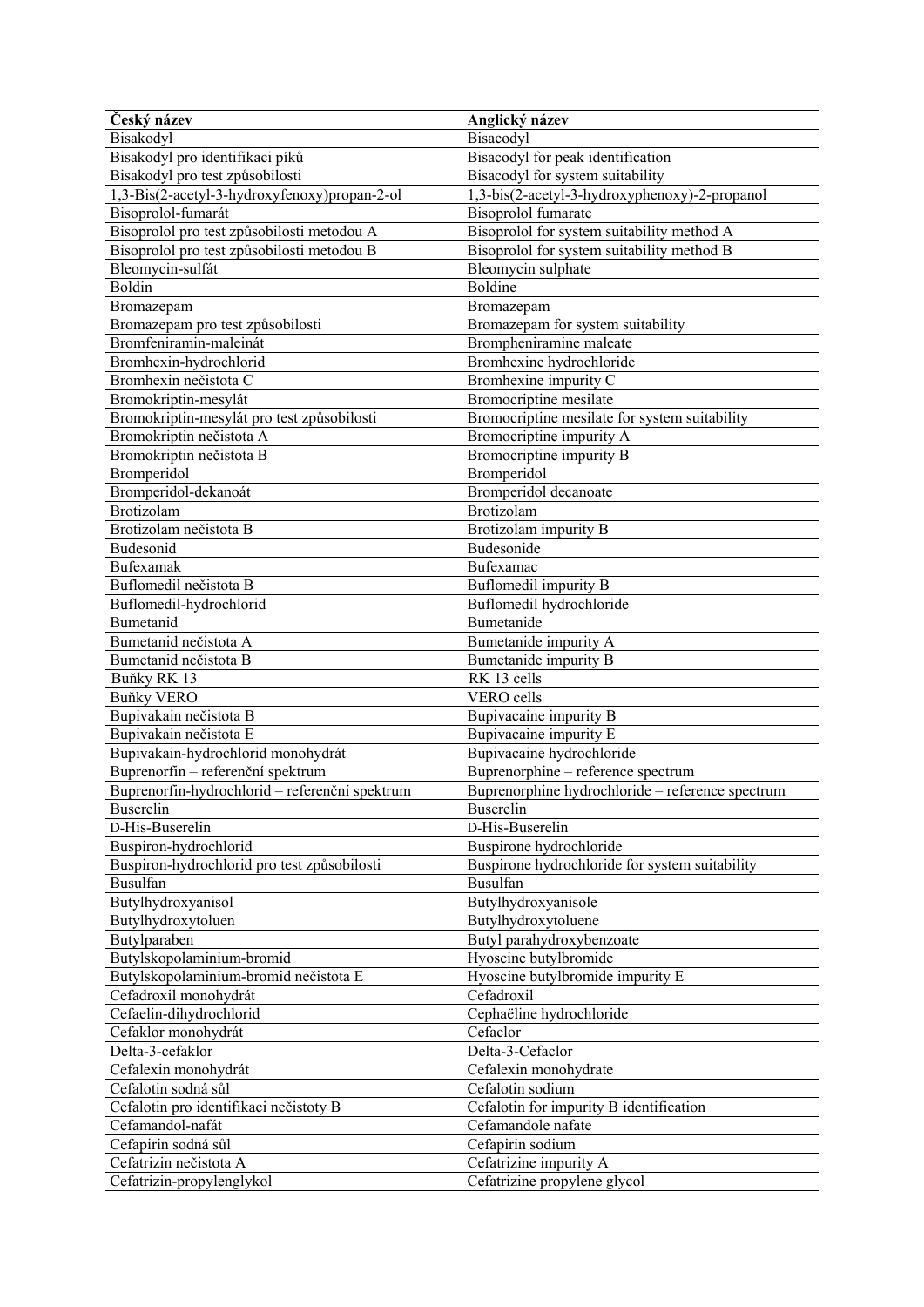| Český název                                         | Anglický název                                      |
|-----------------------------------------------------|-----------------------------------------------------|
| Cefazolin                                           | Cefazolin                                           |
| Cefepim-dihydrochlorid monohydrát                   | Cefepime dihydrochloride monohydrate                |
| Cefepim-dihydrochlorid<br>monohydrát<br>pro<br>test | Cefepime dihydrochloride monohydrate for system     |
| způsobilosti                                        | suitability                                         |
| Cefixim                                             | Cefixime                                            |
| Cefoperazon dihydrát                                | Cefoperazone dihydrate                              |
| Cefoperazon sodná sůl – referenční spektrum         | Cefoperazone sodium - reference spectrum            |
| Cefotaxim sodná sůl                                 | Cefotaxime sodium                                   |
| Cefotaxim sodná sůl pro identifikaci píků           | Cefotaxime sodium for peak identification           |
| Cefotaxim kyselina                                  | Cefotaxime acid                                     |
| Cefoxitin sodná sůl                                 | Cefoxitin sodium                                    |
| Cefradin                                            | Cefradine                                           |
| Cefradin pro identifikaci píků                      | Cefradine for peak identification                   |
| Ceftazidim nečistota A                              | Ceftazidime impurity A                              |
| Ceftazidim pentahydrát                              | Ceftazidime                                         |
| Ceftriaxon nečistota A                              | Ceftriaxone impurity A                              |
| Ceftriaxon sodná sůl trihemihydrát                  | Ceftriaxone sodium                                  |
| Cefuroxim-axetil                                    | Cefuroxime axetil                                   |
|                                                     |                                                     |
| Cefuroxim sodná sůl                                 | Cefuroxime sodium                                   |
| Celaburát - referenční spektrum                     | Cellulose acetate butyrate - reference spectrum     |
| Celacefát                                           | Cellulose acetate phthalate                         |
| Celacefát - referenční spektrum                     | Cellulose acetate phthalate - reference spectrum    |
| Celiprolol nečistota I                              | Celiprolol impurity I                               |
| Celiprolol pro identifikaci píků                    | Celiprolol for peak identification                  |
| Celiprolol-hydrochlorid                             | Celiprolol hydrochloride                            |
| Cetirizin nečistota A                               | Cetirizine impurity A                               |
| Cetirizin-dihydrochlorid                            | Cetirizine dihydrochloride                          |
| Cetostearyl-isononanoát - referenční spektrum       | Cetostearyl isononanoate - reference spectrum       |
| Cetylalkohol                                        | Cetyl alcohol                                       |
| Cetyl-palmitát 15                                   | Cetyl palmitate 15                                  |
| Cetyl-palmitát 95                                   | Cetyl palmitate 95                                  |
| Cetylpyridinium-chlorid monohydrát                  | Cetylpyridinium chloride                            |
| Ciklopirox                                          | Ciclopirox                                          |
| Ciklopirox nečistota A                              | Ciclopirox impurity A                               |
| Ciklopirox nečistota B                              | Ciclopirox impurity B                               |
| Ciklopirox-olamin                                   | Ciclopirox olamine                                  |
| Ciklosporin                                         | Ciclosporin                                         |
| Ciklosporin pro test způsobilosti                   | Ciclosporin for system suitability                  |
| Cilastatin sodná sůl                                | Cilastatin sodium                                   |
| Cilazapril monohydrát                               | Cilazapril                                          |
| Cilazapril nečistota A                              | Cilazapril impurity A                               |
| Cilazapril nečistota D                              | Cilazapril impurity D                               |
| Cimetidin                                           | Cimetidine                                          |
| Cimetidin-hydrochlorid                              | Cimetidine hydrochloride                            |
| Cinarizin                                           | Cinnarizine                                         |
| Cineol                                              | Cineole                                             |
| Cinchokain-hydrochlorid                             | Cinchocaine hydrochloride                           |
| Ciprofibrát                                         | Ciprofibrate                                        |
|                                                     |                                                     |
| Ciprofibrát pro test způsobilosti                   | Ciprofibrate for system suitability                 |
| Ciprofloxacin                                       | Ciprofloxacin                                       |
| Ciprofloxacin nečistota A                           | Ciprofloxacin impurity A                            |
| Ciprofloxacin-hydrochlorid                          | Ciprofloxacin hydrochloride                         |
| Ciprofloxacin-hydrochlorid pro identifikaci píků    | Ciprofloxacin hydrochloride for peak identification |
| Cisaprid monohydrát                                 | Cisapride monohydrate                               |
| Cisaprid-tartarát                                   | Cisapride tartrate                                  |
| Cisplatina                                          | Cisplatin                                           |
| Cyklizin-hydrochlorid                               | Cyclizine hydrochloride                             |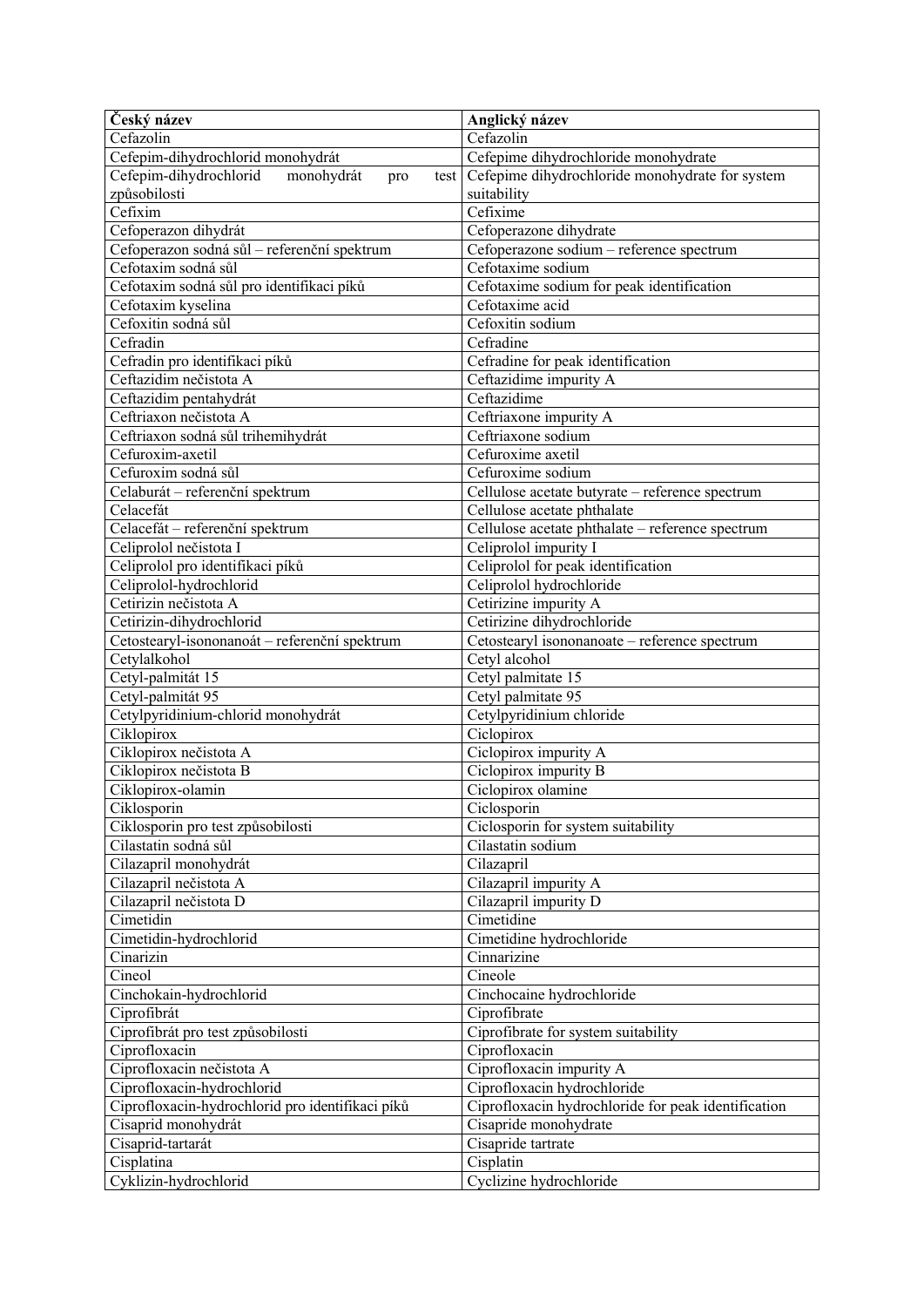| Český název                                            | Anglický název                                                     |
|--------------------------------------------------------|--------------------------------------------------------------------|
| Cyklizin nečistota A                                   | Cyclizine impurity A                                               |
| Cyklizin nečistota B                                   | Cyclizine impurity B                                               |
| Cyklobenzaprin-hydrochlorid                            | Cyclobenzaprine hydrochloride                                      |
| Cyklofosfamid monohydrát                               | Cyclophosphamide                                                   |
| Cyklohexa-1,4-dienylglycin                             | Cyclohexa-1,4-dienylglycine                                        |
| Cyklopentolát-hydrochlorid                             | Cyclopentolate hydrochloride                                       |
| Cyproheptadin-hydrochlorid                             | Cyproheptadine hydrochloride                                       |
| Cyproteron-acetát                                      | Cyproterone acetate                                                |
| Cystein-hydrochlorid monohydrát                        | Cysteine hydrochloride monohydrate                                 |
| Cystin                                                 | Cystine                                                            |
| Cytarabin                                              | Cytarabine                                                         |
| Dakarbazin                                             | Dacarbazine                                                        |
| Dakarbazin nečistota A                                 | Dacarbazine impurity A                                             |
| Dakarbazin nečistota B                                 | Dacarbazine impurity B                                             |
| Dalteparin sodná sůl                                   | Dalteparin sodium                                                  |
| Danaparoid sodná sůl                                   | Danaparoid sodium                                                  |
| Dapson                                                 | Dapsone                                                            |
| Daunorubicin-hydrochlorid                              | Daunorubicin hydrochloride                                         |
| Daunorubicinon                                         | Daunorubicinone                                                    |
| Deacetylvinblastin                                     | Desacetylvinblastine                                               |
| Deferoxamin-mesylát                                    | Deferoxamine mesilate                                              |
| Dehydrohexetidin                                       | Dehydrohexetidine                                                  |
| Dihydrotachysterol                                     | Dihydrotachysterol                                                 |
| Dihydrotachysterol pro test způsobilosti               | Dihydrotachysterol for system suitability                          |
| Dekvalinium-dichlorid                                  | Dequalinium chloride                                               |
| Dekvalinium-dichlorid pro test způsobilosti            | Dequalinium chloride for performance test                          |
| Dembrexin-hydrochlorid monohydrát                      | Dembrexine hydrochloride monohydrate                               |
| Demeklocyklin-hydrochlorid                             | Demeclocycline hydrochloride                                       |
| N-Demethylerythromycin A                               | N-Demethylerythromycin A                                           |
| Demethylflumazenil - referenční spektrum               | Demethylflumazenil - reference spectrum                            |
| Demethylmetrifonát                                     | Desmethylmetrifonate                                               |
| Deoxyminoxidil                                         | Deoxyminoxidil                                                     |
| Deptropin-citrát                                       | Deptropine citrate                                                 |
| Dermatan-sulfát                                        | Dermatan sulphate                                                  |
| Desfluran - referenční spektrum                        | Desflurane - reference spectrum                                    |
| Desfluran nečistota A                                  | Desflurane impurity A                                              |
| Desipramin-hydrochlorid                                | Desipramine hydrochloride                                          |
| Deslanosid                                             | Deslanoside                                                        |
| Desmopressin                                           | Desmopressin                                                       |
| Desogestrel                                            | Desogestrel                                                        |
| Desogestrel pro test způsobilosti                      | Desogestrel for systém suitability                                 |
| Desoxykorton-acetát                                    | Desoxycortone acetate                                              |
| Detomidin nečistota B                                  | Detomidine impurity B                                              |
| Detomidin-hydrochlorid                                 | Detomidine hydrochloride                                           |
| Dexamethason                                           | Dexamethasone                                                      |
| Dexamethason-acetát                                    | Dexamethasone acetate                                              |
| Dexamethason-fosfát sodná sůl                          | Dexamethasone sodium phosphate                                     |
| Dexamethason-isonikotinát                              | Dexamethasone isonicotinate                                        |
| Dexamethason-isonikotinát pro identifikaci nečistoty C | Dexamethasone<br>isonicotinate<br>impurity<br>$\mathcal{C}$<br>for |
|                                                        | identification                                                     |
| Dexamethason-isonikotinát - referenční spektrum        | Dexamethasone isonicotinate - reference spectrum                   |
| Dexamethason-pivalát                                   | Dexamethasone pivalate                                             |
| Dexchlorpheniramin-maleinát                            | Dexchlorpheniramine maleate                                        |
| Dexpanthenol                                           | Dexpanthenol                                                       |
| Dextran                                                | Dextran                                                            |
| Dextran $V_0$                                          | Dextran $V_0$                                                      |
| Dextran 1                                              | Dextran 1                                                          |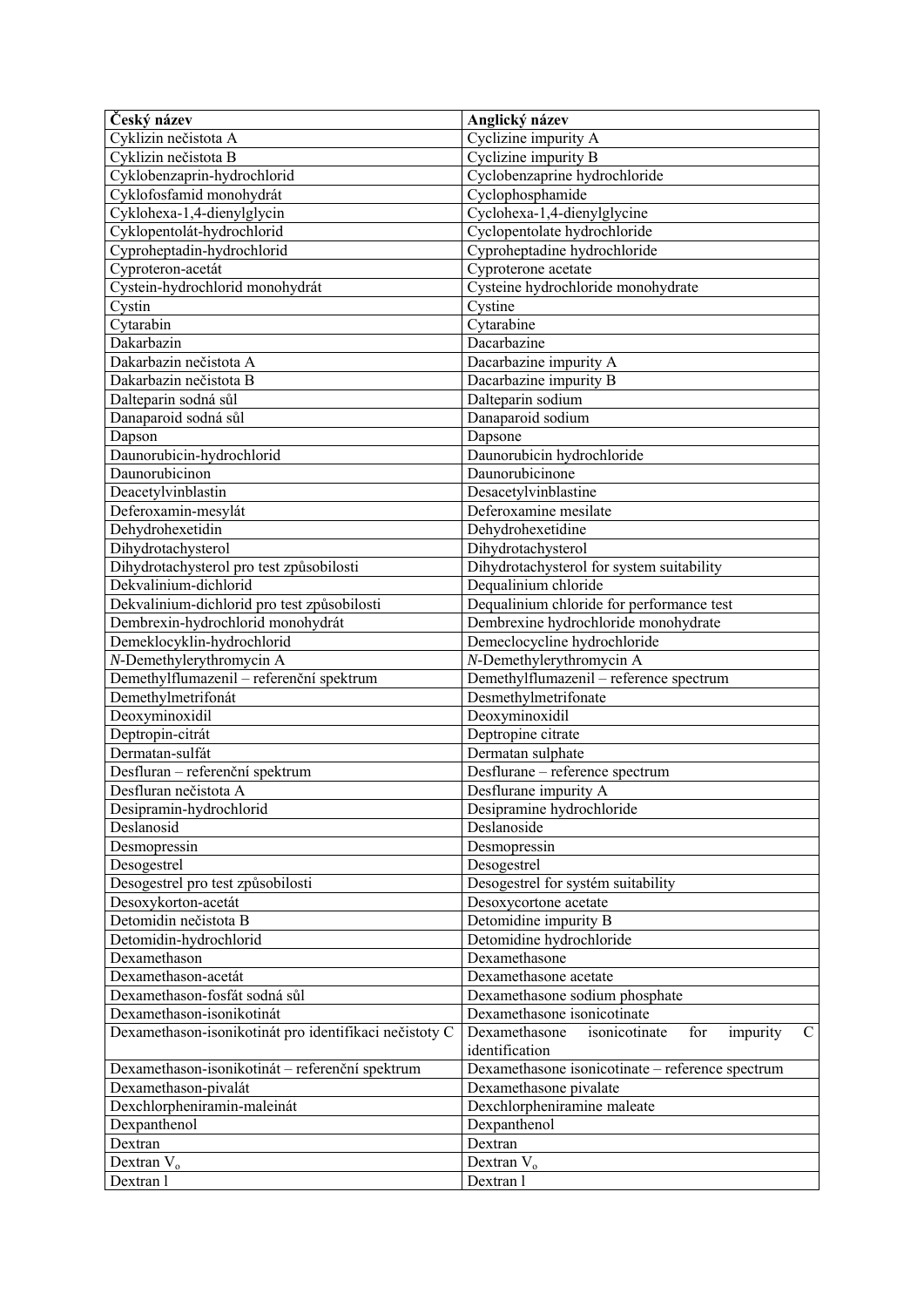| Český název                                         | Anglický název                                                            |
|-----------------------------------------------------|---------------------------------------------------------------------------|
| Dextran 4 pro kalibraci                             | Dextran 4 for calibration                                                 |
| Dextran 10 pro kalibraci                            | Dextran 10 for calibration                                                |
| Dextran 40 pro kalibraci                            | Dextran 40 for calibration                                                |
| Dextran 70 pro kalibraci                            | Dextran 70 for calibration                                                |
| Dextran 250 pro kalibraci                           | Dextran 250 for calibration                                               |
| Dextran 40 pro test způsobilosti                    | Dextran 40 for performance test                                           |
| Dextran 60/70 pro test způsobilosti                 | Dextran 60/70 for performance test                                        |
| Dextranomer                                         | Dextranomer                                                               |
| Dextromethorfan nečistota A                         | Dextromethorphan impurity A                                               |
| Dextromethorfan-hydrobromid monohydrát              | Dextromethorphan hydrobromide                                             |
| Dextropropoxyfen-hydrochlorid - referenční spektrum | Dextropropoxyphene hydrochloride<br>reference<br>$\overline{\phantom{m}}$ |
|                                                     | spectrum                                                                  |
| Diacetylfluorescein                                 | Diacetylfluorescein                                                       |
| Diazepam                                            | Diazepam                                                                  |
| Diazepam pro test způsobilosti                      | Diazepam for system suitability                                           |
| Diazoxid                                            | Diazoxide                                                                 |
| Dibenzocyklohepten                                  | Dibenzocycloheptene                                                       |
| Dibenzosuberon                                      | Dibenzosuberone                                                           |
| Dibrompropamidin-diisetionát                        | Dibrompropamidine diisetionate                                            |
| Dibrompropamidin pro test způsobilosti              | Dibrompropamidine for system suitability                                  |
| Dibutyl-ftalát                                      | Dibutyl phthalate                                                         |
| Dicykloverin-hydrochlorid                           | Dicycloverine hydrochloride                                               |
| Didanosin                                           | Didanosine                                                                |
| Didanosin pro test způsobilosti                     | Didanosine for system suitability                                         |
| Didanosin nečistota A                               | Didanosine impurity A                                                     |
| Didanosin nečistota G                               | Didanosine impurity G                                                     |
| Dienestrol                                          | Dienestrol                                                                |
| Diethanolamin-fusidát                               | Diethanolamine fusidate                                                   |
| Diethylenglykolmonoethylether - referenční spektrum | Diethylene glycol (monoethyl ether) – reference                           |
|                                                     | spectrum                                                                  |
| Diethyl-ftalát                                      | Diethyl phthalate                                                         |
| Diethylkarbamazin-citrát                            | Diethylcarbamazine citrate                                                |
| Diethylstilbestrol                                  | Diethylstilbestrol                                                        |
| Diethylstilbestroldimethylether                     | Diethylstilbestrol dimethyl ether                                         |
| Diethylstilbestrolmonomethylether                   | Diethylstilbestrol monomethyl ether                                       |
| Difenhydramin nečistota A                           | Diphenhydramine impurity A                                                |
| Difenhydramin-hydrochlorid                          | Diphenhydramine hydrochloride                                             |
| Difenoxylát-hydrochlorid – referenční spektrum      | Diphenoxylate hydrochloride - reference spectrum                          |
| Diflunisal                                          | Diflunisal                                                                |
| Difterický toxin BRP                                | Diphtheria toxin BRP                                                      |
| Digitoxin                                           | Digitoxin                                                                 |
| Digoxigenin                                         | Digoxigenin                                                               |
| Digoxin                                             | Digoxin                                                                   |
| Digoxin pro identifikaci píků                       | Digoxin peak identification                                               |
| Dihydralazin-sulfát<br>dihemihydrát<br>referenční   | Dihydralazine sulphate (hydrated) – reference spectrum                    |
| spektrum                                            |                                                                           |
| Dihydralazin-sulfát pro test způsobilosti           | Dihydralazine sulphate for system suitability                             |
| $17$ - $\alpha$ -Dihydroekvilin                     | 17alpha-dihydroequilin                                                    |
| Dihydroergokristin-mesylát                          | Dihydroergocristine mesilate                                              |
| Dihydroergotamin-mesylát                            | Dihydroergotamine mesilate                                                |
| Dihydroergotamin-tartarát                           | Dihydroergotamine tartrate                                                |
| Dihydroergotamin pro identifikaci píků              | Dihydroergotamine for peak identification                                 |
| Dihydrokodein-tartarát - referenční spektrum        | Dihydrocodeine hydrogen tartrate - reference spectrum                     |
| Dihydrostreptomycin-sulfát                          | Dihydrostreptomycin sulphate (for LC assay)                               |
| Dihydrotachysterol                                  | Dihydrotachysterol                                                        |
| Dihydrotachysterol pro test způsobilosti            | Dihydrotachysterol for system suitability                                 |
| Dichlormethan                                       | Methylene chloride                                                        |
|                                                     |                                                                           |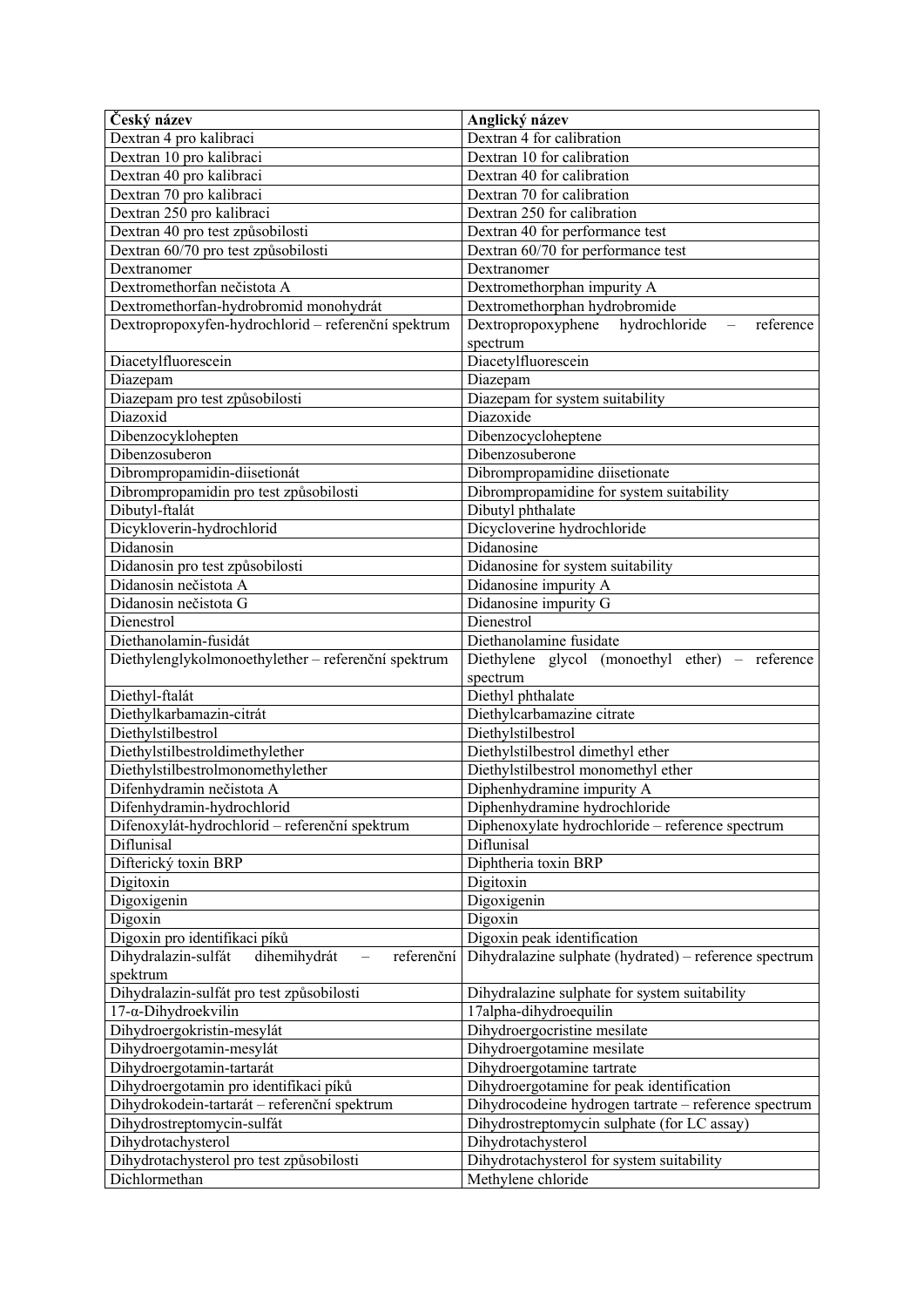| Český název                                     | Anglický název                                     |
|-------------------------------------------------|----------------------------------------------------|
| Dichloro-cyklohexandiaminplatnatý komplex       | Dichlorodiaminocyclohexaneplatinum                 |
| Diklazuril - referenční spektrum                | Diclazuril for veterinary use - reference spectrum |
| Diklazuril pro test způsobilosti                | Diclazuril for system suitability                  |
| Diklofenak draselná sůl                         | Diclofenac potassium                               |
| Diklofenak nečistota A                          | Diclofenac impurity A                              |
| Diklofenak sodná sůl                            | Sodium diclofenac                                  |
| Dikloxacilin sodná sůl monohydrát               | Dicloxacillin sodium                               |
| Diltiazem nečistota A                           | Diltiazem impurity A                               |
| Diltiazem-hydrochlorid                          | Diltiazem hydrochloride                            |
| Dimenhydrinát                                   | Dimenhydrinate                                     |
| N,N-Dimethylacetamid - referenční spektrum      | $N$ , $N$ -Dimethylacetamide – reference spectrum  |
| 1-(2,6-Dimethylfenoxy)propan-2-on<br>(Mexiletin | $(2,6$ -Dimethylphenoxy) acetone                   |
| nečistota B)                                    |                                                    |
| Dimethylsulfoxid                                | Dimethyl sulfoxide                                 |
| Dimetikon                                       | Dimeticone                                         |
| Dimetinden-maleinát                             | Dimetindene maleate                                |
| Dinatrium-edetát dihydrát                       | Disodium edetate                                   |
| Dinatrium-etidronát                             | Etidronate disodium                                |
| Dinatrium-chromoglykát                          | Sodium cromoglicate                                |
| Dinatrium-kalcium-edetát hydrát                 | Sodium calcium edetate                             |
| Dinatrium-klodronát tetrahydrát                 | Clodronate disodium tetrahydrate                   |
| Dinatrium-pamidronát pentahydrát                | Pamidronate disodium pentahydrate                  |
| Dinoproston                                     | Dinoprostone                                       |
| Dinoproston nečistota C                         | Dinoprostone impurity C                            |
| Dinoprost-trometamol                            | Dinoprost trometamol                               |
| Diosmin                                         | Diosmin                                            |
| Diosmin pro test způsobilosti                   | Diosmin for system suitability                     |
| Dipivefrin-hydrochlorid                         | Dipivefrine hydrochloride                          |
| Dipivefrin pro test způsobilosti                | Dipivefrine for system suitability                 |
| Diprofylin                                      | Diprophylline                                      |
| Dipyridamol                                     | Dipyridamole                                       |
| Dipyridamol pro identifikaci píků               | Dipyridamole for peak identification               |
| Dirithromycin                                   | Dirithromycin                                      |
| Disopyramid                                     | Disopyramide                                       |
| Disopyramid-fosfát                              | Disopyramide phosphate                             |
| Disulfiram                                      | Disulfiram                                         |
| Dithranol                                       | Dithranol                                          |
| Dithranol nečistota C                           | Dithranol impurity C                               |
| Dithranol nečistota D                           | Dithranol impurity D                               |
| DNA viru B19 pro zkoušku NAT BRP                | B19 virus DNA for NAT BRP                          |
| Dobutamin-hydrochlorid                          | Dobutamine hydrochloride                           |
| Dodecyl-gallát                                  | Dodecyl gallate                                    |
| Dokusát sodná sůl – referenční spektrum         | Docusate sodium - reference spectrum               |
| Domperidon                                      | Domperidone                                        |
| Domperidon-maleinát                             | Domperidone maleate                                |
| Dopamin-hydrochlorid                            | Dopamine hydrochloride                             |
| Dopexamin-dihydrochlorid                        | Dopexamine dihydrochloride                         |
| Dopexamin nečistota B                           | Dopexamine impurity B                              |
| Dopexamin nečistota F                           | Dopexamine impurity F                              |
| Dorzolamid-hydrochlorid                         | Dorzolamide hydrochloride                          |
| Dorzolamid nečistota A                          | Dorzolamide impurity A                             |
| Dorzolamid pro test způsobilosti                | Dorzolamide for system suitability                 |
| Dosulepin nečistota A                           | Dosulepin impurity A                               |
| Dosulepin-hydrochlorid                          | Dosulepin hydrochloride                            |
| Doxapram nečistota B                            | Doxapram impurity B                                |
| Doxapram-hydrochlorid monohydrát                | Doxapram hydrochloride                             |
| Doxazosin-mesylát                               | Doxazosin mesilate                                 |
|                                                 |                                                    |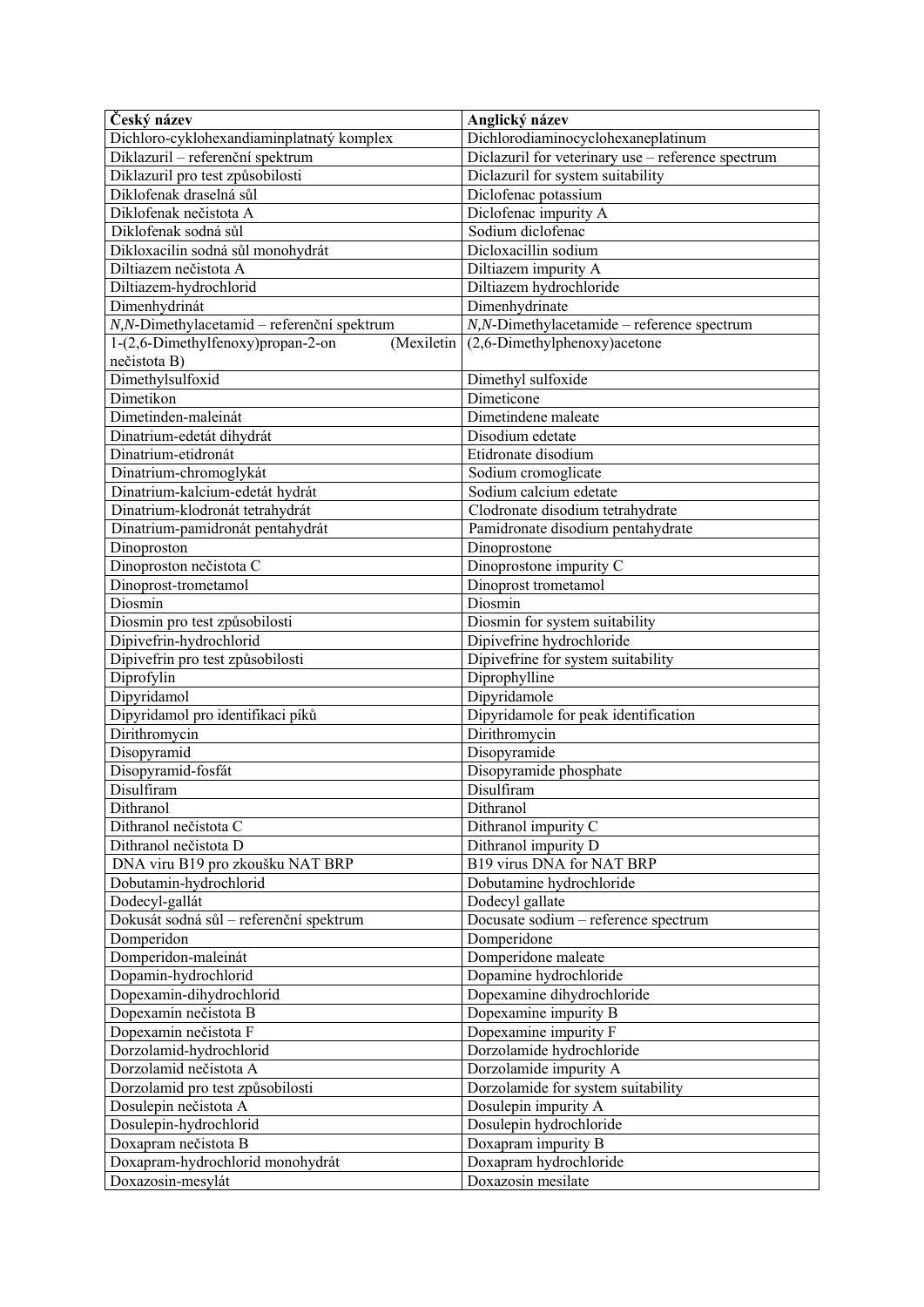| Český název                                       | Anglický název                                     |
|---------------------------------------------------|----------------------------------------------------|
| Doxazosin nečistota D                             | Doxazosin impurity D                               |
| Doxazosin nečistota F                             | Doxazosin impurity F                               |
| Doxepin pro test způsobilosti                     | Doxepin for system suitability                     |
| Doxepin-hydrochlorid                              | Doxepin hydrochloride                              |
| Doxepin-hydrochlorid – referenční spektrum        | Doxepin hydrochloride - reference spectrum         |
| Doxorubicin-hydrochlorid                          | Doxorubicin hydrochloride                          |
| Doxycyklin-hyklát                                 | Doxycycline hyclate                                |
| Doxylamin nečistota A                             | Doxylamine impurity A                              |
| Doxylamin-hydrogen-sukcinát – referenční spektrum | Doxylamine hydrogen succinate - reference spectrum |
| Drmkový plod standardizovaný suchý extrakt        | Agnus castus fruit standardised dry extract        |
| Droperidol                                        | Droperidol                                         |
| Ebastin - referenční spektrum                     | Ebastine - reference spectrum                      |
| Ebastin nečistota C                               | Ebastine impurity C                                |
| Ebastin nečistota D                               | Ebastine impurity D                                |
| Efedrin-hydrochlorid                              | Ephedrine hydrochloride – prec                     |
| Efedrin-hydrochlorid racemický                    | Ephedrine hydrochloride (racemic) – prec           |
| Ekonazol – referenční spektrum                    | Econazole - reference spectrum                     |
| Ekonazol pro test způsobilosti                    | Econazole for system suitability                   |
| Ekonazol-nitrát                                   | Econazole nitrate                                  |
| Ekonazol-nitrát – referenční spektrum             | Econazole nitrate - reference spectrum             |
| Ekvilin                                           | Equilin                                            |
| ELISA s povrchovým červenkovým antigenem BRP      | Erysipelas ELISA coating antigen BRP               |
| Emedastin-difumarát                               | Emedastine difumarate                              |
| Emedastin nečistota E                             | Emedastine impurity E                              |
| Emetin-dihydrochlorid                             | Emetine hydrochloride                              |
| Enalaprilát dihydrát                              | Enalaprilat dihydrate                              |
| Enalaprilát pro test způsobilosti                 | Enalaprilat for system suitability                 |
| Enalaprilát nečistota G                           | Enalaprilat impurity G                             |
| Enalapril pro test způsobilosti                   | Enalapril for system suitability                   |
| Enalapril-maleinát                                | Enalapril maleate                                  |
| Endotoxin standard BRP                            | Endotoxin standard BRP                             |
| Enilkonazol                                       | Enilconazole                                       |
| Enilkonazol nečistota E                           | Enilconazole impurity E                            |
| Enoxaparin sodná sůl                              | Enoxaparin sodium                                  |
| Enoxolon                                          | Enoxolone                                          |
| Enterokinasa BRP                                  | <b>Enterokinase BRP</b>                            |
| 4-Epianhydrotetracyklin-hydrochlorid              | 4-Epianhydrotetracycline hydrochloride             |
| 4-Epichlortetracyklin-hydrochlorid                | 4-Epichlortetracycline hydrochloride               |
| 4-Epidemeklocyklin-hydrochlorid                   | 4-Epidemeclocycline hydrochloride                  |
| 6-Epidoxycyklin-hydrochlorid                      | 6-Epidoxycycline hydrochloride                     |
| Epinefrin                                         | Adrenaline                                         |
| Epinefrin s nečistotou F                          | Adrenaline with impurity F                         |
| Epinefrin-tartarát                                | Adrenaline tartrate                                |
| Epinefrin-tartarát s nečistotou A                 | Adrenaline tartrate with impurity A                |
| Epinefrin směs nečistot                           | Adrenaline impurity mixture                        |
| 4-Epioxytetracyklin                               | 4-Epioxytetracycline                               |
| Epirubicin-hydrochlorid                           | Epirubicin hydrochloride                           |
| 4-Epitetracyklin-hydrochlorid                     | 4-Epitetracycline hydrochloride                    |
| Epoxidovaný sójový olej (přísada do polymerů 04)  | Plastic additive 04                                |
| trans-Epoxyfytomenadion                           | trans-Epoxyphytomenadione                          |
| Ergokalciferol                                    | Ergocalciferol                                     |
| Ergometrin-maleinát                               | Ergometrine maleate – prec                         |
| Ergosterol                                        | Ergosterol                                         |
| Ergotamin-tartarát                                | Ergotamine tartrate – prec                         |
| Erukamid R (přísada do polymerů 21)               | Plastic additive 21                                |
| Erythritol                                        | Erythritol                                         |
| Erythromycin                                      | Erythromycin                                       |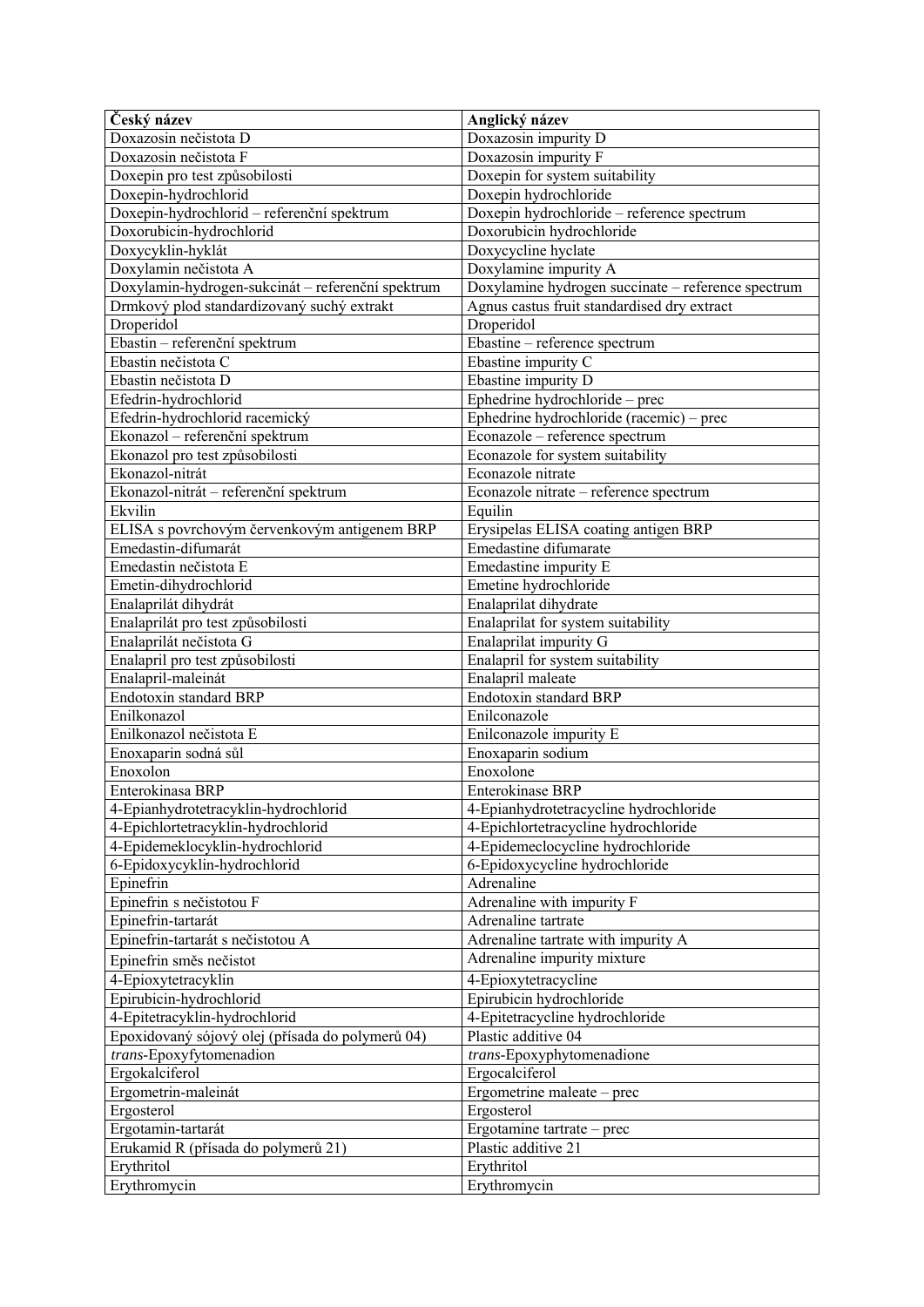| Český název                                    | Anglický název                                   |
|------------------------------------------------|--------------------------------------------------|
| Erythromycin A                                 | Erythromycin A                                   |
| Erythromycin B                                 | Erythromycin B                                   |
| Erythromycin C                                 | Erythromycin C                                   |
| Erythromycin-estolát                           | Erythromycin estolate                            |
| Erythromycin-ethylsukcinát                     | Erythromycin ethylsuccinate                      |
| Erythromycin-stearát                           | Erythromycin stearate                            |
| Erytropoetin BRP                               | Erythropoietin BRP                               |
| Esketamin nečistota D                          | Esketamine impurity D                            |
| Esketamin-hydrochlorid - referenční spektrum   | Esketamine hydrochloride - reference spectrum    |
| Estery retinolu                                | Retinol esters                                   |
| Estradiol-benzoát                              | Estradiol benzoate                               |
| Estradiol-benzoát nečistota E                  | Estradiol benzoate impurity E                    |
| Estradiol-benzoát pro test způsobilosti        | Estradiol benzoate for system suitability        |
| Estradiol-butyrát                              | Estradiol butyrate                               |
| Estradiol hemihydrát                           | Estradiol hemihydrate                            |
| Estradiol pro identifikaci píků                | Estradiol for peak identification                |
| Estradiol-valerát                              | Estradiol valerate                               |
| Estriol                                        | Estriol                                          |
| Estriol nečistota A                            | Estriol impurity A                               |
| Estron                                         | Estrone                                          |
| Etamsylát                                      | Etamsylate                                       |
| Ethakridin-laktát monohydrát                   | Ethacridine lactate monohydrate                  |
| Ethambutol-dihydrochlorid                      | Ethambutol hydrochloride                         |
| Ethambutol pro test způsobilosti               | Ethambutol for system suitability                |
| Ethanol 96% $(V/V)$ – referenční spektrum      | Ethanol 96% - reference spectrum                 |
| Ethanol bezvodý – referenční spektrum          | Ethanol (anhydrous) – reference spectrum         |
| Ethinylestradiol                               | Ethinylestradiol                                 |
| Ethionamid                                     | Ethionamide                                      |
| Ethosuximid                                    | Ethosuximide                                     |
| Ethosuximid nečistota A                        | Ethosuximide impurity A                          |
| Ethyl-acetát – referenční spektrum             | Ethyl acetate - reference spectrum               |
| Ethylcelulosa – referenční spektrum            | Ethylcellulose – reference spectrum              |
| Ethylester kyseliny dokosahexaenové            | Docosahexaenoic acid ethyl ester                 |
| Ethylester kyseliny ikosapentaenové            | Eicosapentaenoic acid ethyl ester                |
| 1-N-Ethylgaramin-sulfát                        | 1-N-Ethylgaramin sulphate                        |
| 1, l'-Ethylidenbis(tryptofan)                  | 1,l'-Ethylidenebis(tryptophan)                   |
| Ethyl-indol-3-karboxylát                       | Ethyl indole-3-carboxylate                       |
| Ethylmorfin-hydrochlorid – referenční spektrum | Ethylmorphine hydrochloride – reference spectrum |
| Ethylnikotinamid                               | Ethylnicotinamide                                |
| Ethylparaben                                   | Ethyl parahydroxybenzoate                        |
| Etifenin                                       | Etifenin                                         |
| Etilefrin nečistota A                          | Etilefrine impurity A                            |
| Etilefrin-hydrochlorid                         | Etilefrine hydrochloride                         |
| Etodolák                                       | Etodolac                                         |
| Etodolák nečistota H                           | Etodolac impurity H                              |
| Etodolák pro identifikaci píků                 | Etodolac for peak identification                 |
| Etofenamát                                     | Etofenamate                                      |
| Etofenamát nečistota G                         | Etofenamate impurity G                           |
| Etofenamát pro identifikaci píků               | Etofenamate for peak identification              |
| Etofylin                                       | Etofylline                                       |
| Etomidát                                       | Etomidate                                        |
| Etomidát nečistota B                           | Etomidate impurity B                             |
|                                                |                                                  |
| Etoposid                                       | Etoposide                                        |
| Eugenol                                        | Eugenol                                          |
| Exametazim bohatý na meso-izomer               | Meso-rich exametazime                            |
| Faktor IX koagulační lidský koncentrát BRP     | Human coagulation factor IX concentrate BRP      |
| Faktor VIII koagulační lidský koncentrát BRP   | Human coagulation factor VIII concentrate BRP    |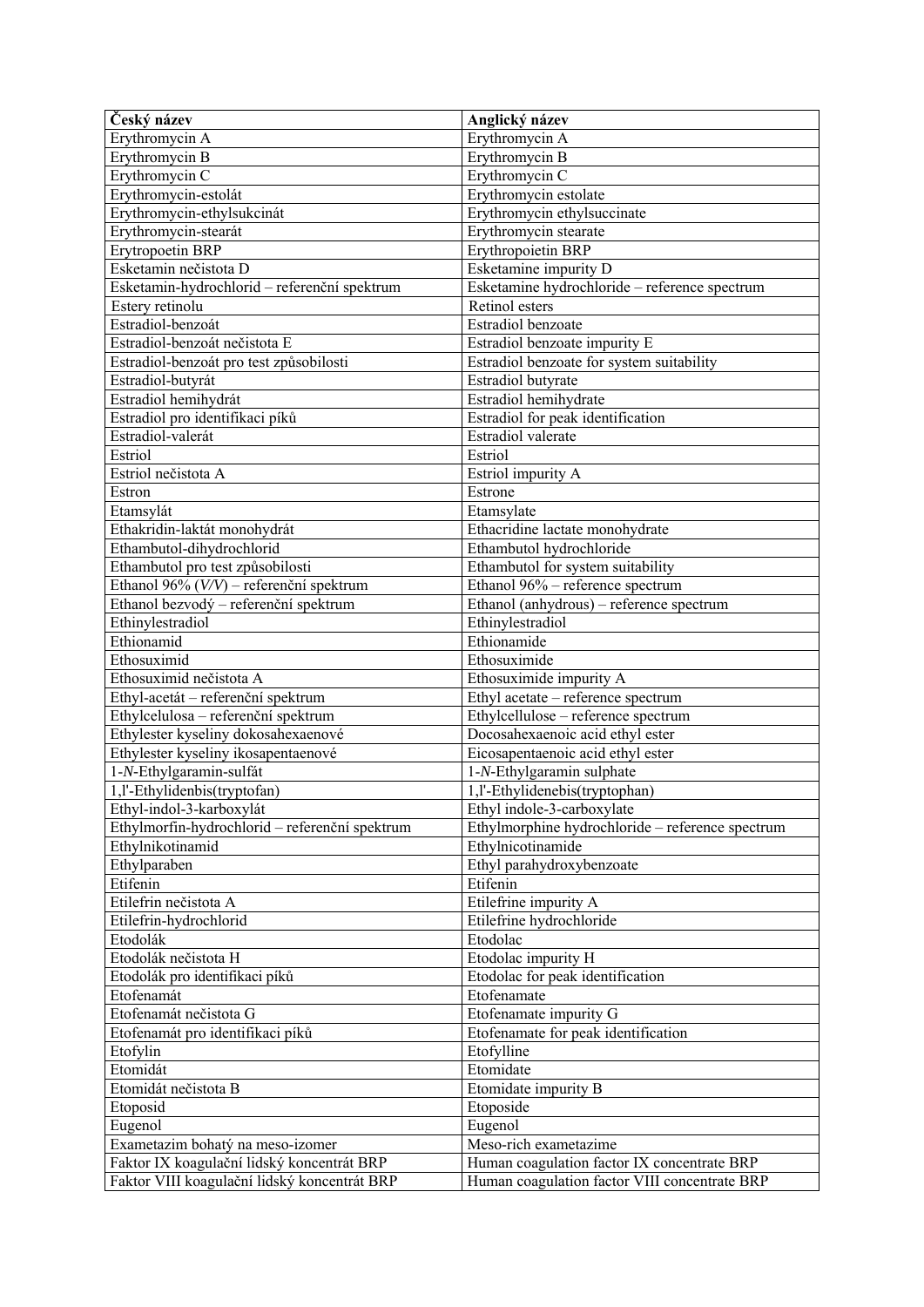| Český název                                   | Anglický název                                      |
|-----------------------------------------------|-----------------------------------------------------|
| Faktor VII koagulační lidský koncentrát BRP   | Human coagulation factor VII concentrate BRP        |
| Famotidin                                     | Famotidine                                          |
| Famotidin pro test způsobilosti               | Famotidine for system suitability                   |
| Famotidin nečistota A                         | Famotidine impurity A                               |
| Famotidin nečistota B                         | Famotidine impurity B                               |
| Famotidin nečistota D                         | Famotidine impurity D                               |
| Febantel                                      | Febantel                                            |
| Febantel pro test způsobilosti                | Febantel for system suitability                     |
| Felbinak                                      | Felbinac                                            |
| Felbinak nečistota A                          | Felbinac impurity A                                 |
| Felodipin                                     | Felodipine                                          |
| Felypresin                                    | Felypressin                                         |
| Fenazon                                       | Phenazone                                           |
| Fenbendazol                                   | Fenbendazole                                        |
| Fenbendazol nečistota A                       | Fenbendazole impurity A                             |
| Fenbendazol nečistota B                       | Fenbendazole impurity B                             |
| Fenbufen                                      | Fenbufen                                            |
| Fenikulin pro identifikaci píků               | Foeniculin for peak identification                  |
| Feniramin-maleinát                            | Pheniramine maleate                                 |
| Fenobarbital                                  | Phenobarbital                                       |
| Fenofibrát                                    | Fenofibrate                                         |
| Fenofibrát nečistota A                        | Fenofibrate impurity A                              |
| Fenofibrát nečistota B                        | Fenofibrate impurity B                              |
| Fenofibrát nečistota G                        | Fenofibrate impurity G                              |
| Fenoterol-hydrobromid                         | Fenoterol hydrobromide                              |
| Fenoterol-hydrobromid - referenční spektrum   | Fenoterol hydrobromide - reference spectrum         |
| Fenoterol pro identifikaci píků               | Fenoterol for peak identification                   |
| Fenoxyethanol                                 | Phenoxyethanol                                      |
| Fenoxymethylpenicilin                         | Phenoxymethylpenicillin                             |
| Fenoxymethylpenicilin draselná sůl            | Phenoxymethylpenicillin potassium                   |
| Fentanyl - referenční spektrum                | Fentanyl - reference spectrum                       |
| Fentanyl-citrát - referenční spektrum         | Fentanyl citrate - reference spectrum               |
| Fentikonazol nečistota D                      | Fenticonazole impurity D                            |
| Fentikonazol-nitrát                           | Fenticonazole nitrate                               |
| Fentolamin-mesylát – referenční spektrum      | Phentolamine mesilate - reference spectrum          |
| Fenylalanin                                   | Phenylalanine                                       |
| Fenylbutazon                                  | Phenylbutazone                                      |
| Fenylbutazon nečistota B                      | Phenylbutazone impurity B                           |
| 1-Fenyl-1-(4-chlorfenyl)ethanol               | 1-(4-Chlorophenyl)-l-phenylethanol                  |
| Fenylefrin                                    | Phenylephrine                                       |
| Fenylefrin-hydrochlorid                       | Phenylephrine hydrochloride                         |
| Fenylefrin-hydrochlorid pro identifikaci píků | Phenylephrine hydrochloride for peak identification |
| Fenylhydrargyriumacetát – referenční spektrum | Phenylmercuric acetate - reference spectrum         |
| Fenylhydrargyriumborát – referenční spektrum  | Phenylmercuric borate - reference spectrum          |
| Fenylpropanolamin-hydrochlorid                | Phenylpropanolamine hydrochloride – prec            |
| Fenytoin                                      | Phenytoin                                           |
| Fenytoin sodná sůl                            | Phenytoin sodium                                    |
| Fexofenadin-hydrochlorid                      | Fexofenadine hydrochloride                          |
| Fexofenadin nečistota A                       | Fexofenadine impurity A                             |
| Fexofenadin nečistota B                       | Fexofenadine impurity B                             |
| Fexofenadin nečistota C                       | Fexofenadine impurity C                             |
| Finasterid                                    | Finasteride                                         |
| Finasterid pro test způsobilosti              | Finasteride for system suitability                  |
| Flavoxát-hydrochlorid                         | Flavoxate hydrochloride                             |
| Flavoxát nečistota A                          | Flavoxate impurity A                                |
| Flavoxát nečistota B                          | Flavoxate impurity B                                |
| Flekainid nečistota A                         | Flecainide impurity A                               |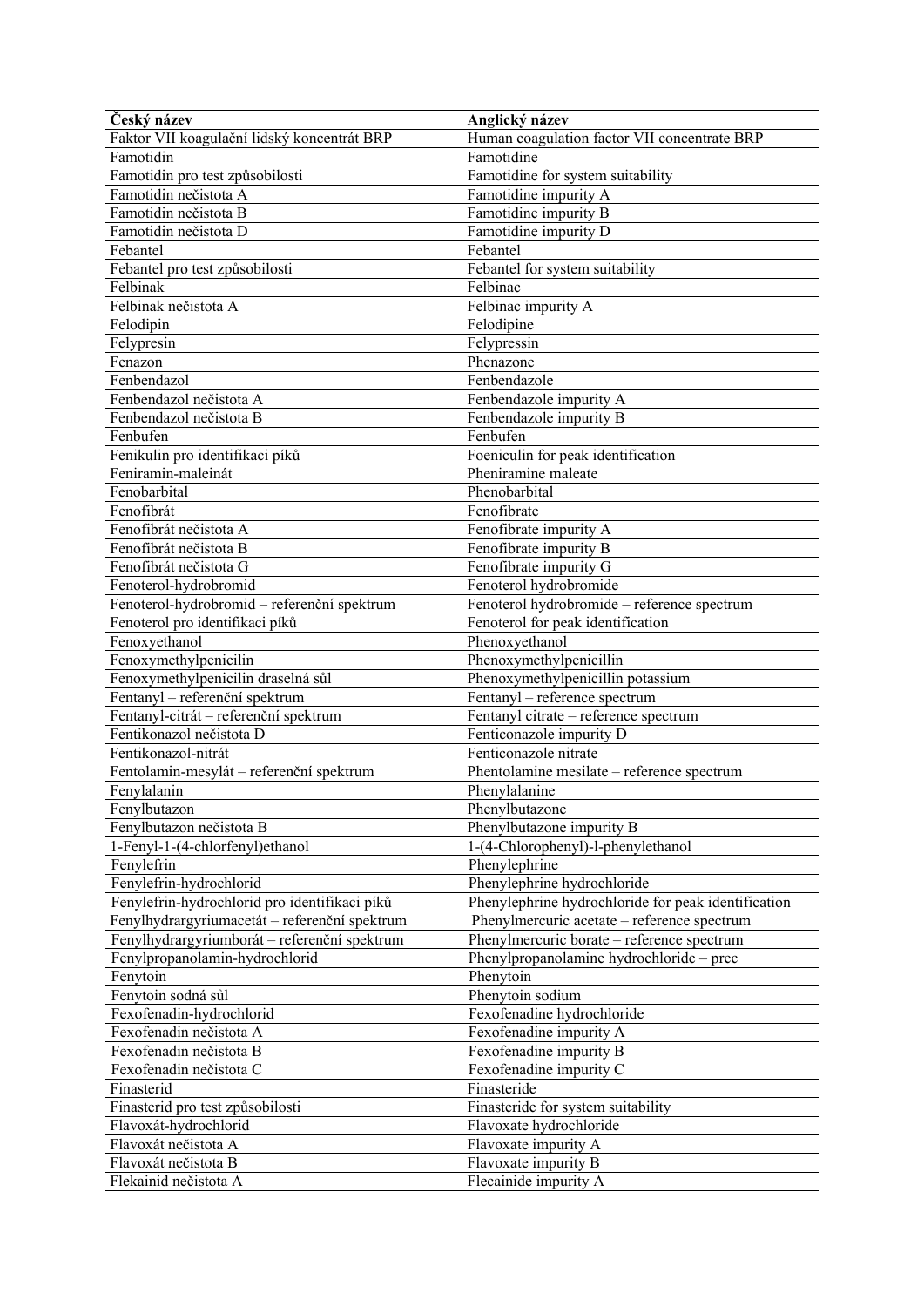| Český název                                     | Anglický název                                      |
|-------------------------------------------------|-----------------------------------------------------|
| Flekainid nečistota B                           | Flecainide impurity B                               |
| Flekainid-acetát                                | Flecainide acetate                                  |
| Floroglucinol bezvodý                           | Phloroglucinol (anhydrous)                          |
| Flubendazol                                     | Flubendazole                                        |
| Flubendazol pro test způsobilosti               | Flubendazole for system suitability                 |
| Flukloxacilin hořečnatá sůl oktahydrát          | Flucloxacillin magnesium octahydrate                |
| Flukloxacilin nečistota C                       | Flucloxacillin impurity C                           |
| Flukloxacilin nečistota D                       | Flucloxacillin impurity D                           |
| Flukloxacilin nečistota E                       | Flucloxacillin impurity E                           |
| Flukloxacilin sodná sůl monohydrát              | Flucloxacillin sodium                               |
| Flukonazol                                      | Fluconazole                                         |
| Flukonazol pro identifikaci píků                | Fluconazole for peak identification                 |
| Flukonazol nečistota B                          | Fluconazole impurity B                              |
| Flukonazol nečistota C                          | Fluconazole impurity C                              |
| Flucytosin                                      | Flucytosine                                         |
| Fludarabin-fosfát                               | Fludarabine phosphate                               |
| Fludrokortison-acetát                           | Fludrocortisone acetate                             |
| Flufenazin-dekanoát                             | Fluphenazine decanoate                              |
| Flufenazin-dihydrochlorid                       | Fluphenazine dihydrochloride                        |
| Flufenazin-enantát                              | Fluphenazine enantate                               |
| Flufenazin-oktanoát                             | Fluphenazine octanoate                              |
| Flufenazin-sulfoxid                             | Fluphenazine sulphoxide                             |
| Flufenazin směs nečistot                        | Fluphenazine impurity mixture                       |
| Flukloxacilin sodná sůl monohydrát              | Flucloxacillin sodium                               |
| Flukonazol                                      | Fluconazole                                         |
| Flukonazol nečistota B                          | Fluconazole impurity B                              |
| Flukonazol nečistota C                          | Fluconazole impurity C                              |
| Flukonazol pro identifikaci píků                | Fluconazole for peak identification                 |
| Flumazenil - referenční spektrum                | Flumazenil - reference spectrum                     |
| Flumazenil nečistota B                          | Flumazenil impurity B                               |
| Flumechin                                       | Flumequine                                          |
| Flumechin nečistota B                           | Flumequine impurity B                               |
| Flumetason-pivalát                              | Flumetasone pivalate                                |
| Flunarizin-dihydrochlorid - referenční spektrum | Flunarizine dihydrochloride - reference spectrum    |
| Flunarizin-dihydrochlorid pro test způsobilosti | Flunarizine dihydrochloride for system suitability  |
| Flunarizin-dihydrochlorid                       | Flunarizine dihydrochloride                         |
| Flunitrazepam                                   | Flunitrazepam                                       |
| Flunitrazepam – referenční spektrum             | Flunitrazepam - reference spectrum                  |
| Flunixin-meglumin                               | Flunixin meglumine                                  |
| Flunixin nečistota B                            | Flunixin impurity B                                 |
| Flunixin nečistota C                            | Flunixin impurity C                                 |
| Fluocinolon-acetonid                            | Fluocinolone acetonide                              |
| Fluokortolon-pivalát                            | Fluocortolone pivalate                              |
| Fluorescein                                     | Fluoresceine                                        |
| Fluorescein nečistota C                         | Fluoresceine impurity C                             |
| Fluorescein sodná sůl – referenční spektrum     | Fluoresceine sodium - reference spectrum            |
| Fluoruracil                                     | Fluorouracil                                        |
| Fluoruracil nečistota A                         | Fluorouracil impurity A                             |
| Fluoruracil nečistota B                         | Fluorouracil impurity B                             |
| Fluoruracil nečistota C                         | Fluorouracil impurity C                             |
| Fluoruracil nečistota F                         | Fluorouracil impurity F                             |
| Fluoruracil směs nečistot                       | Fluorouracil impurity mixture                       |
| Fluoxetin nečistota B                           | Fluoxetine impurity B [methyl(3-phenylpropyl)amine] |
| Fluoxetin nečistota C                           | Fluoxetine impurity C                               |
| Fluoxetin-hydrochlorid                          | Fluoxetine hydrochloride                            |
| Flupentixol nečistota D                         | Flupentixol impurity D                              |
| Flupentixol nečistota F                         | Flupentixol impurity F                              |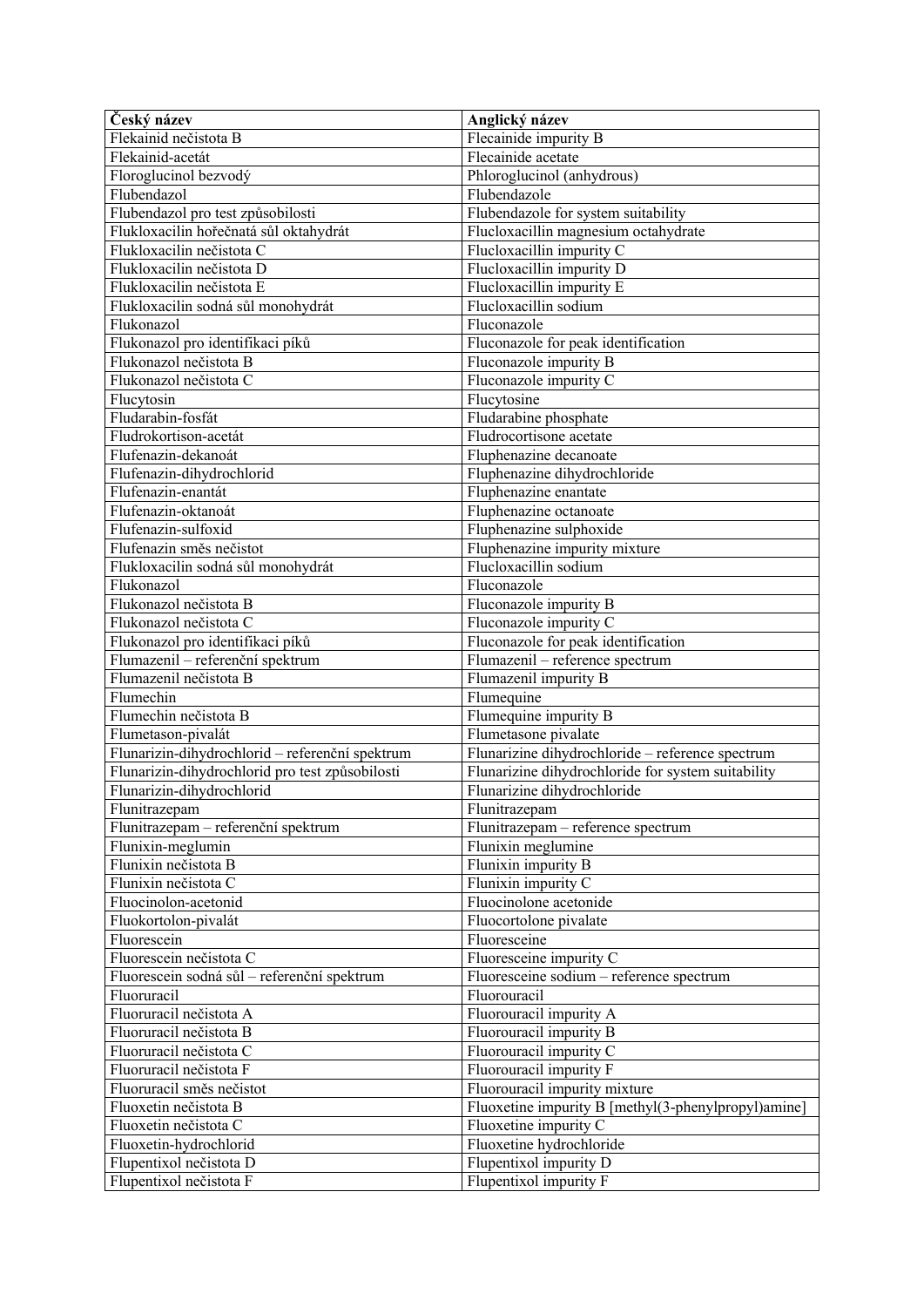| Český název                                     | Anglický název                                    |
|-------------------------------------------------|---------------------------------------------------|
| Flupentixol-dihydrochlorid                      | Flupentixol dihydrochloride                       |
| Flurazepam-hydrochlorid - referenční spektrum   | Flurazepam monohydrochloride - reference spectrum |
| Flurbiprofen                                    | Flurbiprofen                                      |
| Flurbiprofen nečistota A                        | Flurbiprofen impurity A                           |
| Fluspirilen                                     | Fluspirilene                                      |
| Fluspirilen nečistota C                         | Fluspirilene impurity C                           |
| Flutamid                                        | Flutamide                                         |
| Flutamid nečistota C                            | Flutamide impurity C                              |
| Flutikason nečistota D                          | Fluticasone impurity D                            |
| Flutikason-propionát                            | Fluticasone propionate                            |
| Flutrimazol                                     | Flutrimazole                                      |
| Flutrimazol nečistota B                         | Flutrimazole impurity B                           |
| Fluvoxamin-maleinát                             | Fluvoxamine maleate                               |
| Fluvoxamin pro test způsobilosti                | Fluvoxamine for system suitability                |
| Fluvoxamin nečistota D                          | Fluvoxamine impurity D                            |
| Folkodin monohydrát                             | Pholcodine                                        |
| Folkodin pro identifikaci píků                  | Pholcodine for peak identification                |
| Folkodin monohydrát – referenční spektrum       | Pholcodine – reference spectrum                   |
| Formoterol-fumarát dihydrát                     | Formoterol fumarate dihydrate                     |
| Formoterol pro identifikaci nečistoty I         | Formoterol fumarate for impurity I identification |
| Formoterol-fumarát pro test způsobilosti        | Formoterol fumarate for system suitability        |
| Fosfomycin disodná sůl – referenční spektrum    | Fosfomycin sodium - reference spectrum            |
| Fosfomycin vápenatá sůl monohydrát – referenční | Fosfomycin calcium – reference spectrum           |
| spektrum                                        |                                                   |
| Fosfomycin-trometamol                           | Fosfomycin trometamol                             |
| Foskarnet nečistota B                           | Foscarnet impurity B                              |
| Foskarnet sodná sůl hexahydrát                  | Foscarnet sodium hexahydrate                      |
| Framycetin-sulfát                               | Framycetin sulphate                               |
| Fruktosa                                        | Fructose                                          |
| Ftalát hypromelosy                              | Hypromellose phthalate                            |
| Ftalát hypromelosy – referenční spektrum        | Hypromellose phthalate - reference spectrum       |
| Ftalylsulfathiazol                              | Phthalylsulfathiazole                             |
| Furosemid                                       | Furosemide                                        |
| Furosemid nečistota A                           | Furosemide impurity A                             |
| Fysostigmin-salicylát                           | Physostigmine salicylate                          |
| Fysostigmin-sulfát                              | Physostigmine sulphate                            |
| Fytomenadion                                    | Phytomenadione                                    |
| Galaktitol                                      | Galactitol                                        |
| Galaktosa                                       | Galactose                                         |
| Gallamin-triethojodid                           | Gallamine triethiodide                            |
| Gamacyklodextrin                                | Gammacyclodextrin                                 |
| Gemcitabin-hydrochlorid                         | Gemcitabine hydrochloride                         |
| Gemcitabin nečistota A                          | Gemcitabine impurity A                            |
| Gemfibrozil                                     | Gemfibrozil                                       |
| Gemfibrozil pro test způsobilosti               | Gemfibrozil for system suitability                |
| Gentamicin-sulfát                               | Gentamicin sulphate                               |
| Gitoxin                                         | Gitoxin                                           |
| Glibenklamid                                    | Glibenclamide                                     |
| Glibenklamid nečistota A                        | Glibenclamide impurity A                          |
| Glibenklamid nečistota B                        | Glibenclamide impurity B                          |
| Gliklazid                                       | Gliclazide                                        |
| Gliklazid nečistota B                           | Gliclazide impurity B                             |
| Gliklazid nečistota F                           | Gliclazide impurity F                             |
| Glimepirid                                      | Glimepiride                                       |
| Glimepirid pro test způsobilosti                | Glimepiride for system suitability                |
| Glipizid                                        | Glipizide                                         |
| Glipizid nečistota A                            | Glipizide impurity A                              |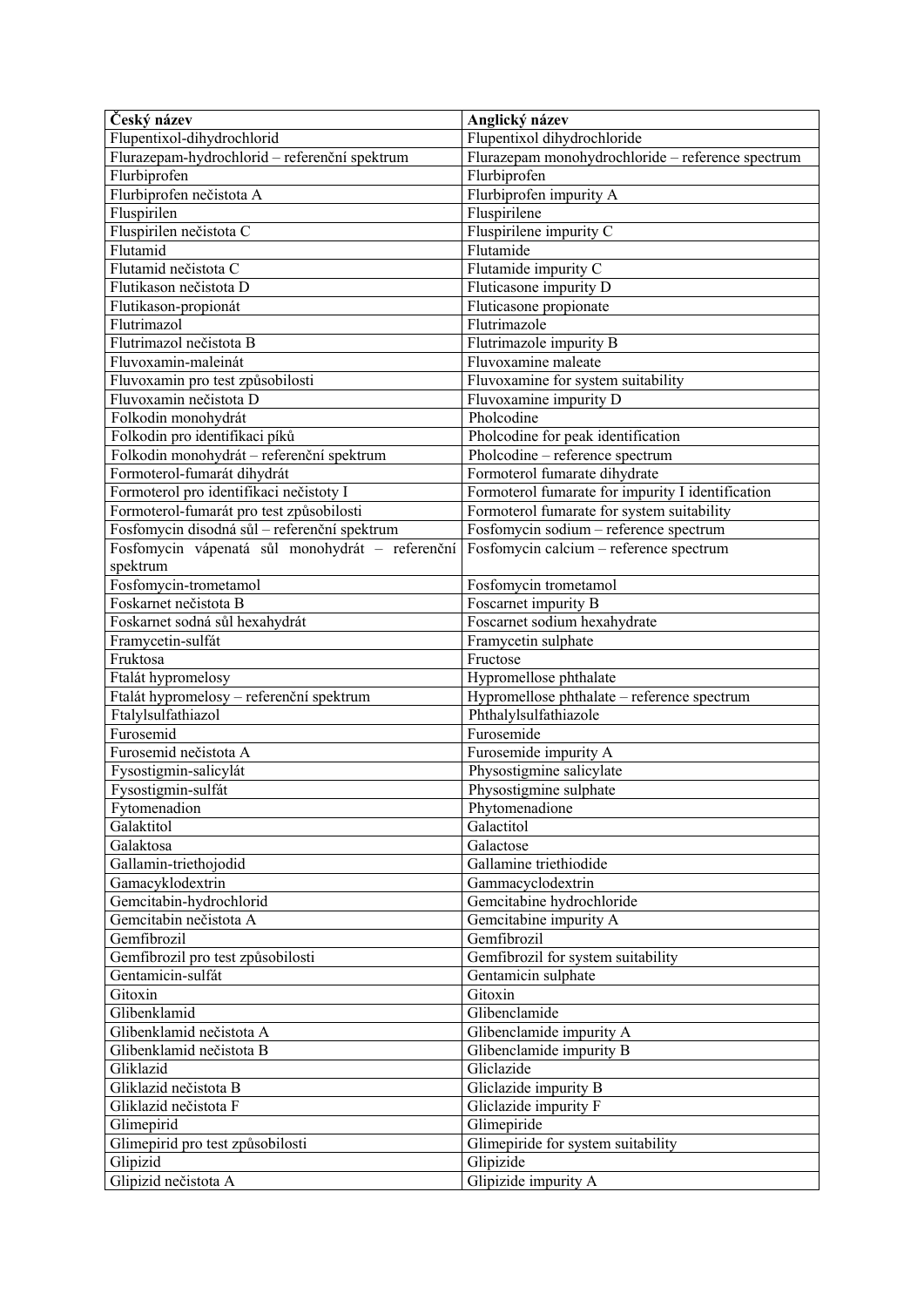| Český název                                          | Anglický název                                       |
|------------------------------------------------------|------------------------------------------------------|
| Glipizid nečistota C                                 | Glipizide impurity C                                 |
| Glipizid nečistota D                                 | Glipizide impurity D                                 |
| Glukagon lidský                                      | Human glucagon                                       |
| Glukonan železnatý hydrát                            | Ferrous gluconate                                    |
| Glukosa                                              | Glucose                                              |
| Glutathion                                           | Glutathione                                          |
| Glutethimid                                          | Glutethimide                                         |
| Glycerol 85% - referenční spektrum                   | Glycerol (85 per cent) - reference spectrum          |
| Glycerol-dibehenát                                   | Glycerol dibehenate                                  |
| Glycerol-distearát                                   | Glycerol distearate                                  |
| Glycerol-monolinolát                                 | Glycerol monolinoleate                               |
| Glycerol-monooktanoát                                | Glycerol monocaprylate                               |
| Glycerol-monooktanodekanoát                          | Glyceroli monocaprylocapras                          |
|                                                      | Glycerol mono-oleate                                 |
| Glycerol-monooleát                                   |                                                      |
| Glycerol-monostearát 40-55                           | Glycerol monostearate 40-55                          |
| Glycerol-trinitrát - referenční spektrum             | Glyceryl trinitrate - reference spectrum             |
| Glycerol-trinitrát roztok                            | Glyceryl trinitrate solution                         |
| Glycin                                               | Glycine                                              |
| Gonadorelin                                          | Gonadorelin                                          |
| Goserelin                                            | Goserelin                                            |
| Goserelin - referenční spektrum                      | Gosereline - reference spectrum                      |
| Goserelin validační směs                             | Goserelin validation mixture                         |
| 4-D-Ser-goserelin                                    | 4-D-Ser-goserelin                                    |
| Gramicidin                                           | Gramicidin                                           |
| Granisetron-hydrochlorid                             | Granisetron hydrochloride                            |
| Granisetron nečistota A                              | Granisetron impurity A                               |
| Granisetron nečistota B                              | Granisetron impurity B                               |
| Granisetron nečistota E                              | Granisetron impurity E                               |
| Griseofulvin                                         | Griseofulvin                                         |
| Guajakol                                             | Guaiacol                                             |
| Guaifenesin                                          | Guaifenesin                                          |
| Halofantrin nečistota C                              | Halofantrine impurity C                              |
| Halofantrin-hydrochlorid                             | Halofantrine hydrochloride                           |
| Haloperidol                                          | Haloperidol                                          |
| Haloperidol-dekanoát                                 | Haloperidol decanoate                                |
| Halothan - referenční spektrum                       | Halothane - reference spectrum                       |
| Harpagosid                                           | Harpagoside                                          |
| Heparin nízkomolekulární pro kalibraci CRL           | Heparin Low-Molecular-Mass for calibration CRS       |
| Heparin nízkomolekulární pro stanovení účinnosti BRP | Heparin Low-Molecular-Mass for assay BRP             |
| Heparin sodná sůl BRP                                | Heparin sodium BRP                                   |
| Heptadekanol                                         | Heptadecanol                                         |
| Heptaminol nečistota A                               | Heptaminol impurity A                                |
|                                                      |                                                      |
| Heptaminol-hydrochlorid                              | Heptaminol hydrochloride                             |
| α-Hexachlorcyklohexan                                | alpha-Hexachlorocyclohexane                          |
| Hexamidin-diisetionát                                | Hexamidine diisetionate                              |
| Hexetidin                                            | Hexetidine                                           |
| Hexobarbital                                         | Hexobarbital                                         |
| Hexylresorcinol                                      | Hexylresorcinol                                      |
| Histamin-difosfát monohydrát                         | Histamine phosphate                                  |
| Histamin-dihydrochlorid                              | Histamine dihydrochloride                            |
| Histidin                                             | Histidine                                            |
| Histidin-hydrochlorid monohydrát                     | Histidine hydrochloride monohydrate                  |
| Homatropin-hydrobromid                               | Homatropine hydrobromide                             |
| Homatropin-methylbromid                              | Homatropine methylbromide                            |
| L-Homocystein-thiolakton-hydrochlorid - referenční   | L-Homocysteine thiolactone hydrochloride - reference |
| spektrum                                             | spectrum                                             |
| Hyaluronidasa BRP                                    | Hyaluronidase BRP                                    |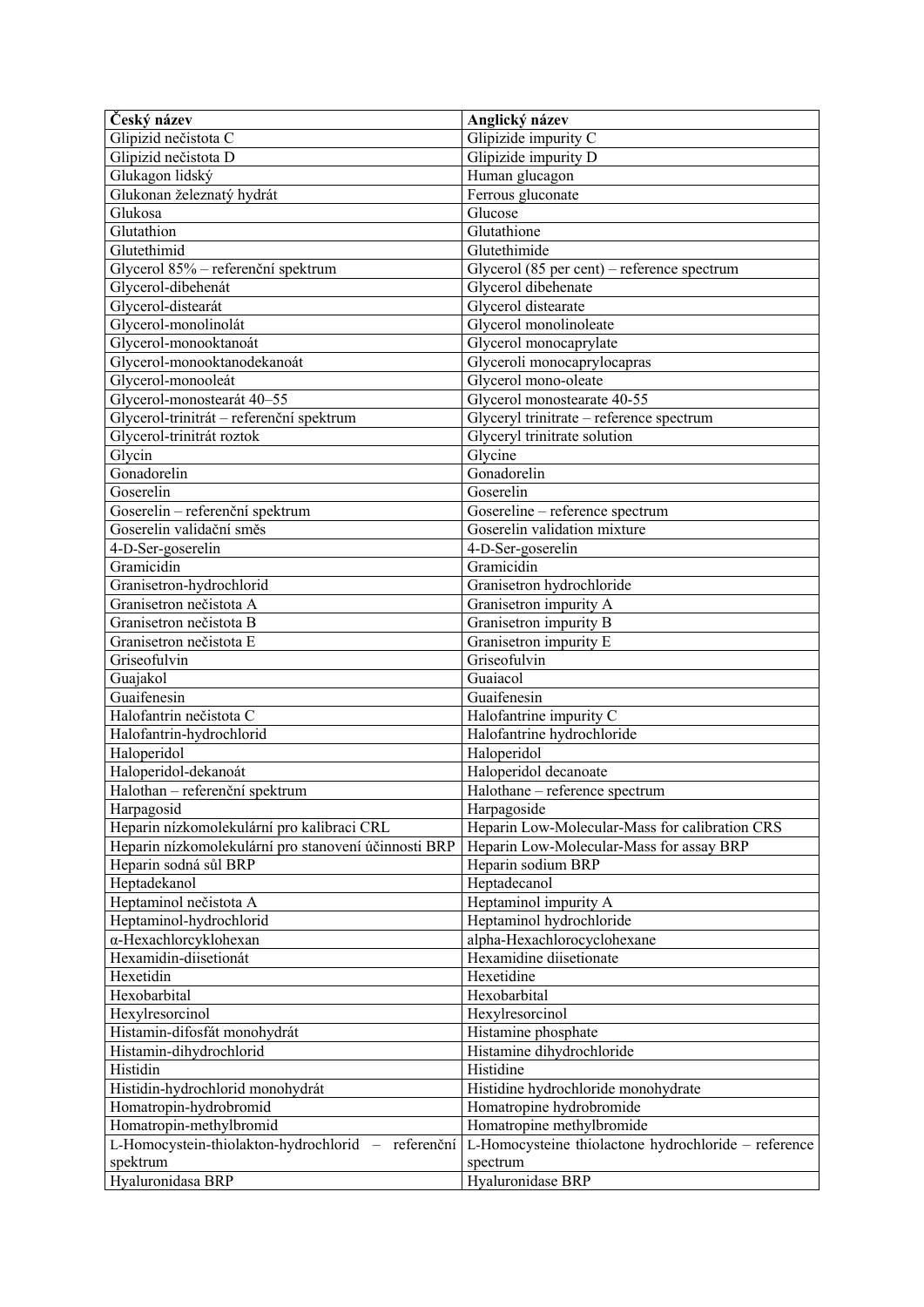| Český název                                 | Anglický název                             |
|---------------------------------------------|--------------------------------------------|
| Hydralazin-hydrochlorid                     | Hydralazine hydrochloride                  |
| Hydrochlorothiazid                          | Hydrochlorothiazide                        |
| Hydrokodon-hydrogentartarát dihemihydrát    | Hydrocodone hydrogen tartrate 2.5-hydrate  |
| Hydrokodon pro identifikaci píků            | Hydrocodone for peak identification        |
| Hydrokortison                               | Hydrocortisone                             |
| Hydrokortison-acetát                        | Hydrocortisone acetate                     |
| Hydrokortison-hydrogen-sukcinát             | Hydrocortisone hydrogen succinate          |
| Hydromorfon-hydrochlorid                    | Hydromorphone hydrochloride                |
| Hydroxokobalamin                            | Hydroxocobalamin                           |
| Hydroxyethyl-salicylát                      | Hydroxyethyl salicylate                    |
| 4-Hydroxyfenoxymethylpenicilin draselná sůl | 4-Hydroxyphenoxymethylpenicillin potassium |
| D-α-(4-Hydroxyfenyl)glycin                  | D-alpha-(4-Hydroxy-phenyl)glycine          |
| Hydroxymočovina                             | Hydroxycarbamide                           |
| Hydroxypropylbetadex                        | Hydroxypropylbetadex                       |
| Hydroxyzin-dihydrochlorid                   | Hydroxyzine hydrochloride                  |
| Hymechromon                                 | Hymecromone                                |
| Hymechromon nečistota A                     | Hymecromone impurity A                     |
| Hymechromon nečistota B                     | Hymecromone impurity B                     |
| Hyoscyamin-sulfát dihydrát                  | Hyoscyamine sulphate                       |
| Hyoscyamin nečistota E                      | Hyoscyamine impurity E                     |
| Chinidin-sulfát dihydrát                    | Quinidine sulphate                         |
| Chinin-sulfát dihydrát                      | Quinine sulphate                           |
| Chitosan-hydrochlorid                       | Chitosan hydrochloride                     |
| Chlorambucil                                | Chlorambucil                               |
| Chloramfenikol                              | Chloramphenicol                            |
| Chloramfenikol-dipalmitát                   | Chloramphenicol dipalmitate                |
| Chloramfenikol-disukcinát disodná sůl       | Chloramphenicol disodium disuccinate       |
| Chloramfenikol-palmitát izomer              | Chloramphenicol palmitate isomer           |
| Chloramfenikol-sukcinát sodná sůl           | Chloramphenicol sodium succinate           |
| Chlorcyklizin-hydrochlorid                  | Chlorcyclizine hydrochloride               |
| Chlordiazepoxid                             | Chlordiazepoxide                           |
| Chlordiazepoxid-hydrochlorid                | Chlordiazepoxide hydrochloride             |
| Chlordiazepoxid nečistota A                 | Chlordiazepoxide impurity A                |
| Chlorfenamin-maleinát                       | Chlorphenamine maleate                     |
| Chlorfenamin nečistota A                    | Chlorphenamine impurity A                  |
| Chlorfenamin nečistota C                    | Chlorphenamine impurity C                  |
| (2-Chlorfenyl)difenylmethanol               | (2-Chlorophenyl)diphenylmethanol           |
| Chlorhexidin                                | Chlorhexidine                              |
| Chlorhexidin pro test způsobilosti          | Chlorhexidine for performance test         |
| Chlorhexidin-diacetát                       | Chlorhexidine diacetate                    |
| Chlorhexidin-dihydrochlorid                 | Chlorhexidine dihydrochloride              |
| Chlormethylnitroimidazol                    | Chloromethylnitroimidazole                 |
| Chlorochin-sulfát monohydrát                | Chloroquine sulphate                       |
| Chlorothiazid                               | Chlorothiazide                             |
| Chlorpromazin-hydrochlorid                  | Chlorpromazine hydrochloride               |
| Chlorpromazin nečistota A                   | Chlorpromazine impurity A                  |
| Chlorpromazin nečistota D                   | Chlorpromazine impurity D                  |
| Chlorpromazin nečistota E                   | Chlorpromazine impurity E                  |
| Chlorpropamid                               | Chlorpropamide                             |
| Chlorpropamid nečistota B                   | Chlorpropamide impurity B                  |
| Chlorprothixen-hydrochlorid                 | Chlorprothixene hydrochloride              |
| Chlortalidon                                | Chlortalidone                              |
| Chlortalidon pro identifikaci píků          | Chlortalidone peak identification          |
| Chlortetracyklin-hydrochlorid               | Chlortetracycline hydrochloride            |
| Cholekalciferol                             | Cholecalciferol                            |
| Cholekalciferol pro test způsobilosti       | Cholecalciferol for performance test       |
| Cholesterol                                 | Cholesterol                                |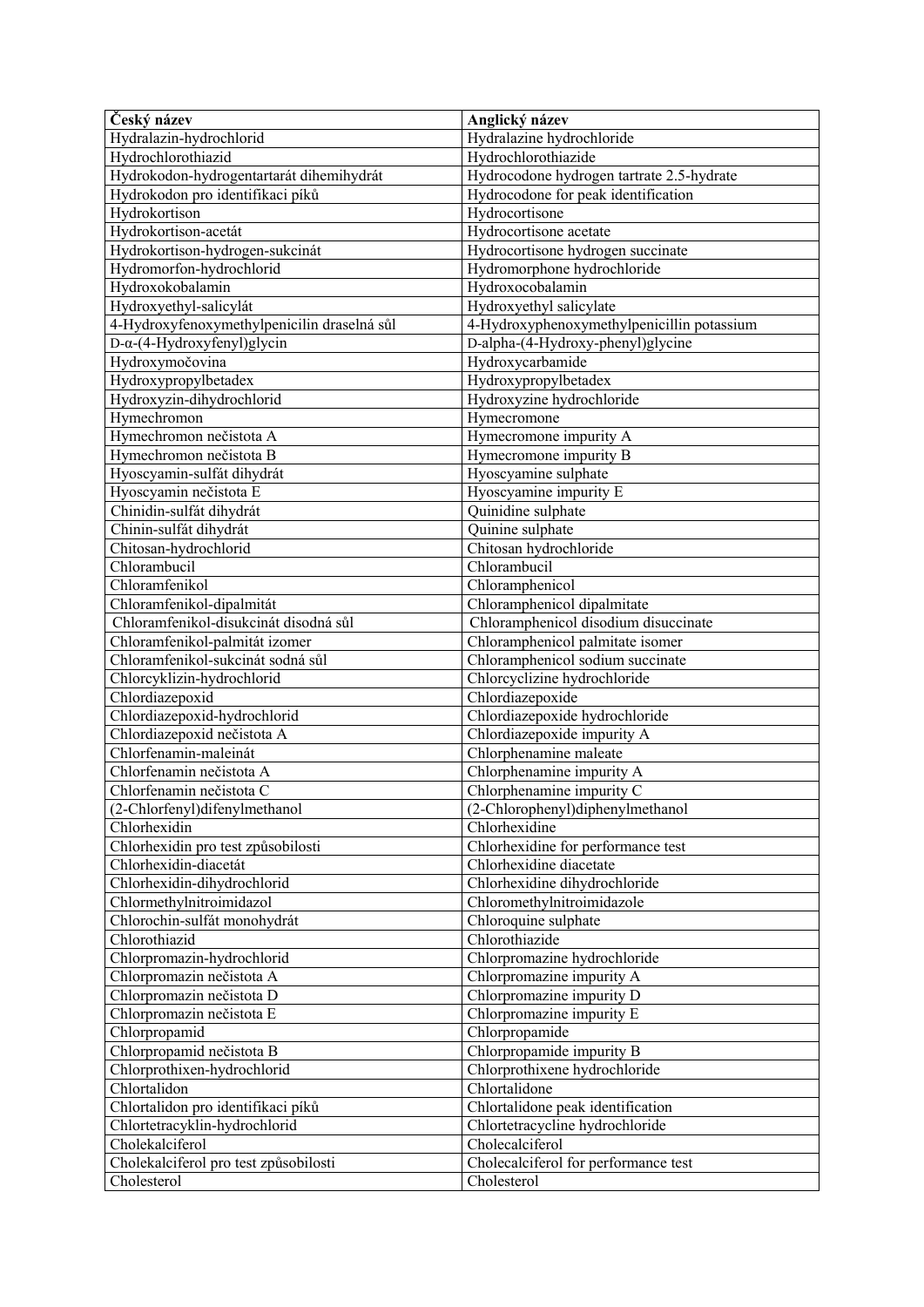| Chondroitin-sulfát sodná sůl (mořská)<br>Chondroitin-sulfát sodná sůl<br>Chondroitin-sulphate sodium<br>Chymotrypsin BRP<br>Chymotrypsin BRP<br>Ibuprofen<br>Ibuprofen<br>Ibuprofen nečistota B<br>Ibuprofen impurity B<br>Ibuprofen nečistota F<br>Ibuprofen impurity F<br>Ibuprofen pro identifikaci píků<br>Ibuprofen for peak identification<br>Idoxuridine<br>Idoxuridin<br>Ifosfamid<br>Ifosfamide<br>Ifosfamid - referenční spektrum<br>Ifosfamide - reference spectrum<br>Ifosfamid nečistota A<br>Ifosfamide impurity A<br>Ifosfamid nečistota B<br>Ifosfamide impurity B<br>Ifosfamide impurity E<br>Ifosfamid nečistota E<br>Ifosfamide impurity F<br>Ifosfamid nečistota F<br>Imidazol<br>Imidazole<br>Imipenem<br>Imipenem monohydrát<br>Imipramin-hydrochlorid<br>Imipramine hydrochloride<br>Imipramin pro test způsobilosti<br>Imipramine for system suitability<br>Human anti-D immunoglobulin BRP<br>Imunoglobulin anti-D lidský BRP<br>Imunoglobulin pro zkoušku na protilátky anti-D BRP +<br>Immunoglobulin panel for anti-D antibodies test BRP<br>Imunoglobulin pro zkoušku na protilátky anti-D<br>negativní kontrola BRP<br>Imunoglobulin lidský BRP<br>Human immunoglobulin BRP<br>Imunoglobulin lidský (pro velikost molekul) BRP<br>Human immunoglobulin (molecular size) BRP<br>Imunoglobulin lidský pro elektroforézu BRP<br>Human immunoglobulin for electrophoresis BRP<br>Human hepatitis A immunoglobulin BRP<br>Imunoglobulin proti hepatitidě A lidský BRP<br>Imunoglobulin proti tetanu lidský BRP<br>Human tetanus immunoglobulin BRP<br>Imunoglobulin proti neštovicím lidský BRP<br>Human vaccinia immunoglobulin BRP<br>Imunoglobulin proti vzteklině lidský BRP<br>Human rabies immunoglobulin BRP<br>Indapamid<br>Indapamide<br>Indapamid nečistota B<br>Indapamide impurity B<br>Indinavir<br>Indinavir<br>Indinavir-sulfát-ethanolát - referenční spektrum<br>Indinavir sulphate - reference spectrum<br>Indinavir pro test způsobilosti<br>Indinavir for system suitability<br>Indometacin<br>Indometacin<br>Inositol<br>Myo-inositol<br>Insulin-aspart<br>Insulin aspart<br>Insulin hovězí<br>Insulin (bovine)<br>Insulin lidský<br>Insulin (human)<br>Insulin-lispro<br>Insulin lispro<br>Insulin prasečí<br>Insulin (porcine)<br>Interferon alfa 2a<br>Interferon alfa-2a<br>Interferon alfa-2b<br>Interferon alfa 2b<br>Interferon gama-1b<br>Interferon gamma 1b<br>Interferon gama-lb validační roztok<br>Interferon gamma-lb validation solution<br>Ipratropium-bromid<br>Ipratropium bromide<br>Ipratropium-bromid nečistota A<br>Ipratropium bromide impurity A<br>Ipratropium-bromid nečistota B<br>Ipratropium bromide impurity B<br>Isoemetin-hydrobromid<br>Isoemetine hydrobromide<br>Isoflurane<br>Isofluran<br>Isofluran - referenční spektrum<br>Isoflurane - reference spectrum<br>Isokonazol<br>Isoconazole<br>Isokonazol-nitrát<br>Isoconazole nitrate<br>Isoleucine<br>Isoleucin<br>Isomalt<br>Isomalt | Český název           | Anglický název                       |
|---------------------------------------------------------------------------------------------------------------------------------------------------------------------------------------------------------------------------------------------------------------------------------------------------------------------------------------------------------------------------------------------------------------------------------------------------------------------------------------------------------------------------------------------------------------------------------------------------------------------------------------------------------------------------------------------------------------------------------------------------------------------------------------------------------------------------------------------------------------------------------------------------------------------------------------------------------------------------------------------------------------------------------------------------------------------------------------------------------------------------------------------------------------------------------------------------------------------------------------------------------------------------------------------------------------------------------------------------------------------------------------------------------------------------------------------------------------------------------------------------------------------------------------------------------------------------------------------------------------------------------------------------------------------------------------------------------------------------------------------------------------------------------------------------------------------------------------------------------------------------------------------------------------------------------------------------------------------------------------------------------------------------------------------------------------------------------------------------------------------------------------------------------------------------------------------------------------------------------------------------------------------------------------------------------------------------------------------------------------------------------------------------------------------------------------------------------------------------------------------------------------------------------------------------------------------------------------------------------------------------------------------------------------------------------------------------------------------------------------------------------------------------------------------------------------------------------------------------------------------------------------------------------------------------------------------------------------------------|-----------------------|--------------------------------------|
|                                                                                                                                                                                                                                                                                                                                                                                                                                                                                                                                                                                                                                                                                                                                                                                                                                                                                                                                                                                                                                                                                                                                                                                                                                                                                                                                                                                                                                                                                                                                                                                                                                                                                                                                                                                                                                                                                                                                                                                                                                                                                                                                                                                                                                                                                                                                                                                                                                                                                                                                                                                                                                                                                                                                                                                                                                                                                                                                                                           |                       | Chondroitin-sulphate sodium (marine) |
|                                                                                                                                                                                                                                                                                                                                                                                                                                                                                                                                                                                                                                                                                                                                                                                                                                                                                                                                                                                                                                                                                                                                                                                                                                                                                                                                                                                                                                                                                                                                                                                                                                                                                                                                                                                                                                                                                                                                                                                                                                                                                                                                                                                                                                                                                                                                                                                                                                                                                                                                                                                                                                                                                                                                                                                                                                                                                                                                                                           |                       |                                      |
|                                                                                                                                                                                                                                                                                                                                                                                                                                                                                                                                                                                                                                                                                                                                                                                                                                                                                                                                                                                                                                                                                                                                                                                                                                                                                                                                                                                                                                                                                                                                                                                                                                                                                                                                                                                                                                                                                                                                                                                                                                                                                                                                                                                                                                                                                                                                                                                                                                                                                                                                                                                                                                                                                                                                                                                                                                                                                                                                                                           |                       |                                      |
|                                                                                                                                                                                                                                                                                                                                                                                                                                                                                                                                                                                                                                                                                                                                                                                                                                                                                                                                                                                                                                                                                                                                                                                                                                                                                                                                                                                                                                                                                                                                                                                                                                                                                                                                                                                                                                                                                                                                                                                                                                                                                                                                                                                                                                                                                                                                                                                                                                                                                                                                                                                                                                                                                                                                                                                                                                                                                                                                                                           |                       |                                      |
|                                                                                                                                                                                                                                                                                                                                                                                                                                                                                                                                                                                                                                                                                                                                                                                                                                                                                                                                                                                                                                                                                                                                                                                                                                                                                                                                                                                                                                                                                                                                                                                                                                                                                                                                                                                                                                                                                                                                                                                                                                                                                                                                                                                                                                                                                                                                                                                                                                                                                                                                                                                                                                                                                                                                                                                                                                                                                                                                                                           |                       |                                      |
|                                                                                                                                                                                                                                                                                                                                                                                                                                                                                                                                                                                                                                                                                                                                                                                                                                                                                                                                                                                                                                                                                                                                                                                                                                                                                                                                                                                                                                                                                                                                                                                                                                                                                                                                                                                                                                                                                                                                                                                                                                                                                                                                                                                                                                                                                                                                                                                                                                                                                                                                                                                                                                                                                                                                                                                                                                                                                                                                                                           |                       |                                      |
|                                                                                                                                                                                                                                                                                                                                                                                                                                                                                                                                                                                                                                                                                                                                                                                                                                                                                                                                                                                                                                                                                                                                                                                                                                                                                                                                                                                                                                                                                                                                                                                                                                                                                                                                                                                                                                                                                                                                                                                                                                                                                                                                                                                                                                                                                                                                                                                                                                                                                                                                                                                                                                                                                                                                                                                                                                                                                                                                                                           |                       |                                      |
|                                                                                                                                                                                                                                                                                                                                                                                                                                                                                                                                                                                                                                                                                                                                                                                                                                                                                                                                                                                                                                                                                                                                                                                                                                                                                                                                                                                                                                                                                                                                                                                                                                                                                                                                                                                                                                                                                                                                                                                                                                                                                                                                                                                                                                                                                                                                                                                                                                                                                                                                                                                                                                                                                                                                                                                                                                                                                                                                                                           |                       |                                      |
|                                                                                                                                                                                                                                                                                                                                                                                                                                                                                                                                                                                                                                                                                                                                                                                                                                                                                                                                                                                                                                                                                                                                                                                                                                                                                                                                                                                                                                                                                                                                                                                                                                                                                                                                                                                                                                                                                                                                                                                                                                                                                                                                                                                                                                                                                                                                                                                                                                                                                                                                                                                                                                                                                                                                                                                                                                                                                                                                                                           |                       |                                      |
|                                                                                                                                                                                                                                                                                                                                                                                                                                                                                                                                                                                                                                                                                                                                                                                                                                                                                                                                                                                                                                                                                                                                                                                                                                                                                                                                                                                                                                                                                                                                                                                                                                                                                                                                                                                                                                                                                                                                                                                                                                                                                                                                                                                                                                                                                                                                                                                                                                                                                                                                                                                                                                                                                                                                                                                                                                                                                                                                                                           |                       |                                      |
|                                                                                                                                                                                                                                                                                                                                                                                                                                                                                                                                                                                                                                                                                                                                                                                                                                                                                                                                                                                                                                                                                                                                                                                                                                                                                                                                                                                                                                                                                                                                                                                                                                                                                                                                                                                                                                                                                                                                                                                                                                                                                                                                                                                                                                                                                                                                                                                                                                                                                                                                                                                                                                                                                                                                                                                                                                                                                                                                                                           |                       |                                      |
|                                                                                                                                                                                                                                                                                                                                                                                                                                                                                                                                                                                                                                                                                                                                                                                                                                                                                                                                                                                                                                                                                                                                                                                                                                                                                                                                                                                                                                                                                                                                                                                                                                                                                                                                                                                                                                                                                                                                                                                                                                                                                                                                                                                                                                                                                                                                                                                                                                                                                                                                                                                                                                                                                                                                                                                                                                                                                                                                                                           |                       |                                      |
|                                                                                                                                                                                                                                                                                                                                                                                                                                                                                                                                                                                                                                                                                                                                                                                                                                                                                                                                                                                                                                                                                                                                                                                                                                                                                                                                                                                                                                                                                                                                                                                                                                                                                                                                                                                                                                                                                                                                                                                                                                                                                                                                                                                                                                                                                                                                                                                                                                                                                                                                                                                                                                                                                                                                                                                                                                                                                                                                                                           |                       |                                      |
|                                                                                                                                                                                                                                                                                                                                                                                                                                                                                                                                                                                                                                                                                                                                                                                                                                                                                                                                                                                                                                                                                                                                                                                                                                                                                                                                                                                                                                                                                                                                                                                                                                                                                                                                                                                                                                                                                                                                                                                                                                                                                                                                                                                                                                                                                                                                                                                                                                                                                                                                                                                                                                                                                                                                                                                                                                                                                                                                                                           |                       |                                      |
|                                                                                                                                                                                                                                                                                                                                                                                                                                                                                                                                                                                                                                                                                                                                                                                                                                                                                                                                                                                                                                                                                                                                                                                                                                                                                                                                                                                                                                                                                                                                                                                                                                                                                                                                                                                                                                                                                                                                                                                                                                                                                                                                                                                                                                                                                                                                                                                                                                                                                                                                                                                                                                                                                                                                                                                                                                                                                                                                                                           |                       |                                      |
|                                                                                                                                                                                                                                                                                                                                                                                                                                                                                                                                                                                                                                                                                                                                                                                                                                                                                                                                                                                                                                                                                                                                                                                                                                                                                                                                                                                                                                                                                                                                                                                                                                                                                                                                                                                                                                                                                                                                                                                                                                                                                                                                                                                                                                                                                                                                                                                                                                                                                                                                                                                                                                                                                                                                                                                                                                                                                                                                                                           |                       |                                      |
|                                                                                                                                                                                                                                                                                                                                                                                                                                                                                                                                                                                                                                                                                                                                                                                                                                                                                                                                                                                                                                                                                                                                                                                                                                                                                                                                                                                                                                                                                                                                                                                                                                                                                                                                                                                                                                                                                                                                                                                                                                                                                                                                                                                                                                                                                                                                                                                                                                                                                                                                                                                                                                                                                                                                                                                                                                                                                                                                                                           |                       |                                      |
|                                                                                                                                                                                                                                                                                                                                                                                                                                                                                                                                                                                                                                                                                                                                                                                                                                                                                                                                                                                                                                                                                                                                                                                                                                                                                                                                                                                                                                                                                                                                                                                                                                                                                                                                                                                                                                                                                                                                                                                                                                                                                                                                                                                                                                                                                                                                                                                                                                                                                                                                                                                                                                                                                                                                                                                                                                                                                                                                                                           |                       |                                      |
|                                                                                                                                                                                                                                                                                                                                                                                                                                                                                                                                                                                                                                                                                                                                                                                                                                                                                                                                                                                                                                                                                                                                                                                                                                                                                                                                                                                                                                                                                                                                                                                                                                                                                                                                                                                                                                                                                                                                                                                                                                                                                                                                                                                                                                                                                                                                                                                                                                                                                                                                                                                                                                                                                                                                                                                                                                                                                                                                                                           |                       |                                      |
|                                                                                                                                                                                                                                                                                                                                                                                                                                                                                                                                                                                                                                                                                                                                                                                                                                                                                                                                                                                                                                                                                                                                                                                                                                                                                                                                                                                                                                                                                                                                                                                                                                                                                                                                                                                                                                                                                                                                                                                                                                                                                                                                                                                                                                                                                                                                                                                                                                                                                                                                                                                                                                                                                                                                                                                                                                                                                                                                                                           |                       |                                      |
|                                                                                                                                                                                                                                                                                                                                                                                                                                                                                                                                                                                                                                                                                                                                                                                                                                                                                                                                                                                                                                                                                                                                                                                                                                                                                                                                                                                                                                                                                                                                                                                                                                                                                                                                                                                                                                                                                                                                                                                                                                                                                                                                                                                                                                                                                                                                                                                                                                                                                                                                                                                                                                                                                                                                                                                                                                                                                                                                                                           |                       |                                      |
|                                                                                                                                                                                                                                                                                                                                                                                                                                                                                                                                                                                                                                                                                                                                                                                                                                                                                                                                                                                                                                                                                                                                                                                                                                                                                                                                                                                                                                                                                                                                                                                                                                                                                                                                                                                                                                                                                                                                                                                                                                                                                                                                                                                                                                                                                                                                                                                                                                                                                                                                                                                                                                                                                                                                                                                                                                                                                                                                                                           |                       |                                      |
|                                                                                                                                                                                                                                                                                                                                                                                                                                                                                                                                                                                                                                                                                                                                                                                                                                                                                                                                                                                                                                                                                                                                                                                                                                                                                                                                                                                                                                                                                                                                                                                                                                                                                                                                                                                                                                                                                                                                                                                                                                                                                                                                                                                                                                                                                                                                                                                                                                                                                                                                                                                                                                                                                                                                                                                                                                                                                                                                                                           |                       |                                      |
|                                                                                                                                                                                                                                                                                                                                                                                                                                                                                                                                                                                                                                                                                                                                                                                                                                                                                                                                                                                                                                                                                                                                                                                                                                                                                                                                                                                                                                                                                                                                                                                                                                                                                                                                                                                                                                                                                                                                                                                                                                                                                                                                                                                                                                                                                                                                                                                                                                                                                                                                                                                                                                                                                                                                                                                                                                                                                                                                                                           |                       |                                      |
|                                                                                                                                                                                                                                                                                                                                                                                                                                                                                                                                                                                                                                                                                                                                                                                                                                                                                                                                                                                                                                                                                                                                                                                                                                                                                                                                                                                                                                                                                                                                                                                                                                                                                                                                                                                                                                                                                                                                                                                                                                                                                                                                                                                                                                                                                                                                                                                                                                                                                                                                                                                                                                                                                                                                                                                                                                                                                                                                                                           |                       |                                      |
|                                                                                                                                                                                                                                                                                                                                                                                                                                                                                                                                                                                                                                                                                                                                                                                                                                                                                                                                                                                                                                                                                                                                                                                                                                                                                                                                                                                                                                                                                                                                                                                                                                                                                                                                                                                                                                                                                                                                                                                                                                                                                                                                                                                                                                                                                                                                                                                                                                                                                                                                                                                                                                                                                                                                                                                                                                                                                                                                                                           |                       |                                      |
|                                                                                                                                                                                                                                                                                                                                                                                                                                                                                                                                                                                                                                                                                                                                                                                                                                                                                                                                                                                                                                                                                                                                                                                                                                                                                                                                                                                                                                                                                                                                                                                                                                                                                                                                                                                                                                                                                                                                                                                                                                                                                                                                                                                                                                                                                                                                                                                                                                                                                                                                                                                                                                                                                                                                                                                                                                                                                                                                                                           |                       |                                      |
|                                                                                                                                                                                                                                                                                                                                                                                                                                                                                                                                                                                                                                                                                                                                                                                                                                                                                                                                                                                                                                                                                                                                                                                                                                                                                                                                                                                                                                                                                                                                                                                                                                                                                                                                                                                                                                                                                                                                                                                                                                                                                                                                                                                                                                                                                                                                                                                                                                                                                                                                                                                                                                                                                                                                                                                                                                                                                                                                                                           |                       |                                      |
|                                                                                                                                                                                                                                                                                                                                                                                                                                                                                                                                                                                                                                                                                                                                                                                                                                                                                                                                                                                                                                                                                                                                                                                                                                                                                                                                                                                                                                                                                                                                                                                                                                                                                                                                                                                                                                                                                                                                                                                                                                                                                                                                                                                                                                                                                                                                                                                                                                                                                                                                                                                                                                                                                                                                                                                                                                                                                                                                                                           |                       |                                      |
|                                                                                                                                                                                                                                                                                                                                                                                                                                                                                                                                                                                                                                                                                                                                                                                                                                                                                                                                                                                                                                                                                                                                                                                                                                                                                                                                                                                                                                                                                                                                                                                                                                                                                                                                                                                                                                                                                                                                                                                                                                                                                                                                                                                                                                                                                                                                                                                                                                                                                                                                                                                                                                                                                                                                                                                                                                                                                                                                                                           |                       |                                      |
|                                                                                                                                                                                                                                                                                                                                                                                                                                                                                                                                                                                                                                                                                                                                                                                                                                                                                                                                                                                                                                                                                                                                                                                                                                                                                                                                                                                                                                                                                                                                                                                                                                                                                                                                                                                                                                                                                                                                                                                                                                                                                                                                                                                                                                                                                                                                                                                                                                                                                                                                                                                                                                                                                                                                                                                                                                                                                                                                                                           |                       |                                      |
|                                                                                                                                                                                                                                                                                                                                                                                                                                                                                                                                                                                                                                                                                                                                                                                                                                                                                                                                                                                                                                                                                                                                                                                                                                                                                                                                                                                                                                                                                                                                                                                                                                                                                                                                                                                                                                                                                                                                                                                                                                                                                                                                                                                                                                                                                                                                                                                                                                                                                                                                                                                                                                                                                                                                                                                                                                                                                                                                                                           |                       |                                      |
|                                                                                                                                                                                                                                                                                                                                                                                                                                                                                                                                                                                                                                                                                                                                                                                                                                                                                                                                                                                                                                                                                                                                                                                                                                                                                                                                                                                                                                                                                                                                                                                                                                                                                                                                                                                                                                                                                                                                                                                                                                                                                                                                                                                                                                                                                                                                                                                                                                                                                                                                                                                                                                                                                                                                                                                                                                                                                                                                                                           |                       |                                      |
|                                                                                                                                                                                                                                                                                                                                                                                                                                                                                                                                                                                                                                                                                                                                                                                                                                                                                                                                                                                                                                                                                                                                                                                                                                                                                                                                                                                                                                                                                                                                                                                                                                                                                                                                                                                                                                                                                                                                                                                                                                                                                                                                                                                                                                                                                                                                                                                                                                                                                                                                                                                                                                                                                                                                                                                                                                                                                                                                                                           |                       |                                      |
|                                                                                                                                                                                                                                                                                                                                                                                                                                                                                                                                                                                                                                                                                                                                                                                                                                                                                                                                                                                                                                                                                                                                                                                                                                                                                                                                                                                                                                                                                                                                                                                                                                                                                                                                                                                                                                                                                                                                                                                                                                                                                                                                                                                                                                                                                                                                                                                                                                                                                                                                                                                                                                                                                                                                                                                                                                                                                                                                                                           |                       |                                      |
|                                                                                                                                                                                                                                                                                                                                                                                                                                                                                                                                                                                                                                                                                                                                                                                                                                                                                                                                                                                                                                                                                                                                                                                                                                                                                                                                                                                                                                                                                                                                                                                                                                                                                                                                                                                                                                                                                                                                                                                                                                                                                                                                                                                                                                                                                                                                                                                                                                                                                                                                                                                                                                                                                                                                                                                                                                                                                                                                                                           |                       |                                      |
|                                                                                                                                                                                                                                                                                                                                                                                                                                                                                                                                                                                                                                                                                                                                                                                                                                                                                                                                                                                                                                                                                                                                                                                                                                                                                                                                                                                                                                                                                                                                                                                                                                                                                                                                                                                                                                                                                                                                                                                                                                                                                                                                                                                                                                                                                                                                                                                                                                                                                                                                                                                                                                                                                                                                                                                                                                                                                                                                                                           |                       |                                      |
|                                                                                                                                                                                                                                                                                                                                                                                                                                                                                                                                                                                                                                                                                                                                                                                                                                                                                                                                                                                                                                                                                                                                                                                                                                                                                                                                                                                                                                                                                                                                                                                                                                                                                                                                                                                                                                                                                                                                                                                                                                                                                                                                                                                                                                                                                                                                                                                                                                                                                                                                                                                                                                                                                                                                                                                                                                                                                                                                                                           |                       |                                      |
|                                                                                                                                                                                                                                                                                                                                                                                                                                                                                                                                                                                                                                                                                                                                                                                                                                                                                                                                                                                                                                                                                                                                                                                                                                                                                                                                                                                                                                                                                                                                                                                                                                                                                                                                                                                                                                                                                                                                                                                                                                                                                                                                                                                                                                                                                                                                                                                                                                                                                                                                                                                                                                                                                                                                                                                                                                                                                                                                                                           |                       |                                      |
|                                                                                                                                                                                                                                                                                                                                                                                                                                                                                                                                                                                                                                                                                                                                                                                                                                                                                                                                                                                                                                                                                                                                                                                                                                                                                                                                                                                                                                                                                                                                                                                                                                                                                                                                                                                                                                                                                                                                                                                                                                                                                                                                                                                                                                                                                                                                                                                                                                                                                                                                                                                                                                                                                                                                                                                                                                                                                                                                                                           |                       |                                      |
|                                                                                                                                                                                                                                                                                                                                                                                                                                                                                                                                                                                                                                                                                                                                                                                                                                                                                                                                                                                                                                                                                                                                                                                                                                                                                                                                                                                                                                                                                                                                                                                                                                                                                                                                                                                                                                                                                                                                                                                                                                                                                                                                                                                                                                                                                                                                                                                                                                                                                                                                                                                                                                                                                                                                                                                                                                                                                                                                                                           |                       |                                      |
|                                                                                                                                                                                                                                                                                                                                                                                                                                                                                                                                                                                                                                                                                                                                                                                                                                                                                                                                                                                                                                                                                                                                                                                                                                                                                                                                                                                                                                                                                                                                                                                                                                                                                                                                                                                                                                                                                                                                                                                                                                                                                                                                                                                                                                                                                                                                                                                                                                                                                                                                                                                                                                                                                                                                                                                                                                                                                                                                                                           |                       |                                      |
|                                                                                                                                                                                                                                                                                                                                                                                                                                                                                                                                                                                                                                                                                                                                                                                                                                                                                                                                                                                                                                                                                                                                                                                                                                                                                                                                                                                                                                                                                                                                                                                                                                                                                                                                                                                                                                                                                                                                                                                                                                                                                                                                                                                                                                                                                                                                                                                                                                                                                                                                                                                                                                                                                                                                                                                                                                                                                                                                                                           |                       |                                      |
|                                                                                                                                                                                                                                                                                                                                                                                                                                                                                                                                                                                                                                                                                                                                                                                                                                                                                                                                                                                                                                                                                                                                                                                                                                                                                                                                                                                                                                                                                                                                                                                                                                                                                                                                                                                                                                                                                                                                                                                                                                                                                                                                                                                                                                                                                                                                                                                                                                                                                                                                                                                                                                                                                                                                                                                                                                                                                                                                                                           |                       |                                      |
|                                                                                                                                                                                                                                                                                                                                                                                                                                                                                                                                                                                                                                                                                                                                                                                                                                                                                                                                                                                                                                                                                                                                                                                                                                                                                                                                                                                                                                                                                                                                                                                                                                                                                                                                                                                                                                                                                                                                                                                                                                                                                                                                                                                                                                                                                                                                                                                                                                                                                                                                                                                                                                                                                                                                                                                                                                                                                                                                                                           |                       |                                      |
|                                                                                                                                                                                                                                                                                                                                                                                                                                                                                                                                                                                                                                                                                                                                                                                                                                                                                                                                                                                                                                                                                                                                                                                                                                                                                                                                                                                                                                                                                                                                                                                                                                                                                                                                                                                                                                                                                                                                                                                                                                                                                                                                                                                                                                                                                                                                                                                                                                                                                                                                                                                                                                                                                                                                                                                                                                                                                                                                                                           |                       |                                      |
|                                                                                                                                                                                                                                                                                                                                                                                                                                                                                                                                                                                                                                                                                                                                                                                                                                                                                                                                                                                                                                                                                                                                                                                                                                                                                                                                                                                                                                                                                                                                                                                                                                                                                                                                                                                                                                                                                                                                                                                                                                                                                                                                                                                                                                                                                                                                                                                                                                                                                                                                                                                                                                                                                                                                                                                                                                                                                                                                                                           |                       |                                      |
|                                                                                                                                                                                                                                                                                                                                                                                                                                                                                                                                                                                                                                                                                                                                                                                                                                                                                                                                                                                                                                                                                                                                                                                                                                                                                                                                                                                                                                                                                                                                                                                                                                                                                                                                                                                                                                                                                                                                                                                                                                                                                                                                                                                                                                                                                                                                                                                                                                                                                                                                                                                                                                                                                                                                                                                                                                                                                                                                                                           |                       |                                      |
|                                                                                                                                                                                                                                                                                                                                                                                                                                                                                                                                                                                                                                                                                                                                                                                                                                                                                                                                                                                                                                                                                                                                                                                                                                                                                                                                                                                                                                                                                                                                                                                                                                                                                                                                                                                                                                                                                                                                                                                                                                                                                                                                                                                                                                                                                                                                                                                                                                                                                                                                                                                                                                                                                                                                                                                                                                                                                                                                                                           |                       |                                      |
|                                                                                                                                                                                                                                                                                                                                                                                                                                                                                                                                                                                                                                                                                                                                                                                                                                                                                                                                                                                                                                                                                                                                                                                                                                                                                                                                                                                                                                                                                                                                                                                                                                                                                                                                                                                                                                                                                                                                                                                                                                                                                                                                                                                                                                                                                                                                                                                                                                                                                                                                                                                                                                                                                                                                                                                                                                                                                                                                                                           |                       |                                      |
|                                                                                                                                                                                                                                                                                                                                                                                                                                                                                                                                                                                                                                                                                                                                                                                                                                                                                                                                                                                                                                                                                                                                                                                                                                                                                                                                                                                                                                                                                                                                                                                                                                                                                                                                                                                                                                                                                                                                                                                                                                                                                                                                                                                                                                                                                                                                                                                                                                                                                                                                                                                                                                                                                                                                                                                                                                                                                                                                                                           |                       |                                      |
|                                                                                                                                                                                                                                                                                                                                                                                                                                                                                                                                                                                                                                                                                                                                                                                                                                                                                                                                                                                                                                                                                                                                                                                                                                                                                                                                                                                                                                                                                                                                                                                                                                                                                                                                                                                                                                                                                                                                                                                                                                                                                                                                                                                                                                                                                                                                                                                                                                                                                                                                                                                                                                                                                                                                                                                                                                                                                                                                                                           |                       |                                      |
|                                                                                                                                                                                                                                                                                                                                                                                                                                                                                                                                                                                                                                                                                                                                                                                                                                                                                                                                                                                                                                                                                                                                                                                                                                                                                                                                                                                                                                                                                                                                                                                                                                                                                                                                                                                                                                                                                                                                                                                                                                                                                                                                                                                                                                                                                                                                                                                                                                                                                                                                                                                                                                                                                                                                                                                                                                                                                                                                                                           |                       |                                      |
|                                                                                                                                                                                                                                                                                                                                                                                                                                                                                                                                                                                                                                                                                                                                                                                                                                                                                                                                                                                                                                                                                                                                                                                                                                                                                                                                                                                                                                                                                                                                                                                                                                                                                                                                                                                                                                                                                                                                                                                                                                                                                                                                                                                                                                                                                                                                                                                                                                                                                                                                                                                                                                                                                                                                                                                                                                                                                                                                                                           |                       |                                      |
|                                                                                                                                                                                                                                                                                                                                                                                                                                                                                                                                                                                                                                                                                                                                                                                                                                                                                                                                                                                                                                                                                                                                                                                                                                                                                                                                                                                                                                                                                                                                                                                                                                                                                                                                                                                                                                                                                                                                                                                                                                                                                                                                                                                                                                                                                                                                                                                                                                                                                                                                                                                                                                                                                                                                                                                                                                                                                                                                                                           |                       |                                      |
|                                                                                                                                                                                                                                                                                                                                                                                                                                                                                                                                                                                                                                                                                                                                                                                                                                                                                                                                                                                                                                                                                                                                                                                                                                                                                                                                                                                                                                                                                                                                                                                                                                                                                                                                                                                                                                                                                                                                                                                                                                                                                                                                                                                                                                                                                                                                                                                                                                                                                                                                                                                                                                                                                                                                                                                                                                                                                                                                                                           | Isomaltooligosacharid | Isomaltooligosaccharide              |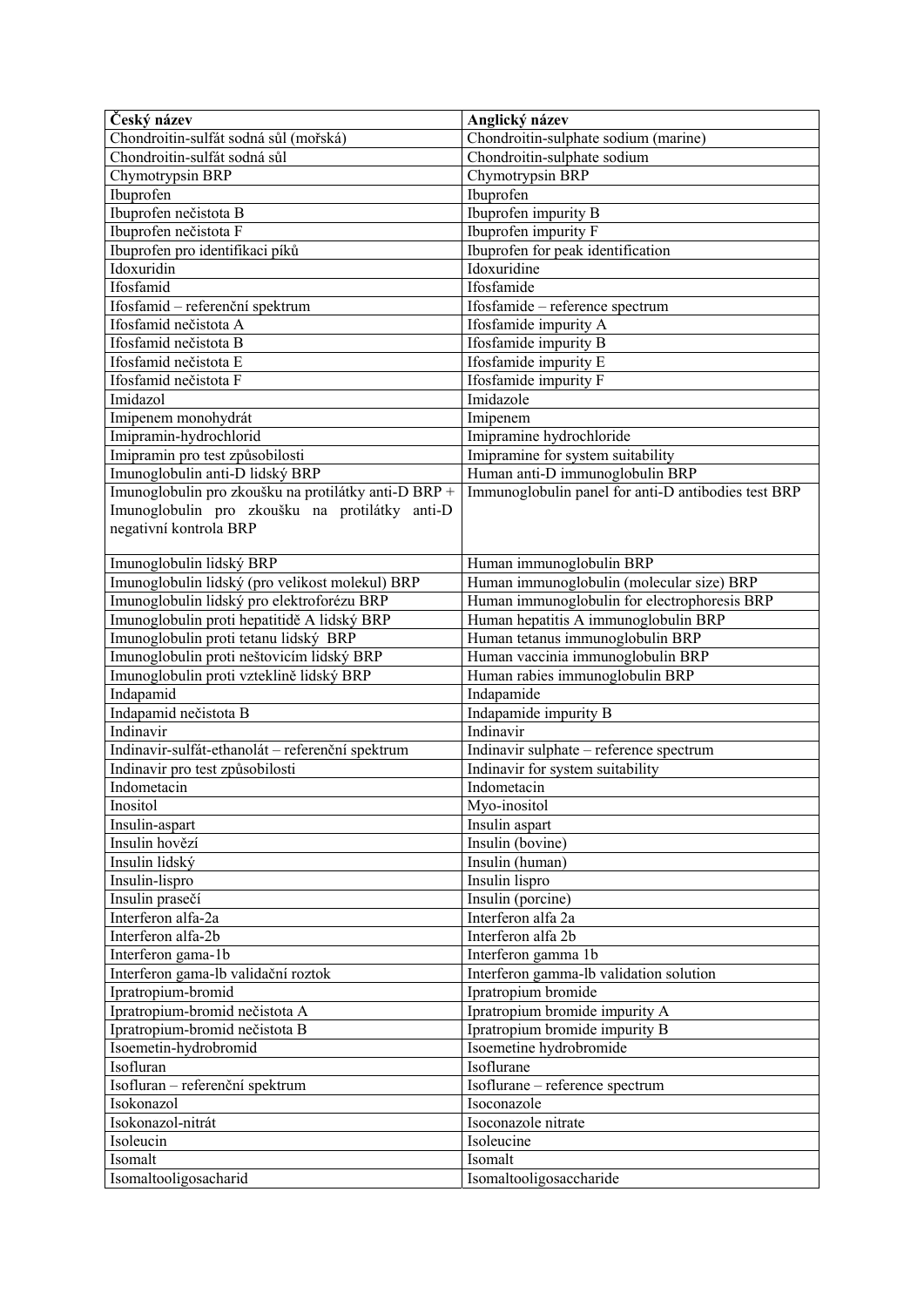| Český název                                     | Anglický název                                |
|-------------------------------------------------|-----------------------------------------------|
| Isoniazid                                       | Isoniazid                                     |
| Isoprenalin-hydrochlorid                        | Isoprenaline hydrochloride                    |
| Isoprenalin-sulfát dihydrát                     | Isoprenaline sulphate                         |
| Isopromethazin-hydrochlorid                     | Isopromethazine hydrochloride                 |
| Isopropyl-hexadekanoát                          | Isopropyl hexadecanoate                       |
| Isopropyl-tetradekanoát                         | Isopropyl tetradecanoate                      |
| Isosorbid-2-nitrát                              | Isosorbide-2-nitrate                          |
| Isosorbid-dinitrát                              | Isosorbide dinitrate                          |
| Isosorbid-mononitrát                            | Isosorbide mononitrate                        |
| Isotretinoin                                    | Isotretinoin                                  |
| Isoxsuprin-hydrochlorid                         | Isoxsuprine hydrochloride                     |
| Isradipin                                       | Isradipine                                    |
| Isradipin nečistota D                           | Isradipine impurity D                         |
| Itrakonazol                                     | Itraconazole                                  |
| Ivermektin                                      | Ivermectin                                    |
| Jinanový extrakt suchý pro identifikaci píků    | Ginkgo dry extract for peak identification    |
| Jobenguan-sulfát                                | Iobenguane sulphate                           |
| Jobenguan-sulfát - referenční spektrum          | Iobenguane sulphate - reference spectrum      |
| Johexol                                         | Iohexol                                       |
| Johexol pro identifikaci píků                   | Iohexol for peak identification               |
| Johexol nečistota A                             | Iohexol impurity A                            |
| Johexol nečistota J                             | Iohexol impurity J                            |
| Jopamidol                                       | Iopamidol                                     |
| Jopamidol nečistota A                           | Iopamidol impurity A                          |
| Jopamidol nečistota H                           | Iopamidol impurity H                          |
| Josamycin                                       | Josamycin                                     |
| Josamycin-propionát                             | Josamycin propionate                          |
| Jotrolan                                        | Iotrolan                                      |
|                                                 |                                               |
| Jotrolan pro test způsobilosti                  | Iotrolan for system suitability               |
| Kabergolin                                      | Cabergoline                                   |
| Kafr racemický                                  | Camphor (racemic)                             |
| Kalcifediol - referenční spektrum               | Calcifediol - reference spectrum              |
| Kalcifediol monohydrát                          | Calcifediol                                   |
| Kalcipotriol bezvodý – referenční spektrum      | Calcipotriol (anhydrous) - reference spectrum |
| Kalcipotriol monohydrát – referenční spektrum   | Calcipotriol monohydrate - reference spectrum |
| Kalcipotriol monohydrát                         | Calcipotriol monohydrate                      |
| Kalcitonin lososí                               | Calcitonin (salmon)                           |
| Kalcitonin-Gly                                  | Calcitonin-Gly                                |
| Kalcitriol                                      | Calcitriol                                    |
| Kalcitriol - referenční spektrum                | Calcitriol - reference spectrum               |
| Kalcium-askorbát dihydrát – referenční spektrum | Calcium ascorbate - reference spectrum        |
| Kalcium-folinát hydrát                          | Calcium folinate                              |
| Kalcium-glukoheptonát                           | Calcium glucoheptonate                        |
| Kalcium-glukonát monohydrát                     | Calcium gluconate                             |
| Kalcium-levulát dihydrát                        | Calcium levulinate dihydrate                  |
| Kalcium-pantothenát                             | Calcium pantothenate                          |
| Kalium-hydrogen-aspartát hemihydrát             | Potassium hydrogen aspartate hemihydrate      |
| Kalium-klavulanát – referenční spektrum         | Potassium clavulanate - reference spectrum    |
| Kalium-sorbát                                   | Potassium sorbate                             |
| Kanamycin-monosulfát monohydrát                 | Kanamycin monosulphate                        |
| Kanamycin-B-sulfát                              | Kanamycin B sulphate                          |
| Kanrenon                                        | Canrenone                                     |
| Kapsaicin                                       | Capsaicin                                     |
| Kaptopril                                       | Captopril                                     |
| Karbachol                                       | Carbachol                                     |
| Karbamazepin<br>Karbamazepin nečistota A        | Carbamazepine<br>Carbamazepine impurity A     |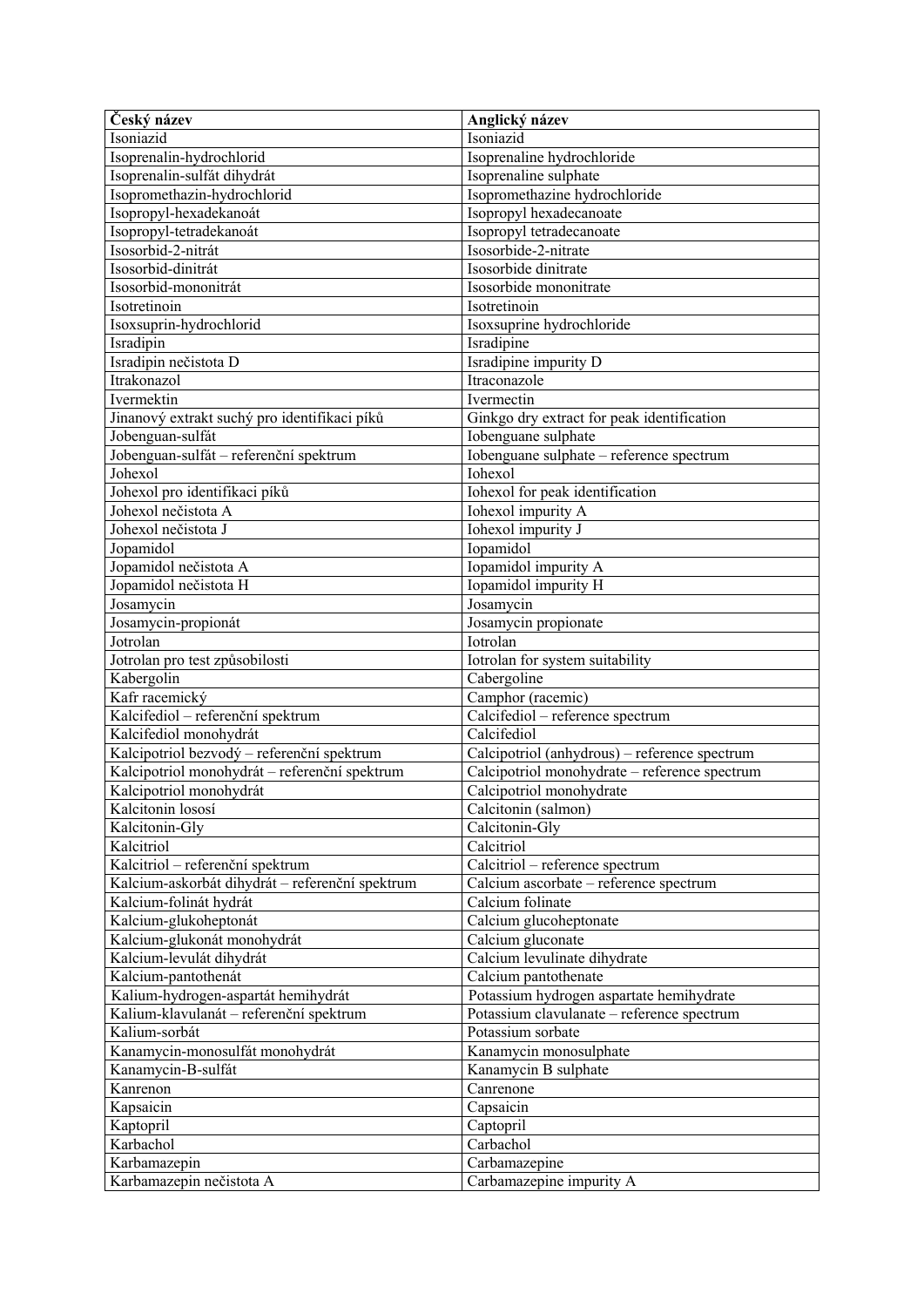| Český název                                    | Anglický název                                   |
|------------------------------------------------|--------------------------------------------------|
| Karbasalát vápenatá sůl- referenční spektrum   | Carbasalate calcium - reference spectrum         |
| Karbenicilin sodná sůl                         | Carbenicillin sodium                             |
| Karbidopa monohydrát                           | Carbidopa                                        |
| Karbimazol                                     | Carbimazole                                      |
| Karbocystein                                   | Carbocisteine                                    |
| Karboplatina - referenční spektrum             | Carboplatin - reference spectrum                 |
| Karboprost-trometamol                          | Carboprost trometamol                            |
| Karboprost-trometamol - referenční spektrum    | Carboprost trometamol - reference spectrum       |
| Karisoprodol                                   | Carisoprodol                                     |
| Karisoprodol nečistota A                       | Carisoprodol impurity A                          |
| Karmustin - referenční spektrum                | Carmustine - reference spectrum                  |
| Karmustin nečistota A                          | Carmustine impurity A                            |
| Karprofen                                      | Carprofen for veterinary use                     |
| Karprofen pro test způsobilosti                | Carprofen for system suitability                 |
| Karteolol pro test způsobilosti                | Carteolol for system suitability                 |
| Karteolol-hydrochlorid - referenční spektrum   | Carteolol hydrochloride - reference spectrum     |
| Karvedilol – referenční spektrum               | Carvedilol - reference spectrum                  |
| Karvedilol nečistota C                         | Carvedilol impurity C                            |
| Kasein BRP                                     | Casein BRP                                       |
| Ketamin nečistota A                            | Ketamine impurity A                              |
| Ketamin-hydrochlorid                           | Ketamine hydrochloride                           |
| Ketamin-hydrochlorid - referenční spektrum     | Ketamine hydrochloride - reference spectrum      |
| Ketobemidon nečistota B                        | Ketobemidone impurity B                          |
| Ketobemidon nečistota C                        | Ketobemidone impurity C                          |
| Ketobemidon-hydrochlorid - referenční spektrum | Ketobemidone hydrochloride - reference spectrum  |
| Ketokonazol                                    | Ketoconazole                                     |
| Ketoprofen                                     | Ketoprofen                                       |
| Ketoprofen nečistota A                         | Ketoprofen impurity A                            |
| Ketoprofen nečistota C                         | Ketoprofen impurity C                            |
| Ketorolak-trometamol                           | Ketorolac trometamol                             |
| Ketorolak-trometamol pro identifikaci píků     | Ketorolac trometamol for peak identification     |
| Ketotifen nečistota G                          | Ketotifen impurity G                             |
| Ketotifen-fumarát – referenční spektrum        | Ketotifen hydrogen fumarate - reference spectrum |
| Kit bicisátu ke značení                        | Bicisate labelling kit                           |
| Kladribin                                      | Cladribine                                       |
| Kladribin nečistota C                          | Cladribine impurity C                            |
| Kladribin pro identifikaci píků                | Cladribine for peak identification               |
| Klarithromycin                                 | Clarithromycin                                   |
| Klarithromycin pro identifikaci píků           | Clarithromycin for peak identification           |
| Klazuril – referenční spektrum                 | Clazuril for veterinary use - reference spectrum |
| Klazuril pro test způsobilosti                 | Clazuril for system suitability                  |
| Kleboprid-malát                                | Clebopride malate                                |
| Klemastin-fumarát                              | Clemastine fumarate                              |
| Klenbuterol nečistota B                        | Clenbuterol impurity B                           |
| Klenbuterol-hydrochlorid                       | Clenbuterol hydrochloride                        |
| Klindamycin-dihydrogen-fosfát                  | Clindamycin phosphate                            |
| Klindamycin-hydrochlorid                       | Clindamycin hydrochloride                        |
| Kliochinol                                     | Clioquinol                                       |
| Klobazam - referenční spektrum                 | Clobazam - reference spectrum                    |
| Klobazam nečistota A                           | Clobazam impurity A                              |
| Klobetason-butyrát                             | Clobetasone butyrate                             |
| Klobetasol-propionát                           | Clobetasol propionate                            |
| Klobetasol nečistota J                         | Clobetasol impurity J                            |
| Klobetasol pro identifikaci píků               | Clobetasol for peak identification               |
| Klodronát nečistota D                          | Clodronate impurity D                            |
| Klofazimin                                     | Clofazimine                                      |
| Klofazimin pro test způsobilosti               | Clofazimine for system suitability               |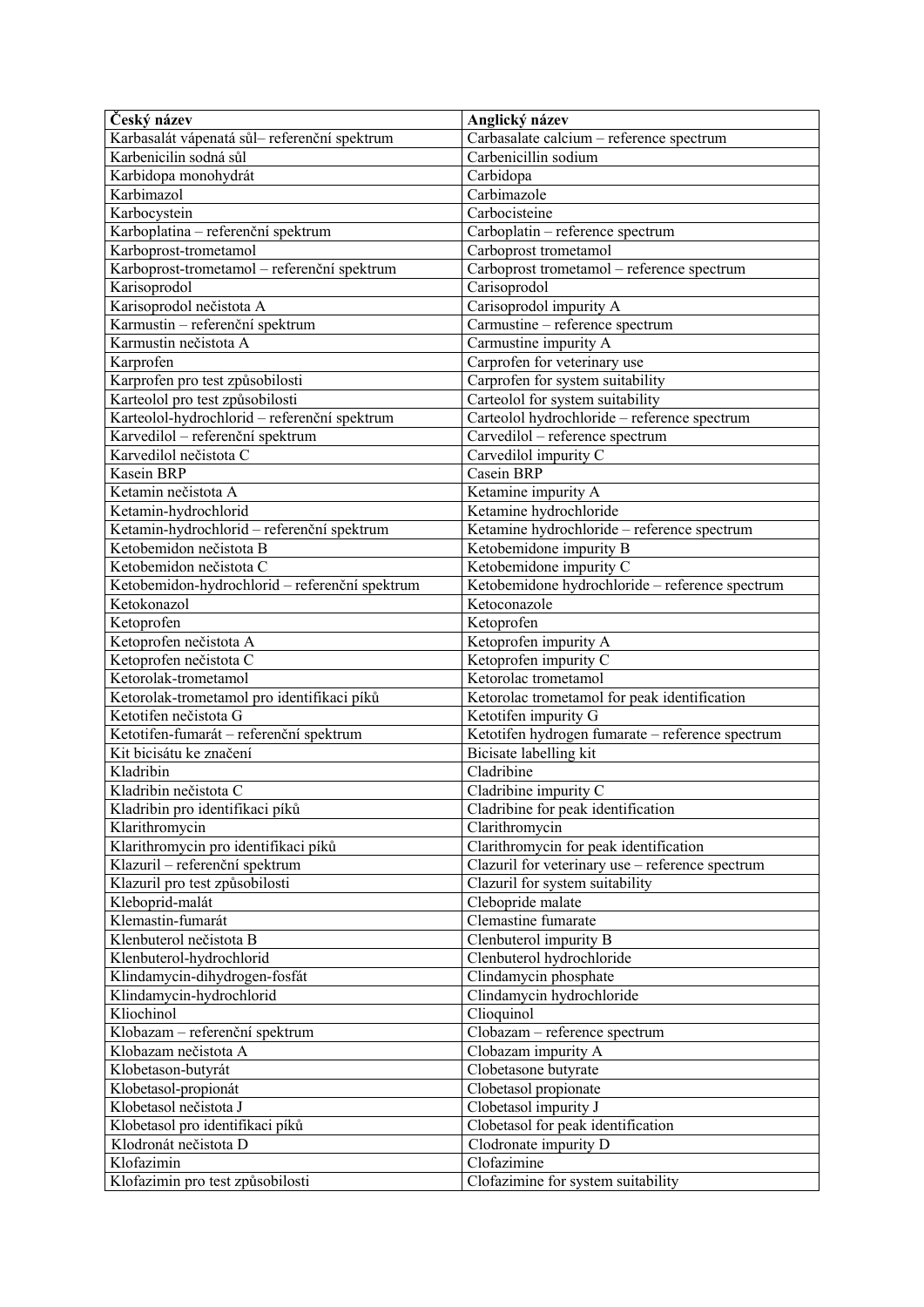| Český název                                             | Anglický název                                           |
|---------------------------------------------------------|----------------------------------------------------------|
| Klofibrát                                               | Clofibrate                                               |
| Klomifen-citrát                                         | Clomifene citrate                                        |
| Klomifen-citrát pro test způsobilosti                   | Clomifene citrate for performance test                   |
| Klomipramin nečistota C                                 | Clomipramine impurity C                                  |
| Klomipramin nečistota D                                 | Clomipramine impurity D                                  |
| Klomipramin nečistota F                                 | Clomipramine impurity F                                  |
| Klomipramin-hydrochlorid                                | Clomipramine hydrochloride                               |
| Klonazepam                                              | Clonazepam                                               |
| Klonazepam - referenční spektrum                        | Clonazepam - reference spectrum                          |
| Klonazepam nečistota A                                  | Clonazepam impurity A                                    |
| Klonazepam nečistota B                                  | Clonazepam impurity B                                    |
| Klonidin-hydrochlorid                                   | Clonidine hydrochloride                                  |
| Klonidin nečistota B                                    | Clonidine impurity B                                     |
| Klopamid                                                | Clopamide                                                |
| Klopamid pro test způsobilosti                          | Clopamide for system suitability                         |
| Klorazepát didraselná sůl – referenční spektrum         | Dipotassium clorazepate - reference spectrum             |
| Klosantel sodná sůl dihydrát                            | Closantel sodium dihydrate                               |
| Klosantel pro test způsobilosti                         | Closantel for system suitability                         |
| Klotrimazol                                             | Clotrimazole                                             |
| Klotrimazol nečistota E                                 | Clotrimazole impurity E                                  |
| Klotrimazol pro identifikaci píků                       | Clotrimazole for peak identification                     |
| Kloxacilin sodná sůl monohydrát                         | Cloxacillin sodium                                       |
| Klozapin                                                | Clozapine                                                |
| Klozapin pro identifikaci píků                          | Clozapine for peak identification                        |
| Kmen Brucella melitensis Rev. 1 BRP                     | Brucella melitensis Rev. 1 strain BRP                    |
| Kodein - referenční spektrum                            | Codeine - reference spectrum                             |
| Kodein                                                  | Codeine                                                  |
| Kodein nečistota A (methylkodein)                       | Codeine impurity A (methylcodeine)                       |
| Kodein-hydrochlorid dihydrát - referenční spektrum      | Codeine hydrochloride dihydrate - reference spectrum     |
| Kodergokrin-mesylát                                     | Codergocrine mesilate                                    |
| Kofein                                                  | Caffeine                                                 |
| Kofein pro test způsobilosti                            | Caffeine for system suitability                          |
| Kokain-hydrochlorid - referenční spektrum               | Cocaine hydrochloride - reference spectrum               |
| Kokoyl-oktanodekanoát                                   | Cocoyl caprylocaprate                                    |
| Kolestyramin                                            | Colestyramine                                            |
| Kolchicin                                               | $\overline{\text{Colchicine}}$                           |
| Kolchicin pro test způsobilosti                         | Colchicine for system suitability                        |
| Kolistimethát sodná sůl                                 | Colistimethate sodium                                    |
| Kolistin-sulfát pro mikrobiologické stanovení účinnosti | Colistin sulfate for microbiological assay               |
| Kolistin-sulfát (pro kapalinovou chromatografii)        | Colistin sulfate for (LC assay)                          |
| Kontrolní antigen viru newcastleské choroby BRP         | Newcastle disease virus control antigen BRP              |
| Konjugovaný virus newcastleské choroby detekující       | Newcastle disease virus conjugated detection antibody    |
| protilátku BRP                                          | <b>BRP</b>                                               |
| Kopolymer kyseliny methakrylové a ethyl-akrylátu        | Methacrylic acid-ethylacrylate copolymer (1 : 1) (type A |
| $1:1$ (typ A nebo typ B)                                | or type $B)$                                             |
| Kopolymer kyseliny methakrylové a ethyl-akrylátu        | Methacrylic acid-ethylacrylate<br>copolymer<br>(1:1)     |
| $1:1$ – referenční spektrum                             | reference spectrum                                       |
| Kopolymer kyseliny methakrylové a ethyl-akrylátu        | (1:1),<br>Methacrylic acid-ethyl acrylate<br>copolymer   |
| 1 : 1 30% disperze – referenční spektrum                | dispersion 30% - reference spectrum                      |
| Kopolymer kyseliny methakrylové a ethyl-akrylátu        | Methacrylic acid-ethyl acrylate copolymer $(1:1)$ –      |
| 1 : 1 typu B – referenční spektrum                      | type $B$ – reference spectrum                            |
| kyseliny<br>Kopolymer<br>methakrylové<br>methyl-<br>a   | Methacrylic acid-methylmethacrylate copolymer $(1:1)$    |
| methakrylátu 1 : 1 – referenční spektrum                | - reference spectrum                                     |
| kyseliny<br>methakrylové<br>methyl-<br>Kopolymer<br>a   | Methacrylic acid-methylmethacrylate copolymer (1 : 2)    |
| methakrylátu 1 : 2 – referenční spektrum                | - reference spectrum                                     |
| Kopolymer methakrylátu butylovaného bazického -         | Basic butylated methacrylate copolymer - reference       |
| referenční spektrum                                     | spectrum                                                 |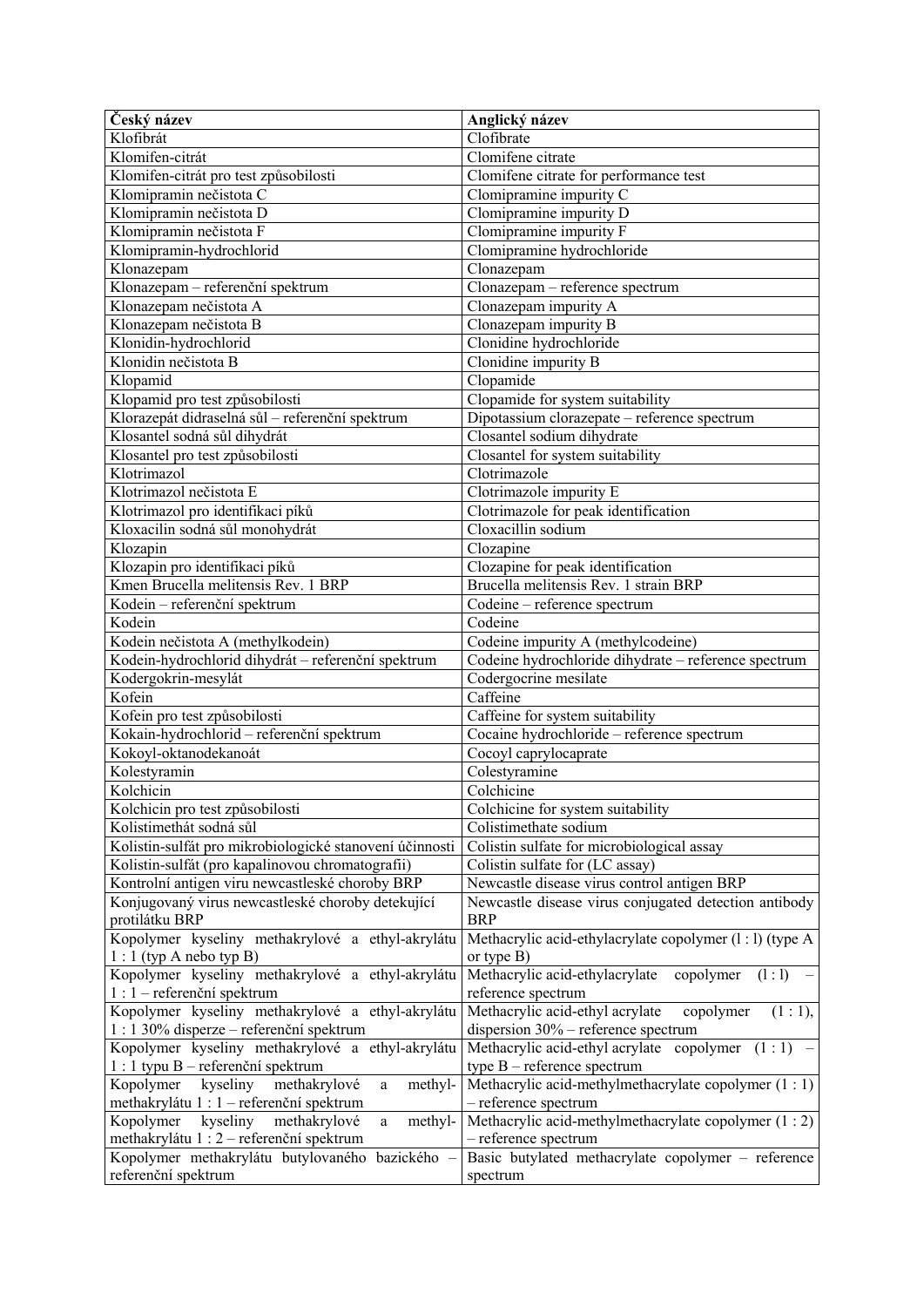| Český název                                                      | Anglický název                                       |
|------------------------------------------------------------------|------------------------------------------------------|
| Kopovidon – referenční spektrum                                  | Copovidone - reference spectrum                      |
| Kortison-acetát                                                  | Cortisone acetate                                    |
| Kozlíkový extrakt suchý standardizovaný                          | Valerian standardised dry extract                    |
| Kožní prášek                                                     | Hide powder                                          |
| Krospovidon                                                      | Crospovidone                                         |
| Krospovidon – referenční spektrum                                | Crospovidone - reference spectrum                    |
| Krotamiton                                                       | Crotamiton                                           |
| Krotamiton nečistota A                                           | Crotamiton impurity A                                |
| Kumarin                                                          | Coumarin                                             |
| Kvercetin dihydrát                                               | Quercetin dihydrate                                  |
| Kyanidin-chlorid                                                 | Cyanidin chloride                                    |
| Kyanokobalamin                                                   | Cyanocobalamin                                       |
| Kyselina acetylsalicylová                                        | Acetylsalicylic acid                                 |
| Kyselina adipová                                                 | Adipic acid                                          |
| Kyselina amidotrizoová dihydrát                                  | Amidotrizoic acid dihydrate                          |
| Kyselina 4-aminobenzoová                                         | 4-Aminobenzoic acid                                  |
| Kyselina 7-aminodeacetoxycefalosporanová                         | 7-Aminodesacetoxycephalosporanic acid                |
| Kyselina aminokapronová                                          | Aminocaproic acid                                    |
| Kyselina askorbová                                               | Ascorbic acid                                        |
| Kyselina askorbová nečistota C                                   | Ascorbic acid impurity C                             |
| Kyselina asparagová                                              | Aspartic acid                                        |
| Kyselina citronová bezvodá                                       | Citric acid (anhydrous)                              |
| Kyselina citronová monohydrát                                    | Citric acid monohydrate                              |
| Kyselina etakrynová                                              | Etacrynic acid                                       |
| Kyselina ferulová                                                | Ferulic acid                                         |
| Kyselina formyllistová                                           | Formylfolic acid                                     |
| Kyselina fumarová                                                | Fumaric acid                                         |
| Kyselina fusidová hemihydrát – referenční spektrum               | Fusidic acid – reference spectrum                    |
| Kyselina glutamová                                               | Glutamic acid                                        |
| Kyselina chenodeoxycholová                                       | Chenodeoxycholic acid                                |
| Kyselina chlorogenová                                            | Chlorogenic acid                                     |
| Kyselina cholová                                                 | Cholic acid                                          |
| Kyselina 2-isopropylpentanová                                    | 2-(l-Methylethyl) pentanoic acid                     |
| Kyselina jablečná racemická – referenční spektrum                | Malic acid - reference spectrum                      |
| Kyselina jopanoová                                               | Iopanoic acid                                        |
| Kyselina jotalamová                                              | Iotalamic acid                                       |
| Kyselina jotalamová nečistota A                                  | 5-Amino-2,4,6-tri-iodo-N-methylisophthalamic acid    |
| Kyselina joxaglová                                               | Ioxaglic acid                                        |
| Kyselina joxaglová nečistota A                                   | Ioxaglic acid impurity A                             |
| Kyselina 3-ketofusidová                                          | 3-Ketofusidic acid                                   |
| Kyselina laktobionová                                            | Lactobionic acid                                     |
| Kyselina listová                                                 | Folic acid                                           |
| Kyselina lithocholová                                            | Lithocholic acid                                     |
| Kyselina maleinová                                               | Maleic acid                                          |
| Kyselina medronová                                               | Medronic acid                                        |
| Kyselina mefenamová                                              | Mefenamic acid                                       |
| Kyselina mefenamová nečistota A                                  | Mefenamic acid impurity A                            |
| Kyselina nalidixová                                              |                                                      |
| Kyselina niflumová                                               | Nalidixic acid                                       |
|                                                                  | Niflumic acid                                        |
| Kyselina niflumová nečistota A                                   | Niflumic acid impurity A                             |
| Kyselina niflumová nečistota B                                   | Niflumic acid impurity B                             |
| Kyselina niflumová nečistota E                                   | Niflumic acid impurity E                             |
| Kyselina nikotinová                                              | Nicotinic acid                                       |
| Kyselina oktanová                                                | Caprylic acid                                        |
| Kyselina oxolinová                                               | Oxolinic acid                                        |
| Kyselina oxolinová nečistota A<br>Kyselina oxolinová nečistota B | Oxolinic acid impurity A<br>Oxolinic acid impurity B |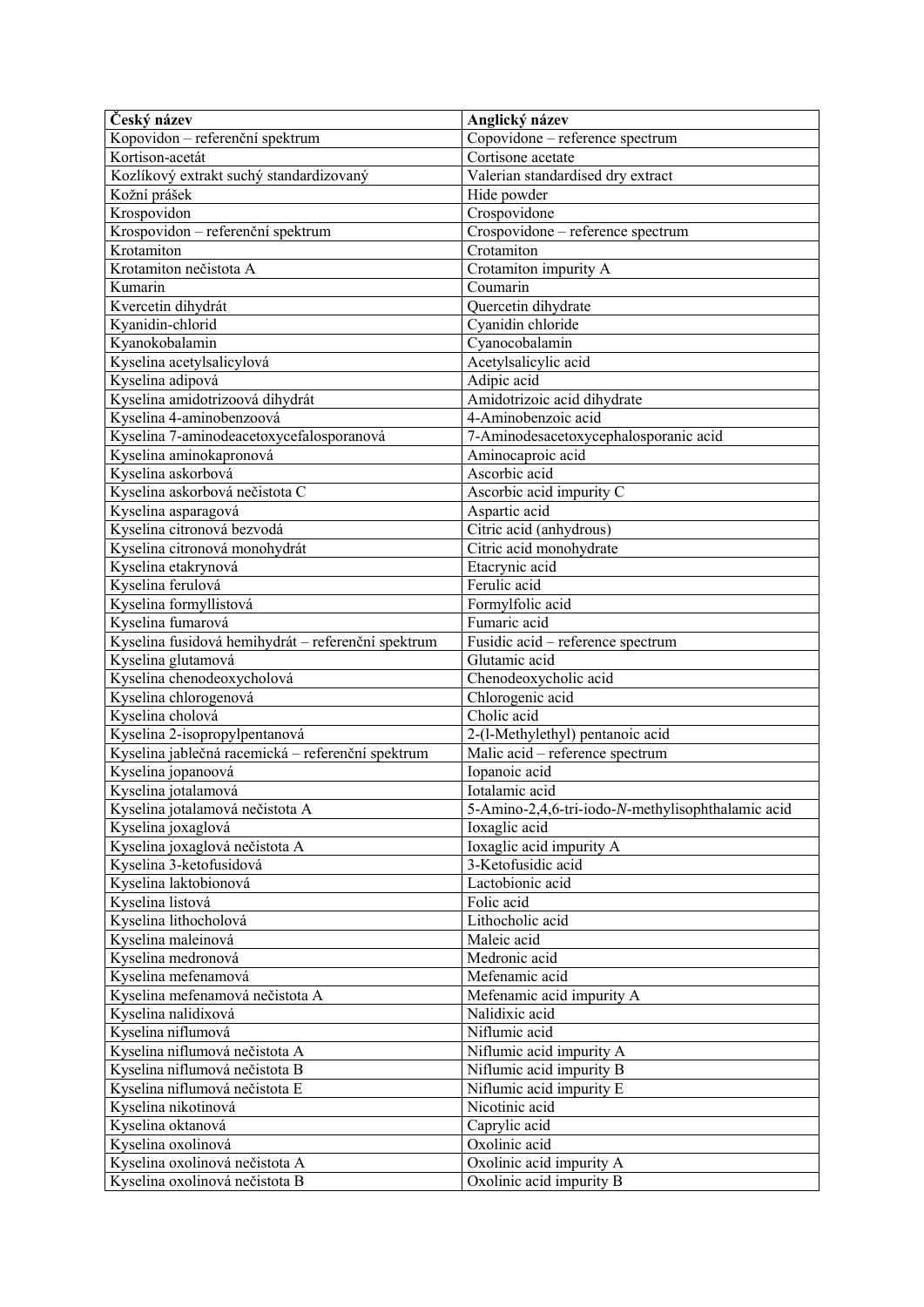| Český název                                         | Anglický název                                 |
|-----------------------------------------------------|------------------------------------------------|
| Kyselina palmitová                                  | Palmitic acid                                  |
| Kyselina pidolová                                   | Pidolic acid                                   |
| Kyselina pipemidová trihydrát – referenční spektrum | Pipemidic acid trihydrate - reference spectrum |
| Kyselina ribonukleová                               | Ribonucleic acid                               |
| Kyselina salicylová                                 | Salicylic acid                                 |
| Kyselina salicylová nečistota B                     | Salicylic acid impurity B                      |
| Kyselina sorbová                                    | Sorbic acid                                    |
| Kyselina stearová                                   | Stearic acid                                   |
| Kyselina tiaprofenová                               | Tiaprofenic acid                               |
| Kyselina tiaprofenová nečistota C                   | Tiaprofenic acid impurity C                    |
| Kyselina tolfenamová                                | Tolfenamic acid                                |
| Kyselina tranexamová                                | Tranexamic acid                                |
| Kyselina tranexamová nečistota C                    | Tranexamic acid impurity C                     |
| Kyselina trichloroctová – referenční spektrum       | Trichloroacetic acid - reference spectrum      |
| Kyselina thioktová                                  | Thioctic acid                                  |
| Kyselina thioktová obsahující nečistotu B           | Thioctic acid containing impurity B            |
| Kyselina thioktová pro test způsobilosti            | Thioctic acid for system suitability           |
| Kyselina ursodeoxycholová                           | Ursodeoxycholic acid                           |
| Kyselina valproová                                  | Valproic acid                                  |
| Kyseliny ginkgolové                                 | Ginkgolic acids                                |
| Labetalol-hydrochlorid                              | Labetalol hydrochloride                        |
| Laktitol monohydrát                                 | Lactitol monohydrate                           |
| Laktosa bezvodá                                     | Lactose (anhydrous)                            |
| Laktosa monohydrát                                  | Lactose                                        |
| Laktulosa                                           | Lactulose                                      |
| Laktulosa pro test způsobilosti                     | Lactulose for system suitability               |
| Lamivudin                                           | Lamivudine                                     |
| Lamivudin pro test způsobilosti 1                   | Lamivudine for system suitability 1            |
| Lamivudin pro test způsobilosti 2                   | Lamivudine for system suitability 2            |
| Lansoprazol                                         | Lansoprazole                                   |
| Lansoprazol pro identifikaci píků                   | Lansoprazole for peak identification           |
| Leflunomid                                          | Leflunomide                                    |
| Leflunomid nečistota A                              | Leflunomide impurity A                         |
| Leflunomid pro identifikaci píků                    | Leflunomide for peak identification            |
| Letrozol                                            | Letrozole                                      |
| Leucin                                              | Leucine                                        |
| Leuprorelin                                         | Leuprorelin                                    |
| Leuprorelin – referenční spektrum                   | Leuprorelin - reference spectrum               |
| Levamisol – referenční spektrum                     | Levamisole - reference spectrum                |
| Levamisol pro test způsobilosti                     | Levamisole for system suitability              |
| Levamisol-hydrochlorid                              | Levamisole hydrochloride                       |
| Levodopa                                            | Levodopa                                       |
| Levodropropizin                                     | Levodropropizine                               |
| Levodropropizin nečistota A                         | Levodropropizine impurity A                    |
| Levodropropizin nečistota B                         | Levodropropizine impurity B                    |
| Levodropropizin nečistota C                         | Levodropropizine impurity C                    |
| Levokabastin nečistota D                            | Levocabastine impurity D                       |
| Levokabastin-hydrochlorid                           | Levocabastine hydrochloride                    |
| Levokarnitin                                        | Levocarnitine                                  |
| Levokarnitin nečistota A                            | Levocarnitine impurity A                       |
| Levomepromazin-hydrochlorid                         | Levomepromazine hydrochloride                  |
| Levomepromazin-maleinát                             | Levomepromazine maleate                        |
| Levonorgestrel                                      | Levonorgestrel                                 |
| Levothyroxin sodná sůl hydrát                       | Levothyroxine sodium                           |
| Lidokain                                            | Lidocaine                                      |
| Lidokain-hydrochlorid monohydrát                    | Lidocaine hydrochloride                        |
| Lindan                                              | Lindane                                        |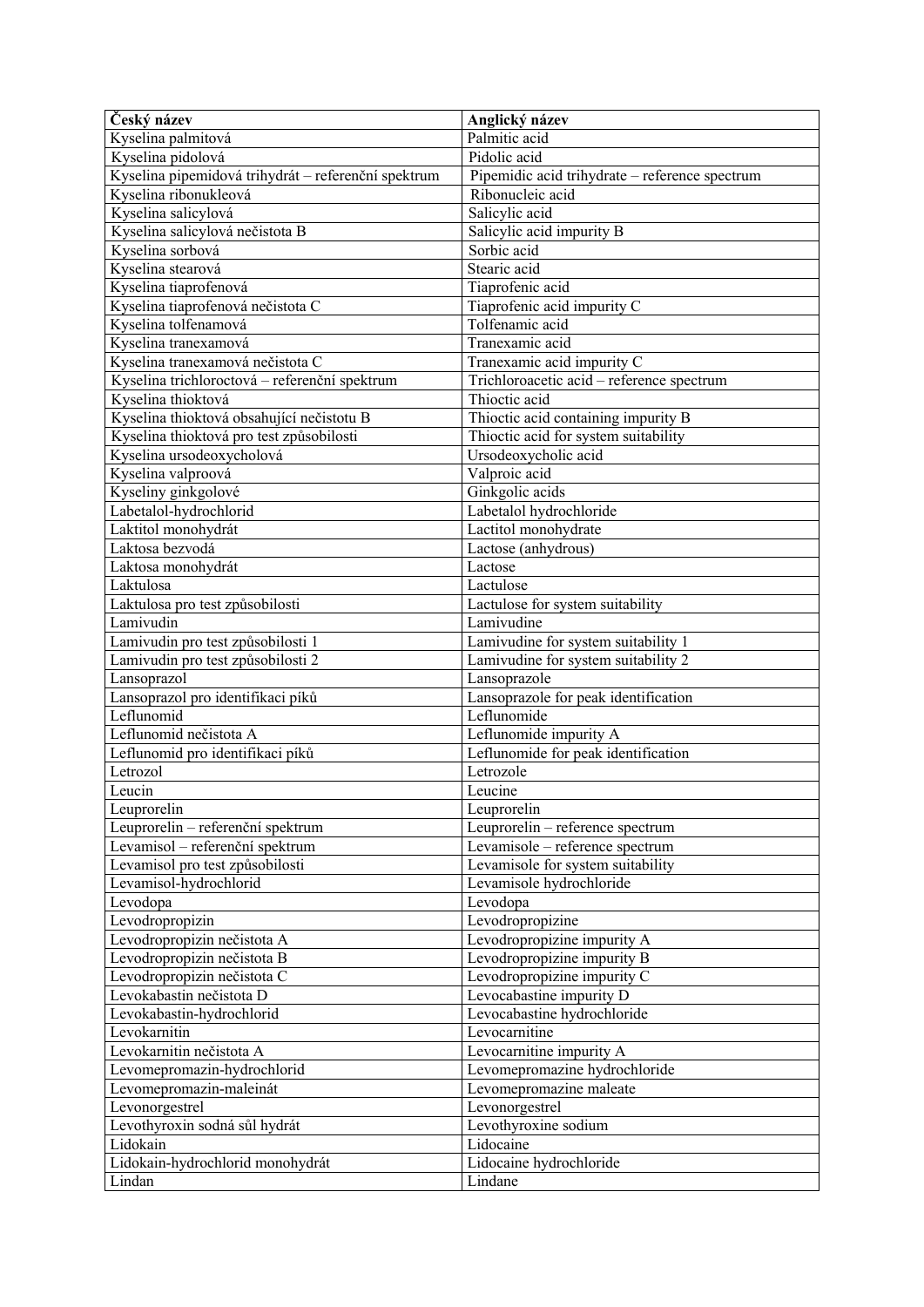| Český název                                          | Anglický název                                     |
|------------------------------------------------------|----------------------------------------------------|
| Linkomycin-hydrochlorid monohydrát                   | Lincomycin hydrochloride                           |
| Liothyronin sodná sůl                                | Liothyronine sodium                                |
| Liothyronin sodná sůl pro identifikaci píků          | Liothyronine sodium for peak identification        |
| Lisinopril dihydrát                                  | Lisinopril dihydrate                               |
| Lisinopril dihydrát pro test způsobilosti            | Lisinopril dihydrate for performance test          |
| Lithium-klavulanát                                   | Lithium clavulanate                                |
| Lobelin-hydrochlorid                                 | Lobeline hydrochloride                             |
| Lomustin                                             | Lomustine                                          |
| Loperamid-hydrochlorid                               | Loperamide hydrochloride                           |
| Loperamid-hydrochlorid pro test způsobilosti         | Loperamide hydrochloride for system suitability    |
| Loperamid-oxid monohydrát                            | Loperamide oxide monohydrate                       |
| Loratadin                                            | Loratadine                                         |
| Loratadin nečistota F                                | Loratadine impurity F                              |
| Loratadin nečistota H                                | Loratadine impurity H                              |
| Loratadin pro test způsobilosti                      | Loratadine for system suitability                  |
| Lorazepam                                            | Lorazepam                                          |
| Lorazepam pro test způsobilosti                      | Lorazepam for system suitability                   |
| Lorazepam nečistota D                                | Lorazepam impurity D                               |
| Lovastatin                                           | Lovastatin                                         |
| Lynestrenol                                          | Lynestrenol                                        |
| Lynestrenol pro identifikaci píků                    | Lynestrenol for peak identification                |
| Lysin-acetát                                         | Lysine acetate                                     |
| Lysin-hydrochlorid                                   | Lysine hydrochloride                               |
|                                                      |                                                    |
| Magnesium-hydrogen-aspartát dihydrát                 | Magnesium aspartate dihydrate                      |
| Makrogol-40-sorbitol-heptaoleát                      | Magrogol 40 sorbitol heptaoleate                   |
| Malathion                                            | Malathion                                          |
| Malathion nečistota A                                | Malathion impurity A                               |
| Malathion nečistota B                                | Malathion impurity B                               |
| Maltitol                                             | Maltitol                                           |
| Mannitol                                             | Mannitol                                           |
| Maprotilin nečistota D                               | Maprotiline impurity D                             |
| Maprotilin-hydrochlorid                              | Maprotiline hydrochloride                          |
| Marbofloxacin                                        | Marbofloxacin                                      |
| Marbofloxacin pro identifikaci píků                  | Marbofloxacin for peak identification              |
| Mebendazol                                           | Mebendazole                                        |
| Mebendazol - referenční spektrum                     | Mebendazole - reference spectrum                   |
| Mebendazol pro test způsobilosti                     | Mebendazole for system suitability                 |
| Medroxyprogesteron-acetát                            | Medroxyprogesterone acetate                        |
| Medroxyprogesteron-acetát pro test způsobilosti TLC  | Medroxyprogesterone acetate for performance test   |
| Medroxyprogesteron-acetát pro test způsobilosti HPLC | Medroxyprogesterone acetate for system suitability |
| Meflochin-hydrochlorid                               | Mefloquine hydrochloride                           |
| Megestrol-acetát                                     | Megestrol acetate                                  |
| Megestrol-acetát – referenční spektrum               | Megestrol acetate – reference spectrum             |
| Meglumin – referenční spektrum                       | Meglumine – reference spectrum                     |
| Meklozin-dihydrochlorid                              | Meclozine hydrochloride                            |
| Menadion                                             | Menadione                                          |
| Menthol                                              | Menthol                                            |
| Mepivakain nečistota B                               | Mepivacaine impurity B                             |
| Mepivakain-hydrochlorid                              | Mepivacaine hydrochloride                          |
| Meprobamát                                           | Meprobamate                                        |
| Mepyramin-maleinát                                   | Mepyramine maleate                                 |
| Mepyramin nečistota A                                | Mepyramine impurity A                              |
| Mepyramin nečistota C                                | Mepyramine impurity C                              |
| Mesalazin                                            | Mesalazine                                         |
| Mesna – referenční spektrum                          | Mesna - reference spectrum                         |
| Mesna nečistota C                                    | Mesna impurity C                                   |
| Mesna nečistota D                                    | Mesna impurity D                                   |
|                                                      |                                                    |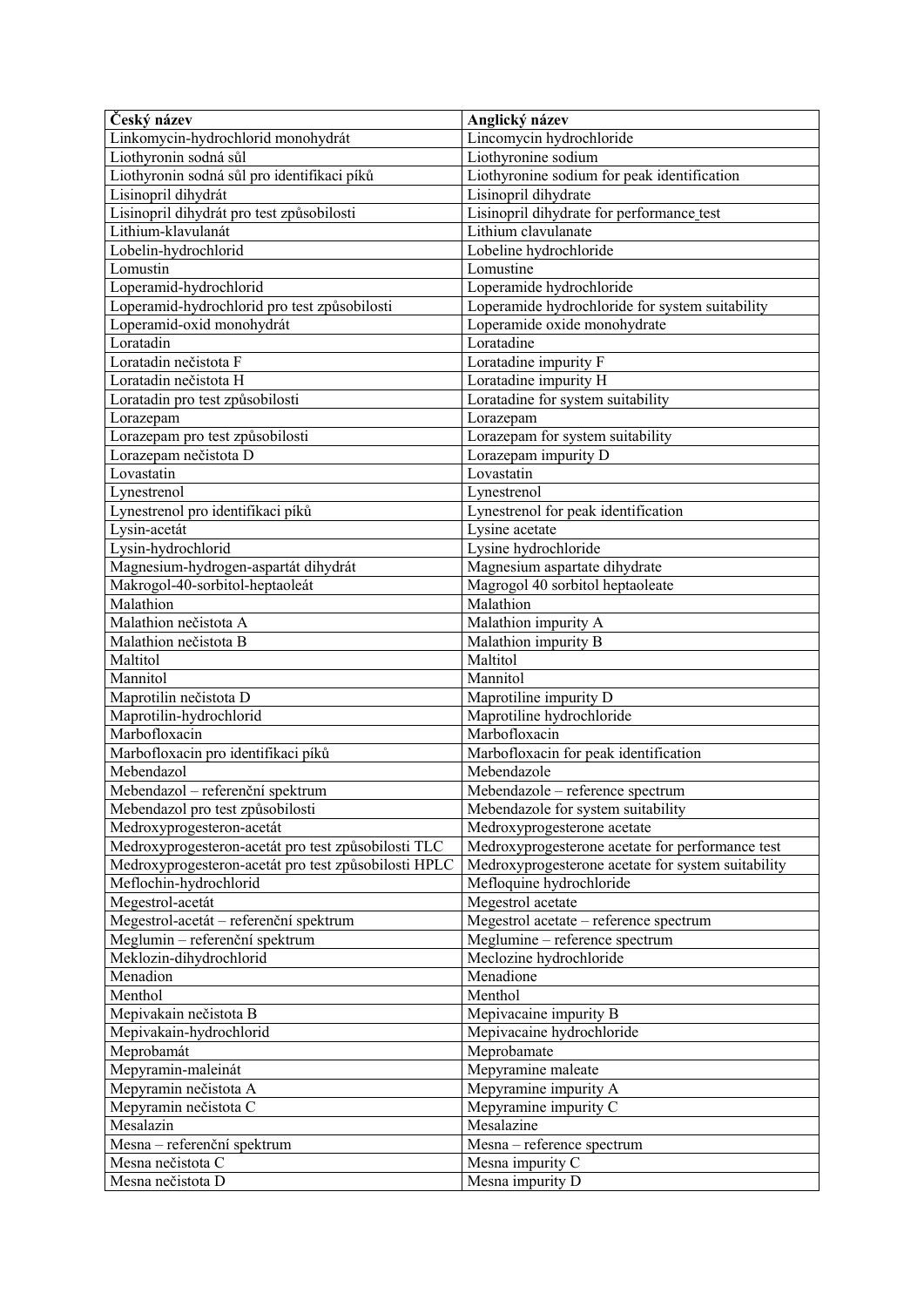| Český název                                 | Anglický název                                          |
|---------------------------------------------|---------------------------------------------------------|
| Mesterolon                                  | Mesterolone                                             |
| Mesterolon nečistota A                      | Mesterolone impurity A                                  |
| Mestranol                                   | Mestranol                                               |
| Metacyklin-hydrochlorid                     | Metacycline hydrochloride                               |
| Metakresol – referenční spektrum            | Metacresol - reference spectrum                         |
| Metamizol nečistota A                       | Metamizole impurity A                                   |
| Metamizol sodná sůl monohydrát              | Metamizole sodium                                       |
| Metformin-hydrochlorid                      | Metformin hydrochloride                                 |
| Methadon-hydrochlorid - referenční spektrum | Methadone hydrochloride - reference spectrum            |
| Methakvalon – referenční spektrum           | Methaqualone - reference spectrum                       |
| Methanol - referenční spektrum              | Methanol - reference spectrum                           |
| Methenamin                                  | Methenamine                                             |
| Methionin                                   | Methionine                                              |
| DL-Methionin                                | DL-Methionine                                           |
| Methotrexát                                 | Methotrexate                                            |
|                                             |                                                         |
| Methotrexát nečistota C                     | Methotrexate impurity C                                 |
| Methotrexát nečistota D                     | Methotrexate impurity D                                 |
| Methotrexát nečistota E                     | Methotrexate impurity E                                 |
| Methotrexát pro identifikaci píků           | Methotrexate for peak identification                    |
| 3-Methoxymethyldopa                         | 3-Methoxymethyldopa                                     |
| Methyl-12-hydroxystearát                    | Methyl 12-hydroxystearate                               |
| Methyl-2-(4-chlorfenoxy)-2-methylpropanoát  | Methyl 2-(4-chlorophenoxy)-2-methylpropionate           |
| Methylatropinium-bromid                     | Methylatropine bromide                                  |
| Methylatropinium-nitrát                     | Methylatropine nitrate                                  |
| Methyldopa                                  | Methyldopa                                              |
| Methylergometrin-maleinát                   | Methylergometrine maleinate                             |
| Methylergometrin pro test způsobilosti      | Methylergometrine for system suitability                |
| Methylfenobarbital                          | Methylphenobarbital                                     |
| Methylkarbidopa                             | Methylcarbidopa                                         |
| Methylnitrosoindolin                        | Methylnitrosoindoline                                   |
| Methyl-nikotinát                            | Methyl nicotinate                                       |
| Methylparaben                               | Methyl parahydroxybenzoate                              |
| Methylprednisolon                           | Methylprednisolone                                      |
| Methylprednisolon-acetát                    | Methylprednisolone acetate                              |
| Methylprednisolon-hydrogen-sukcinát         | Methylprednisolone hydrogen succinate                   |
| Methylprednisolon-hydrogen-sukcinát<br>pro  | test Methylprednisolone<br>for<br>hydrogen<br>succinate |
| způsobilosti                                | perfomance test                                         |
| Methylpyrrolidon – referenční spektrum      | N-MethylPyrrolidone - reference spectrum                |
| Methyl-ricinoleát                           | Methyl ricinoleate                                      |
| Methylrosalinium-chlorid                    | Methylrosalinium chloride                               |
| Methylrosalinium pro test způsobilosti      | Methylrosalinium for system suitability                 |
| Methyl-stearát                              | Methyl stearate                                         |
| Methyltestosteron                           | Methyltestosterone                                      |
|                                             |                                                         |
| Methyltestosteron pro test způsobilosti     | Methyltestosterone for system suitability               |
| Methylthioninium nečistota A                | Methylthioninium impurity A                             |
| Methylthioninium-chlorid hydrát             | Methylthioninium chloride                               |
| Metixen-hydrochlorid monohydrát             | Metixene hydrochloride                                  |
| Metoclopramid nečistota A                   | Metoclopramide impurity A                               |
| Metoclopramid nečistota E                   | Metoclopramide impurity E                               |
| Metoklopramid                               | Metoclopramide                                          |
| Metoklopramid-hydrochlorid monohydrát       | Metoclopramide hydrochloride                            |
| Metolazon                                   | Metolazone                                              |
| Metolazon pro test způsobilosti             | Metolazone for system suitability                       |
| Metoprolol nečistota A                      | Metoprolol impurity A                                   |
| Metoprolol-sukcinát – referenční spektrum   | Metoprolol succinate – reference spectrum               |
| Metoprolol-tartarát                         | Metoprolol tartrate                                     |
| Metrifonát                                  | Metrifonate                                             |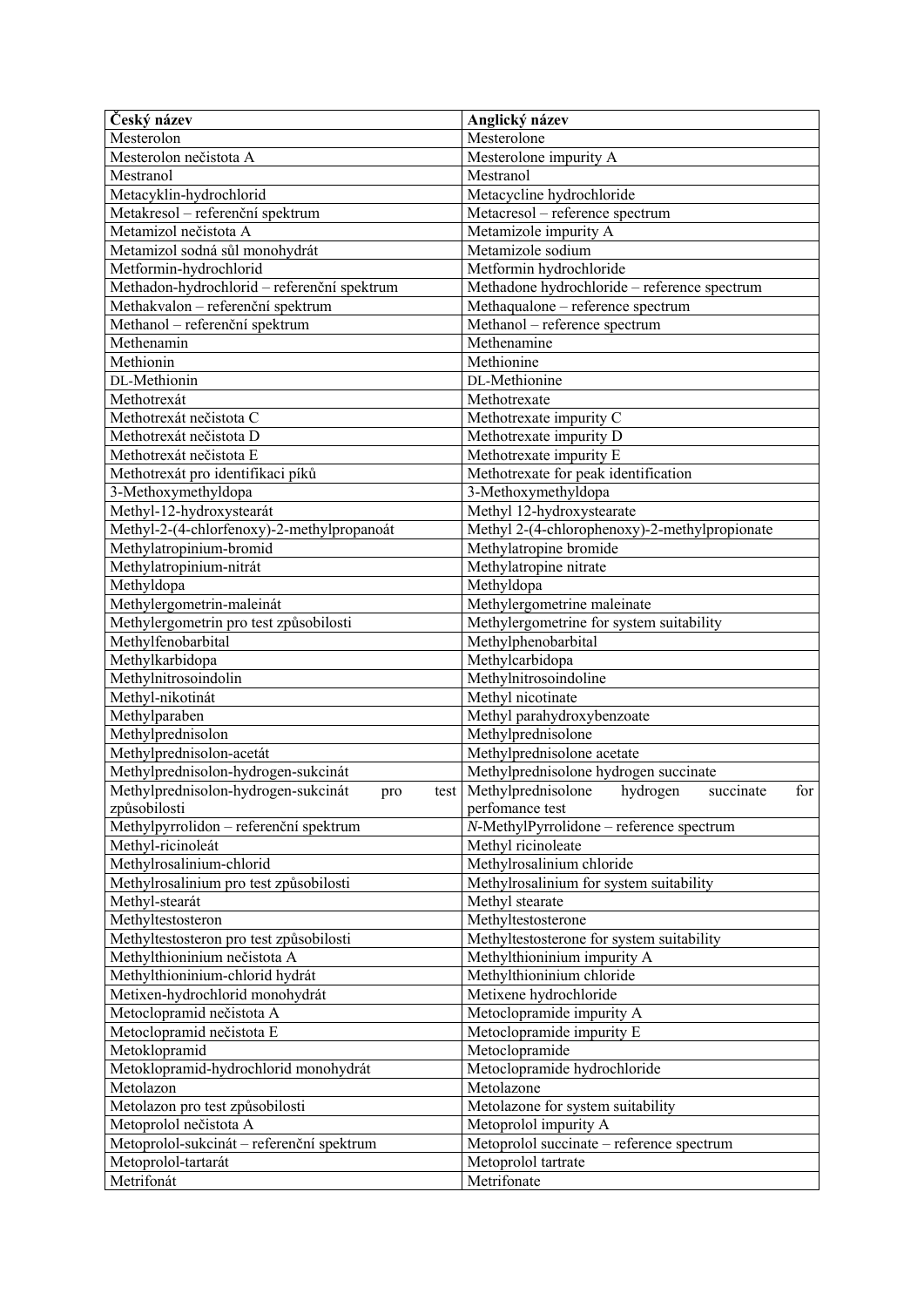| Český název                                           | Anglický název                                 |
|-------------------------------------------------------|------------------------------------------------|
| Metronidazol                                          | Metronidazole                                  |
| Metronidazol nečistota A                              | Metronidazole impurity A                       |
| Metronidazol-benzoát                                  | Metronidazole benzoate                         |
| Metronidazol-benzoát – referenční spektrum            | Metronidazole benzoate - reference spectrum    |
| Mexiletin nečistota C                                 | Mexiletine impurity C                          |
| Mexiletin nečistota D                                 | Mexiletine impurity D                          |
| Mexiletin-hydrochlorid                                | Mexiletine hydrochloride                       |
| Mianserin-hydrochlorid                                | Mianserin hydrochloride                        |
| Midazolam                                             | Midazolam                                      |
| Midazolam nečistota C                                 | Midazolam impurity C                           |
| Midazolam pro test způsobilosti                       | Midazolam for system suitability               |
| Mikonazol                                             | Miconazole                                     |
| Mikonazol-nitrát                                      | Miconazole nitrate                             |
| Minocyklin-hydrochlorid                               | Minocycline hydrochloride                      |
| Minoxidil                                             | Minoxidil                                      |
| Mirtazapin                                            | Mirtazapine                                    |
| Mirtazapin pro test způsobilosti                      | Mirtazapine for system suitability             |
| Misoprostol                                           | Misoprostol                                    |
| Misoprostol nečistota A                               | Misoprostol impurity A                         |
| Mitomycin                                             | Mitomycin                                      |
| Mitoxantron nečistota A                               | Mitoxantrone impurity A                        |
| Mitoxantron-dihydrochlorid                            | Mitoxantrone hydrochloride                     |
| Močovina                                              | Urea                                           |
| Modafinil                                             | Modafinil                                      |
| Modafinil pro test způsobilosti                       | Modafinil for system suitability               |
| Mofetil-mykofenolát                                   | Mycophenolate mofetil                          |
| Mofetil-mykofenolát pro identifikaci píků             | Mycophenolate mofetil for peak identification  |
| Molgramostim                                          | Molgramostim                                   |
| Molsidomin                                            | Molsidomine                                    |
| Molsidomin nečistota B                                | Molsidomine impurity B                         |
| Molsidomin nečistota D                                | Molsidomine impurity D                         |
| Mometason-furoát                                      | Mometasone furoate                             |
| Morantel-hydrogen-tartarát                            | Morantel hydrogen tartrate                     |
| Morfin-hydrochlorid                                   | Morphine hydrochloride                         |
| Morfin-sulfát                                         | Morphine sulphate                              |
| Morfin pro test způsobilosti                          | Morphine for system suitability                |
| Moxidektin                                            | Moxidectin                                     |
| Moxidektin pro test způsobilosti                      | Moxidectin for system suitability              |
| Moxifloxacin-hydrochlorid                             | Moxifloxacin hydrochloride                     |
| Moxifloxacin pro identifikaci píků                    | Moxifloxacin for peak identification           |
| Moxonidin                                             | Moxonidine                                     |
| Moxonidin nečistota A                                 | Moxonidine impurity A                          |
| Mupirocin - referenční spektrum                       | Mupirocin - reference spectrum                 |
| Mupirocin lithná sůl                                  | Mupirocin lithium                              |
| Mupirocin vápenatá sůl dihydrát – referenční spektrum | Mupirocin calcium - reference spectrum         |
| Mycoplasma fermentans BRP                             | Mycoplasma fermentans BRP                      |
| Mycoplasma hyorhinis BRP                              | Mycoplasma hyorhinis BRP                       |
| Mycoplasma orale BRP                                  | Mycoplasma orale BRP                           |
| Mycoplasma synoviae BRP                               | Mycoplasma synoviae BRP                        |
| Nabumeton                                             | Nabumetone                                     |
| Nabumeton nečistota D                                 | Nabumetone impurity D                          |
| Nabumeton nečistota F                                 | Nabumetone impurity F                          |
| Nadolol                                               | Nadolol                                        |
| Nadroparin vápenatá sůl                               | Nadroparin calcium                             |
| Nafazolin nečistota A                                 | Naphazoline impurity A                         |
| Nafazolin-hydrochlorid                                | Naphazoline hydrochloride                      |
| Nafazolin-hydrochlorid - referenční spektrum          | Naphazoline hydrochloride - reference spectrum |
|                                                       |                                                |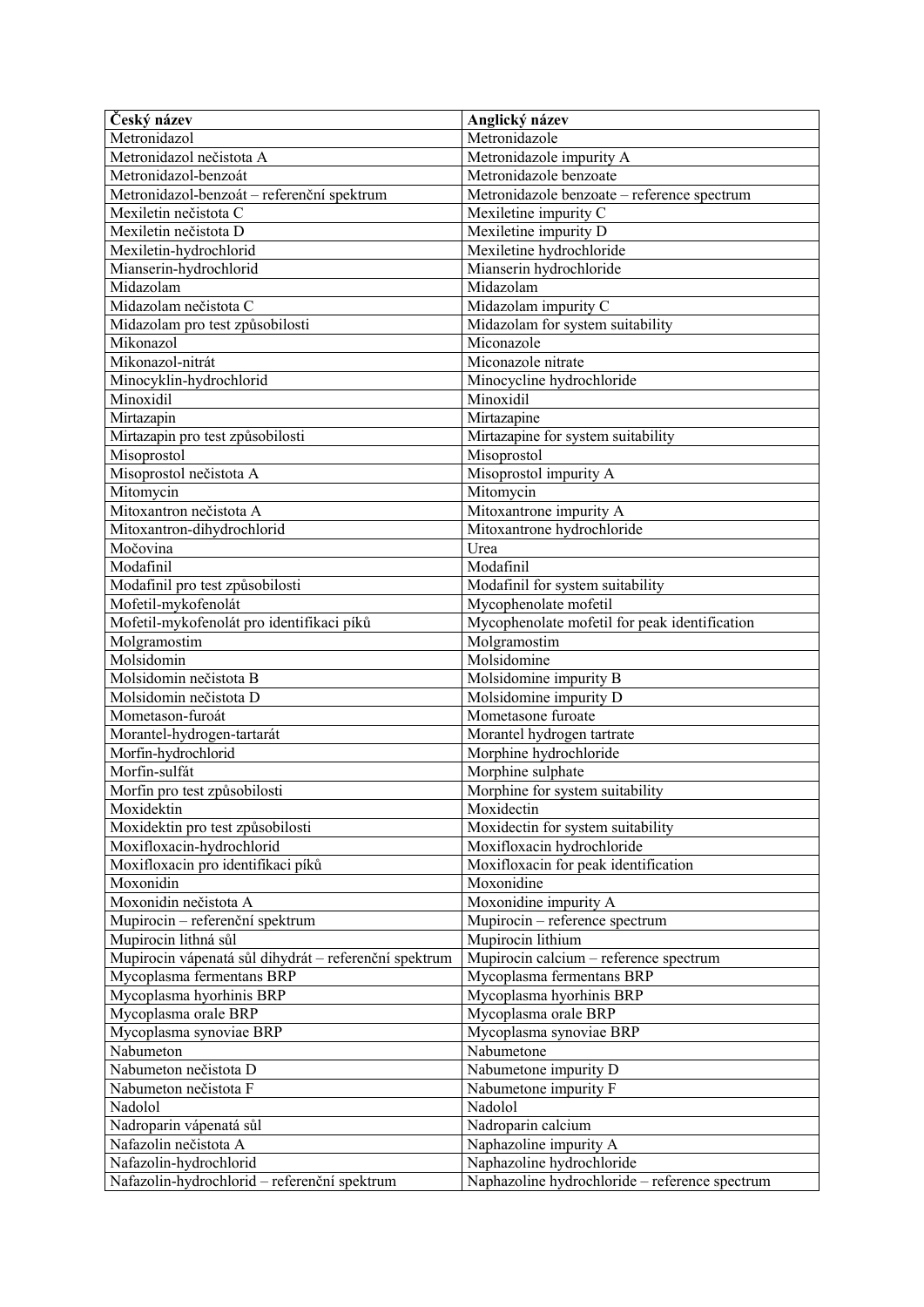| Český název                                                                                 | Anglický název                                                                               |
|---------------------------------------------------------------------------------------------|----------------------------------------------------------------------------------------------|
| Nafazolin-nitrát                                                                            | Naphazoline nitrate                                                                          |
| Nafazolin nečistota A                                                                       | Naphazoline impurity A                                                                       |
| Naftidrofuryl - referenční spektrum                                                         | Naftidrofuryl - reference spectrum                                                           |
| Naftidrofuryl nečistota A                                                                   | Naftidrofuryl impurity A                                                                     |
| Naftidrofuryl nečistota B                                                                   | Naftidrofuryl impurity B                                                                     |
| Naftidrofuryl nečistota F                                                                   | Naftidrofuryl impurity F                                                                     |
| Naloxon nečistota A                                                                         | Naloxone impurity A                                                                          |
| Naloxon-hydrochlorid dihydrát                                                               | Naloxone hydrochloride dihydrate                                                             |
| Naloxon pro identifikaci píků                                                               | Naloxone for peak identification                                                             |
| Naltrexon-hydrochlorid                                                                      | Naltrexone hydrochloride                                                                     |
| Naltrexon nečistota C                                                                       | Naltrexone impurity C                                                                        |
| Nandrolon-dekanoát                                                                          | Nandrolone decanoate                                                                         |
| Nandrolon-dekanoát pro test způsobilosti                                                    | Nandrolone decanoate for system suitability                                                  |
| Nandrolon-dekanoát pro identifikaci píků                                                    | Nandrolone decanoate for peak identification                                                 |
| Naproxen                                                                                    | Naproxen                                                                                     |
| Naproxen racemický                                                                          | Naproxen (racemic)                                                                           |
| Naproxen nečistota L                                                                        | Naproxen impurity L                                                                          |
| Natrium-alendronát trihydrát                                                                | Sodium alendronate                                                                           |
| Natrium-amidotrizoát                                                                        | Sodium amidotrizoate                                                                         |
| Natrium-aminosalicylát dihydrát – referenční spektrum                                       | Sodium aminosalicylate<br>dihydrate<br>reference<br>$\overline{\phantom{m}}$                 |
|                                                                                             | spectrum                                                                                     |
| Natrium-askorbát                                                                            | Sodium ascorbate                                                                             |
| Natrium cetylstearyl-sulfát                                                                 | Sodium cetostearylsulphate                                                                   |
| Natrium-cyklamát                                                                            | Sodium cyclamate                                                                             |
| Natrium-fenylbutanoát                                                                       | Sodium phenylbutyrate                                                                        |
| Natrium-fenylbutanoát nečistota C                                                           | Sodium phenylbutyrate impurity C                                                             |
| Natrium-hyaluronát – referenční spektrum                                                    | Sodium hyaluronate - reference spectrum                                                      |
| Natrium-hyaluronát BRP                                                                      | Sodium hyaluronate BRP                                                                       |
| Natrium-lauryl-sulfát                                                                       | Sodium laurilsulfate                                                                         |
| Natrium-pikosulfát monohydrát                                                               | Sodium picosulphate                                                                          |
| Natrium-polystyrensulfonát – referenční spektrum<br>Natrium-propionát – referenční spektrum | Sodium polystyrene sulphonate - reference spectrum<br>Sodium propionate - reference spectrum |
| Natrium-salicylát                                                                           | Sodium salicylate                                                                            |
| Natrium-stearyl-fumarát                                                                     | Sodium stearyl fumarate                                                                      |
| Natrium-stearyl-maleinát                                                                    | Sodium stearyl maleate                                                                       |
| Natrium-taurocholát BRP                                                                     | Sodium taurocholate BRP                                                                      |
| Natrium-valproát                                                                            |                                                                                              |
|                                                                                             |                                                                                              |
|                                                                                             | Sodium valproate                                                                             |
| Neamin                                                                                      | Neamine                                                                                      |
| Neohesperidin-dihydrochalkon                                                                | Neohesperidin-dihydrochalcone                                                                |
| Neohesperidin-dihydrochalkon nečistota B                                                    | Neohesperidin-dihydrochalcone impurity B                                                     |
| Neomycin-sulfát<br>Neomycin-sulfát<br>mikrobiologické<br>pro<br>stanovení                   | Neomycin sulphate<br>Neomycin sulphate for microbiological assay                             |
| účinnosti                                                                                   |                                                                                              |
| Neostigminium-bromid                                                                        | Neostigmine bromide                                                                          |
| Neostigminium-methylsulfát                                                                  | Neostigmine metilsulfate                                                                     |
| Netilmicin-sulfát                                                                           | Netilmicin sulphate                                                                          |
| Nevirapin bezvodý                                                                           | Nevirapin (anhydrous)                                                                        |
| Nevirapin pro identifikaci píků                                                             | Nevirapin for peak identification                                                            |
| Nicergolin - referenční spektrum                                                            | Nicergoline - reference spectrum                                                             |
| Nicergolin nečistota A                                                                      | Nicergoline impurity A                                                                       |
| Nifedipin                                                                                   | Nifedipine                                                                                   |
| Nifedipin nečistota A                                                                       | Nifedipine impurity A                                                                        |
| Nifedipin nečistota B                                                                       | Nifedipine impurity B                                                                        |
| Nifuroxazid - referenční spektrum                                                           | Nifuroxazide - reference spectrum                                                            |
| Nifuroxazid                                                                                 | Nifuroxazide                                                                                 |
| Nikethamid<br>Niklosamid bezvodý                                                            | Nikethamide<br>Niclosamide (anhydrous)                                                       |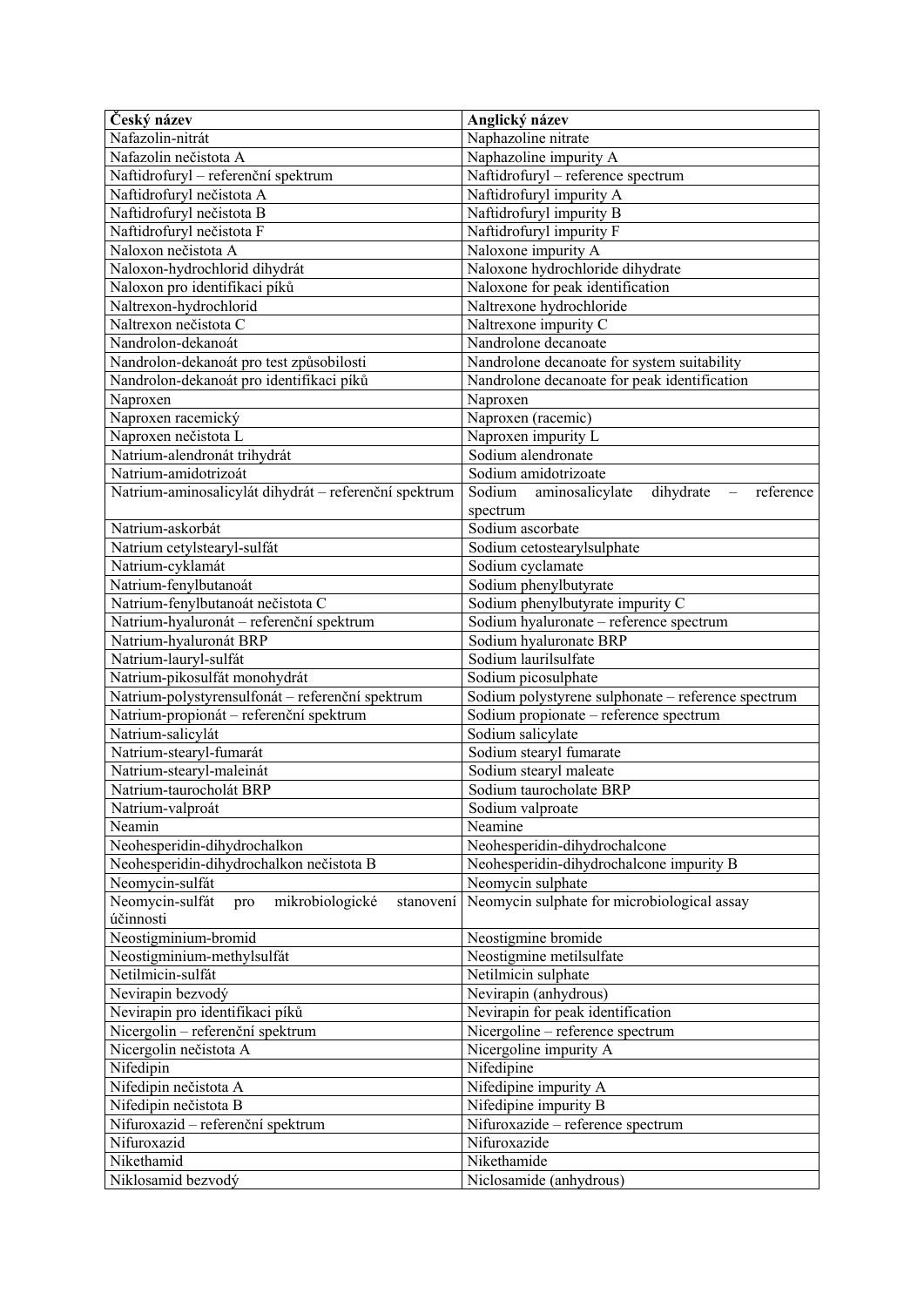| Český název                                                                   | Anglický název                                  |
|-------------------------------------------------------------------------------|-------------------------------------------------|
| Nikotin - referenční spektrum                                                 | Nicotine – reference spectrum                   |
| Nikotin-ditartarát                                                            | Nicotine ditartrate                             |
| Nikotinamid                                                                   | Nicotinamide                                    |
| Nilutamid                                                                     | Nilutamide                                      |
| Nilutamid nečistota B                                                         | Nilutamide impurity B                           |
| Nimesulid                                                                     | Nimesulide                                      |
| Nimesulid nečistota C                                                         | Nimesulide impurity C                           |
| Nimesulid nečistota D                                                         | Nimesulide impurity D                           |
| Nimodipin                                                                     | Nimodipine                                      |
| Nimodipin nečistota A                                                         | Nimodipine impurity A                           |
| Nitrazepam                                                                    | Nitrazepam                                      |
| Nitrazepam nečistota A                                                        | Nitrazepam impurity A                           |
| Nitrendipin                                                                   | Nitrendipine                                    |
| Nitrendipin nečistota A                                                       | Nitrendipine impurity A                         |
| Nitrofural                                                                    | Nitrofural                                      |
| Nitrosotriaminopyrimidin                                                      | Nitrosotriaminopyrimidine                       |
| Nizatidin                                                                     | Nizatidine                                      |
| Nizatidin nečistota F                                                         | Nizatidine impurity F                           |
| Nomegestrol-acetát                                                            | Nomegestrol acetate                             |
| Nomegestrol-acetát nečistota A                                                | Nomegestrol acetate impurity A                  |
| Nonivamid                                                                     | Nonivamide                                      |
| Nonoxinol 9                                                                   | Nonoxinol 9                                     |
| Norcyklobenzaprin                                                             | Norcyclobenzaprine                              |
| Nordazepam                                                                    | Nordazepam                                      |
| Norepinefrin-tartarát monohydrát                                              | Noradrenaline tartrate                          |
| Norepinefrin nečistota D                                                      | Noradrenaline impurity D                        |
| Norepinefrin nečistota E                                                      | Noradrenaline impurity E                        |
| Norepinefrin nečistota F                                                      | Noradrenaline impurity F                        |
| Norethisteron                                                                 | Norethisterone                                  |
| Norethisteron pro test způsobilosti                                           | Norethisterone for system suitability           |
| Norethisteron-acetát                                                          | Norethisterone acetate                          |
| Norfloxacin                                                                   | Norfloxacin                                     |
| Norfloxacin nečistota A                                                       | Norfloxacin impurity A                          |
| Norfloxacin pro test způsobilosti                                             | Norfloxacin for system suitability              |
| Norgestimát                                                                   | Norgestimate                                    |
| Norgestimát pro test způsobilosti                                             | Norgestimate for system suitability             |
| Norgestrel                                                                    | Norgestrel                                      |
| Norpseudoefedrin-hydrochlorid                                                 | Norpseudoephedrine hydrochloride                |
| Nortriptylin-hydrochlorid                                                     | Nortriptyline hydrochloride                     |
| Noskapin                                                                      | Noscapine                                       |
| Nystatin                                                                      | Nystatin                                        |
| Ofloxacin                                                                     | Ofloxacin                                       |
| Ofloxacin nečistota A                                                         | Ofloxacin impurity A                            |
| Ofloxacin nečistota E                                                         | Ofloxacin impurity E                            |
| Oktoxinol 10                                                                  | Octoxinol 10                                    |
| Oktyldodekanol                                                                | Octyldodecanol                                  |
| Oktyl-gallát                                                                  | Octyl gallate                                   |
| Oleuropein                                                                    | Oleuropein<br>Plastic additive 20               |
| Oleamid R (přísada do polymerů 20)<br>Olsalazin disodná sůl                   | Olsalazine sodium                               |
|                                                                               | Olsalazine sodium for performance test          |
| Olsalazin disodná sůl pro test způsobilosti                                   | Omeprazole                                      |
| Omeprazol                                                                     |                                                 |
| Omeprazol nečistota D<br>Ondansetron nečistota D                              | Omeprazole impurity D<br>Ondansetron impurity D |
|                                                                               | Ondansetron for LC system suitability           |
| Ondansetron pro LC test způsobilosti<br>Ondansetron pro TLC test způsobilosti | Ondansetron for TLC system suitability          |
| Ondansetron-hydrochlorid dihydrát                                             | Ondansetron hydrochloride dihydrate             |
|                                                                               |                                                 |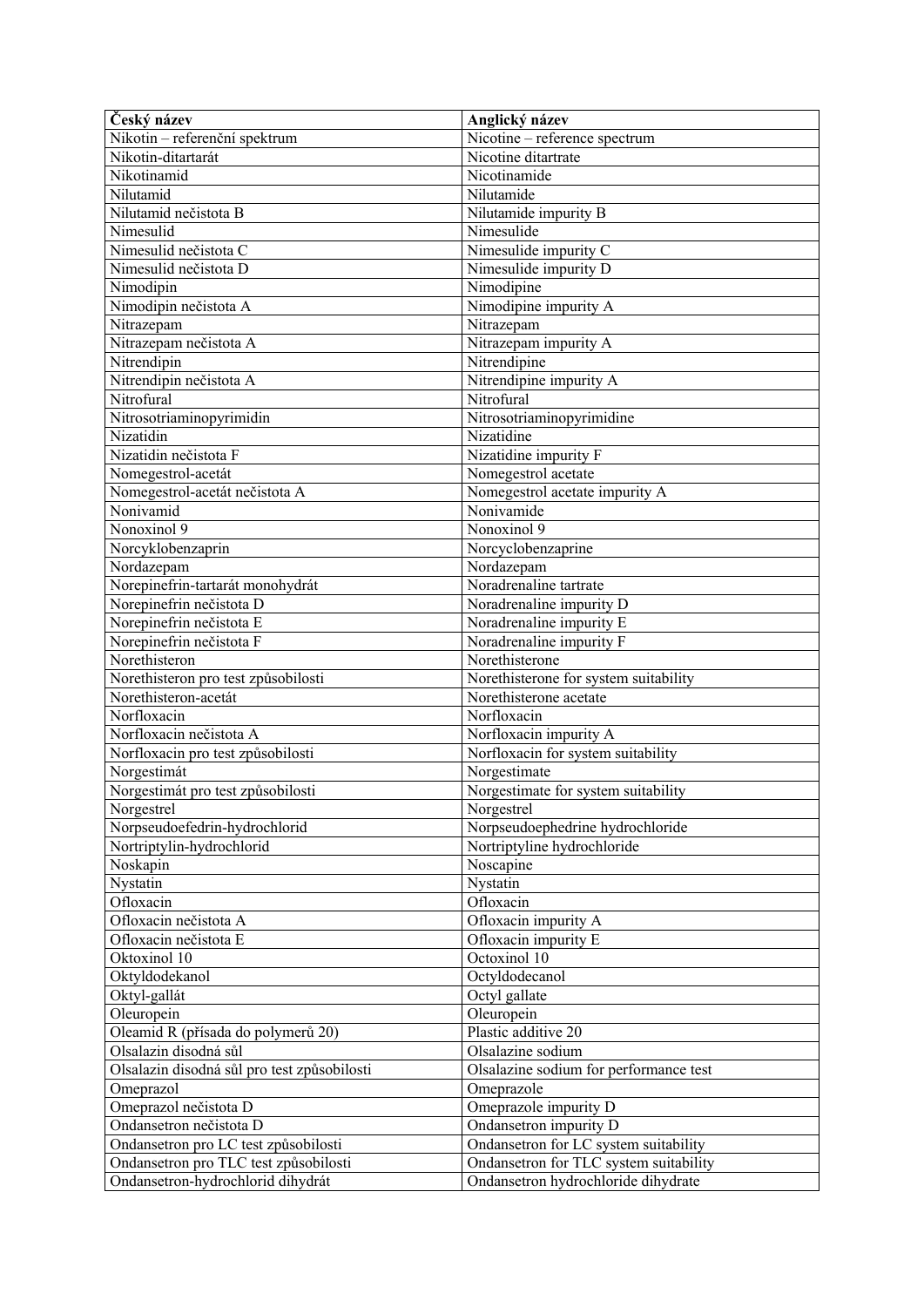| Český název                                     | Anglický název                                    |
|-------------------------------------------------|---------------------------------------------------|
| Orciprenalin pro test způsobilosti              | Orciprenaline for system suitability              |
| Orciprenalin-sulfát                             | Orciprenaline sulphate                            |
| Orfenadrin nečistota E                          | Orphenadrine impurity E                           |
| Orfenadrin-citrát                               | Orphenadrine citrate                              |
| Orfenadrin-hydrochlorid                         | Orphenadrine hydrochloride                        |
| Ostropestřecový extrakt suchý standardizovaný   | Milk thistle standardised dry extract             |
| Ouabain oktahydrát                              | Ouabain                                           |
| Oxacilinem sodná sůl monohydrát                 | Oxacillin sodium monohydrate                      |
| Oxacilin pro identifikaci píků                  | Oxacillin for peak identification                 |
| Oxaliplatina                                    | Oxaliplatin                                       |
| Oxaliplatina nečistota B                        | Oxaliplatin impurity B                            |
| Oxaliplatina nečistota C                        | Oxaliplatin impurity C                            |
| Oxaliplatina nečistota D                        | Oxaliplatin impurity D                            |
| Oxazepam                                        | Oxazepam                                          |
| Oxazepam pro identifikaci píků                  | Oxazepam for peak identification                  |
| Oxeladin-citrát                                 | Oxeladin hydrogen citrate                         |
| Oxeladin nečistota C                            | Oxeladin impurity C                               |
| Oxeladin nečistota D                            | Oxeladin impurity D                               |
| Oxfendazol nečistota B                          | Oxfendazole impurity B                            |
| Oxfendazol pro veterinární použití              | Oxfendazole for veterinary use                    |
| Oxfendazol s nečistotou D                       | Oxfendazole with impurity D                       |
| Oxid dusnatý – referenční spektrum              | Nitric oxide - reference spectrum                 |
| Oxid dusný – referenční spektrum                | Nitrous oxide - reference spectrum                |
| Oxid uhličitý – referenční spektrum             | Carbon dioxide - reference spectrum               |
| Oxid zopiklonu                                  | Zopiclone oxide                                   |
| Oxitropium-bromid                               | Oxitropium bromide                                |
| Oxitropium-bromid nečistota B                   | Oxitropium bromide impurity B                     |
| Oxitropium-bromid nečistota D                   | Oxitropium bromide impurity D                     |
| Oxprenolol-hydrochlorid                         | Oxprenolol hydrochloride                          |
| Oxybendazol                                     | Oxybendazole                                      |
| Oxybuprokain-hydrochlorid                       | Oxybuprocaine hydrochloride                       |
| Oxybutynin-hydrochlorid                         | Oxybutynin hydrochloride                          |
| Oxybutynin nečistota A                          | Oxybutynin impurity A                             |
| Oxykodon hydrochlorid                           | Oxycodone hydrochloride                           |
| Oxykodon nečistota D                            | Oxycodone impurity D                              |
| Oxyfenbutazon monohydrát                        | Oxyphenbutazone                                   |
| Oxymetazolin-hydrochlorid                       | Oxymetazoline hydrochloride                       |
| Oxymetazolin nečistota A                        | Oxymetazoline impurity A                          |
| Oxytetracyklin                                  | Oxytetracycline                                   |
| Oxytetracyklin-hydrochlorid                     | Oxytetracycline hydrochloride                     |
| Oxytocin                                        | Oxytocin                                          |
| Oxytocin/desmopressin směs pro validaci         | Oxytocin/Desmopressin validation mixture          |
| Paklitaxel                                      | Paclitaxel                                        |
| Paklitaxel nečistota C                          | Paclitaxel impurity C                             |
| Paklitaxel přírodní pro identifikaci píků       | Paclitaxel natural for peak identification        |
| Paklitaxel semisyntetický pro identifikaci píků | Paclitaxel semi-synthetic for peak identification |
| Paklitaxel semisyntetický pro test způsobilosti | Paclitaxel semi-synthetic for system suitability  |
| Pankreatin práškový (amylasa a lipasa) BRP      | Pancreas powder (amylase and lipase) BRP          |
| Pankreatin práškový (proteasa) BRP              | Pancreas powder (protease) BRP                    |
| Pankuronium nečistota A                         | Pancuronium impurity A                            |
| Pankuronium-bromid                              | Pancuronium bromide                               |
| Pankuronium-bromid pro test způsobilosti        | Pancuronium bromide for system suitability        |
| Pantoprazol pro test způsobilosti               | Pantoprazole for system suitability               |
| Pantoprazol sodná sůl sesvihydrát               | Pantoprazole sodium sesqihydrate                  |
| Papaverin-hydrochlorid                          | Papaverine hydrochloride                          |
| Paracetamol                                     | Paracetamol                                       |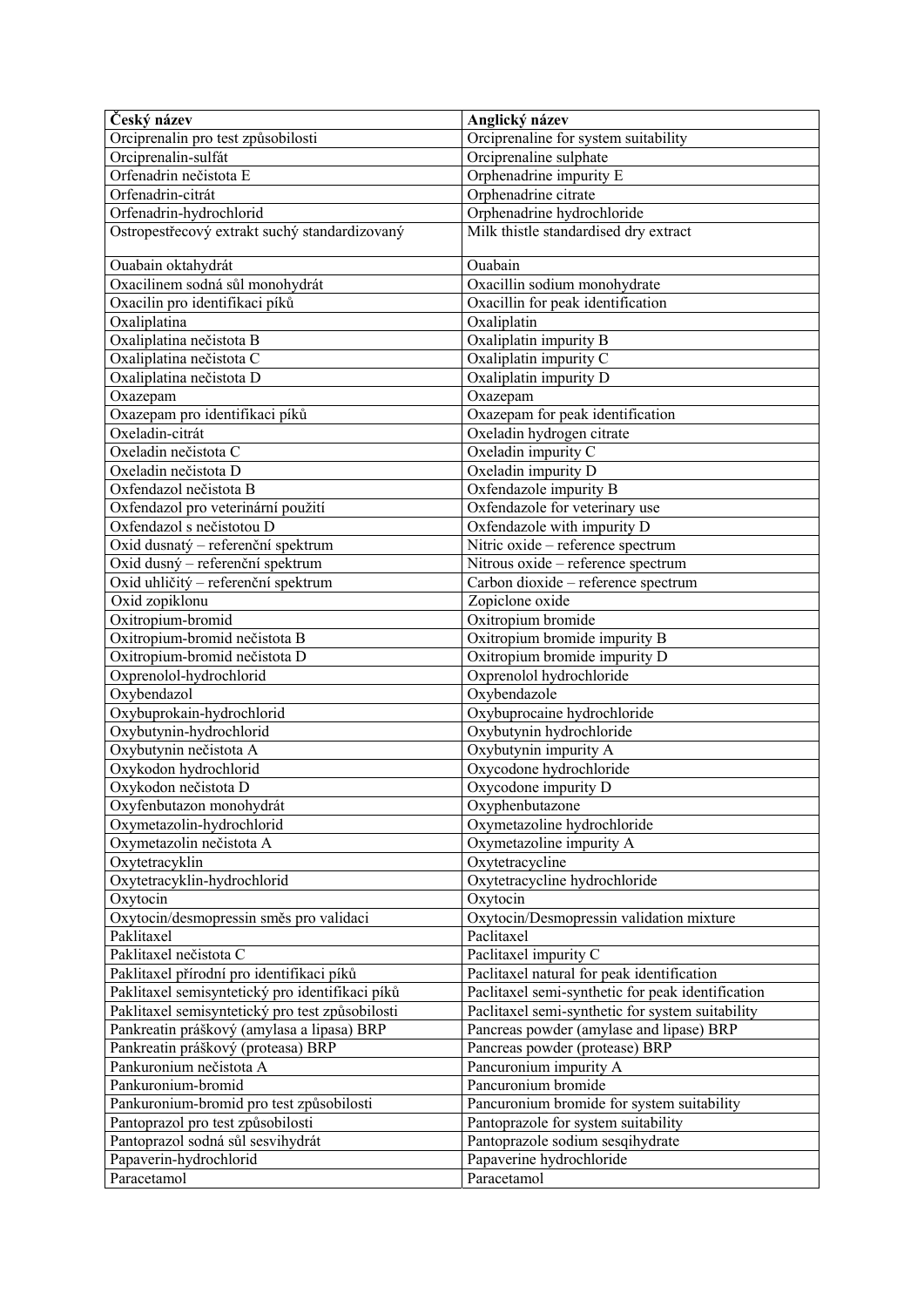| Český název                                   | Anglický název                                      |
|-----------------------------------------------|-----------------------------------------------------|
| Parafin bílý měkký                            | Paraffin (white soft)                               |
| Parafin tekutý – referenční spektrum          | Paraffin (liquid) - reference spectrum              |
| Parafin tvrdý                                 | Paraffin (hard)                                     |
| Parafin žlutý měkký                           | Paraffin (yellow soft)                              |
| Parnaparin sodná sůl                          | Parnaparin sodium                                   |
| Paroxetin nečistota A                         | Paroxetine impurity A                               |
| Paroxetin nečistota D                         | Paroxetine impurity D                               |
| Paroxetin nečistota E                         | Paroxetine impurity E                               |
| Paroxetin-hydrochlorid hemihydrát             | Paroxetine hydrochloride hemihydrate                |
| Paroxetin-hydrochlorid bezvodý nečistota C    | Paroxetine hydrochloride (anhydrous) impurity C     |
| Paroxetin-hydrochlorid bezvodý nečistota H    | Paroxetine hydrochloride (anhydrous) impurity H     |
| Paroxetin-hydrochlorid bezvodý                | Paroxetine hydrochloride (anhydrous)                |
| Paroxetin pro test způsobilosti               | Paroxetine for system suitability                   |
| Pefloxacin nečistota B                        | Pefloxacin impurity B                               |
| Pefloxacin nečistota C                        | Pefloxacin impurity C                               |
| Pefloxacin-mesylát dihydrát                   | Pefloxacin mesilate dihydrate                       |
| Penbutolol nečistota A                        | Penbutolol impurity A                               |
| Penbutolol-sulfát                             | Penbutolol sulphate                                 |
| Penicilamin                                   | Penicillamine                                       |
| Penicilamin-disulfid                          | Penicillamine disulphide                            |
| Pentaerythrityl-tetranitrát triturace         | Pentaerythrityl tetranitrate diluted                |
| Pentamidin-diisetionát                        | Pentamidine diisetionate                            |
| Pentazocin - referenční spektrum              | Pentazocine – reference spectrum                    |
| Pentazocin-hydrochlorid - referenční spektrum | Pentazocine hydrochloride - reference spectrum      |
| Pentazocin-laktát – referenční spektrum       | Pentazocine lactate - reference spectrum            |
| Pentobarbital                                 | Pentobarbital                                       |
| Pentoxifylin                                  | Pentoxifylline                                      |
| Pentoxyverin nečistota A                      | Pentoxyverine impurity A                            |
| Pentoxyverin nečistota B                      | Pentoxyverine impurity B                            |
| Pentoxyverin-citrát - referenční spektrum     | Pentoxyverine hydrogen citrate - reference spectrum |
| Pepsin práškový BRP                           | Pepsin powder BRP                                   |
| Perfenazin                                    | Perphenazine                                        |
| Perfenazin pro test způsobilosti              | Perphenazine for system suitability                 |
| Pergolid-mesylát                              | Pergolide mesilate                                  |
| Perindopril-erbumin                           | Perindopril tert-butylamine                         |
| Perindopril nečistota A                       | Perindopril impurity A                              |
| Perindopril pro stereochemickou čistotu       | Perindopril for stereochemical purity               |
| Perindopril pro identifikaci píků             | Perindopril for peak identification                 |
| Pertusový toxin BRP                           | Pertussis toxin BRP                                 |
| Pethidin nečistota A                          | Pethidine impurity A                                |
| Pethidin-hydrochlorid - referenční spektrum   | Pethidine hydrochloride - reference spectrum        |
| Pidolát nečistota B                           | Pidolate impurity B                                 |
| Pikotamid monohydrát                          | Picotamide monohydrate                              |
| Pikotamid nečistota A                         | Picotamide impurity A                               |
| Pilokarpin-hydrochlorid                       | Pilocarpine hydrochloride                           |
| Pilokarpin-nitrát                             | Pilocarpine nitrate                                 |
| Pilokarpin-nitrát pro test způsobilosti       | Pilocarpine nitrate for system suitability          |
| Pimobendan                                    | Pimobendan                                          |
| Pimobendan pro test způsobilosti              | Pimobendan for system suitability                   |
| Pimozid                                       | Pimozide                                            |
| Pindolol                                      | Pindolol                                            |
| Piperacilin monohydrát                        | Piperacillin                                        |
| Piperazin hexahydrát                          | Piperazine hydrate                                  |
| Piperazin-adipát                              | Piperazine adipate                                  |
| Piperazin-citrát hydrát                       | Piperazine citrate                                  |
| Piracetam                                     | Piracetam                                           |
|                                               |                                                     |
| Pirenzepin-dihydrochlorid monohydrát          | Pirenzepine dihydrochloride monohydrate             |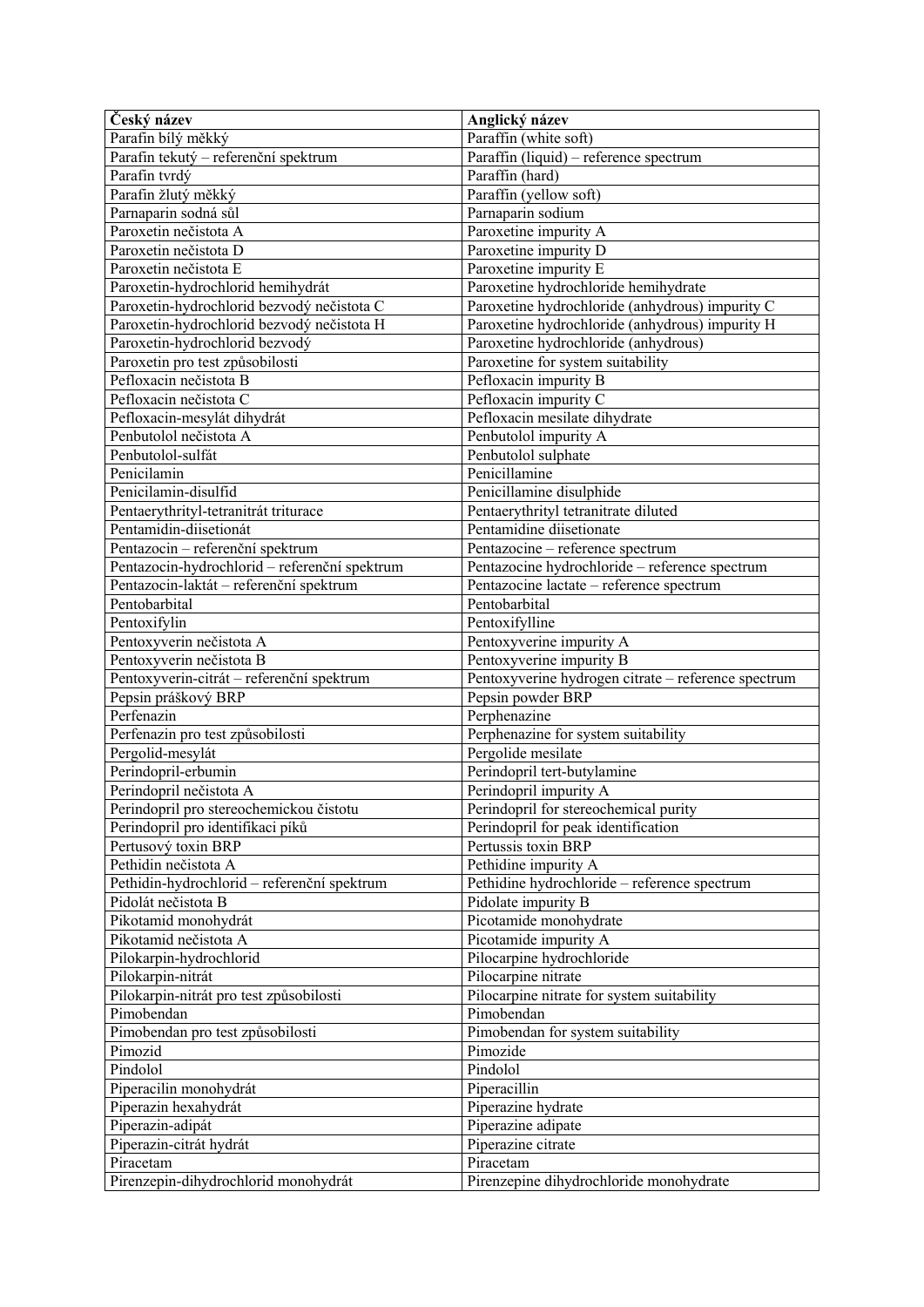| Český název                                      | Anglický název                                 |
|--------------------------------------------------|------------------------------------------------|
| Piretanid                                        | Piretanide                                     |
| Piretanid nečistota A                            | Piretanide impurity A                          |
| Piroxikam                                        | Piroxicam                                      |
| Piroxikam pro test způsobilosti                  | Piroxicam for system suitability               |
| Pivampicilin                                     | Pivampicillin                                  |
| Pivmecilinam nečistota C                         | Pivmecillinam impurity C                       |
| Pivmecilinam-hydrochlorid                        | Pivmecillinam hydrochloride                    |
| Plazma lidská směsná pro validaci zkoušky NAT    | Human Plasma Pools for NAT validation          |
| Poloxamer 124                                    | Poloxamer 124                                  |
| Poloxamer 188                                    | Poloxamer 188                                  |
| Poloxamer 237                                    | Poloxamer 237                                  |
| Poloxamer 338                                    | Poloxamer 338                                  |
| Poloxamer 407                                    | Poloxamer 407                                  |
| Polyakrylát – referenční spektrum                | Polyacrylate - reference spectrum              |
| Polymyxin-B-sulfát                               | Polymyxin B sulphate                           |
| Polymyxin-B-sulfát pro mikrobiologické stanovení | Polymyxin B sulphate for microbiological assay |
| účinnosti                                        |                                                |
| Polysorbát 20 – referenční spektrum              | Polysorbate 20 - reference spectrum            |
| Polysorbát 40 – referenční spektrum              | Polysorbate 40 - reference spectrum            |
| Polysorbát 60 – referenční spektrum              | Polysorbate 60 - reference spectrum            |
| Polysorbát 80 – referenční spektrum              | Polysorbate 80 - reference spectrum            |
| Polyvinyl-acetátová disperze 30%                 | Poly(vinyl acetate) dispersion 30 per cent     |
| Polyvinylchlorid                                 | Poly(vinyl chloride)                           |
| Povidon                                          | Povidone                                       |
| Povidon jodovaný                                 | Povidone (iodinated)                           |
| Pravastatin nečistota A                          | Pravastatin impurity A                         |
| Pravastatin sodná sůl – referenční spektrum      | Pravastatin sodium - reference spectrum        |
| Pravastatin-1,1,3,3-tetramethylbutylamin         | Pravastatin 1,1,3,3-tetramethylbutylamine      |
| Prazepam                                         | Prazepam                                       |
| Prazikvantel                                     | Praziquantel                                   |
| Prazikvantel nečistota A                         | Praziquantel impurity A                        |
| Prazosin-hydrochlorid                            | Prazosin hydrochloride                         |
| Prednikarbát                                     | Prednicarbate                                  |
| Prednikarbát nečistota F                         | Prednicarbate impurity F                       |
| Prednisolon                                      | Prednisolone                                   |
| Prednisolon-acetát                               | Prednisolone acetate                           |
| Prednisolon-acetát pro identifikaci píků         | Prednisolone acetate for peak identification   |
| Prednisolon-fosfát sodná sůl                     | Prednisolone sodium phosphate                  |
| Prednisolon-hexanoát                             | Prednisolone hexanoate                         |
| Prednisolon-pivalát                              | Prednisolone pivalate                          |
| Prednison                                        | Prednisone                                     |
| Pregnenolon-isobutyrát                           | Pregnenolone isobutyrate                       |
| Prilokain                                        | Prilocaine                                     |
| Prilokain nečistota E                            | Prilocaine impurity E                          |
| Prilokain-hydrochlorid                           | Prilocaine hydrochloride                       |
| Primachin-difosfát                               | Primaquine diphosphate                         |
| Primidon                                         | Primidone                                      |
| Primidon pro identifikaci píků                   | Primidone for peak identification              |
| Probenecid                                       | Probenecid                                     |
| Progesteron                                      | Progesterone                                   |
| Progesteron nečistota C                          | Progesterone impurity C                        |
| Proguanil nečistota C                            | Proguanil impurity C                           |
| Proguanil nečistota D                            | Proguanil impurity D                           |
| Proguanil-hydrochlorid - referenční spektrum     | Proguanil hydrochloride - reference spectrum   |
| Prochlorperazin-maleinát                         | Prochlorperazine maleate                       |
| Prokainamid-hydrochlorid                         | Procainamide hydrochloride                     |
| Prokain-benzylpenicilin monohydrát               | Procaine benzylpenicillin                      |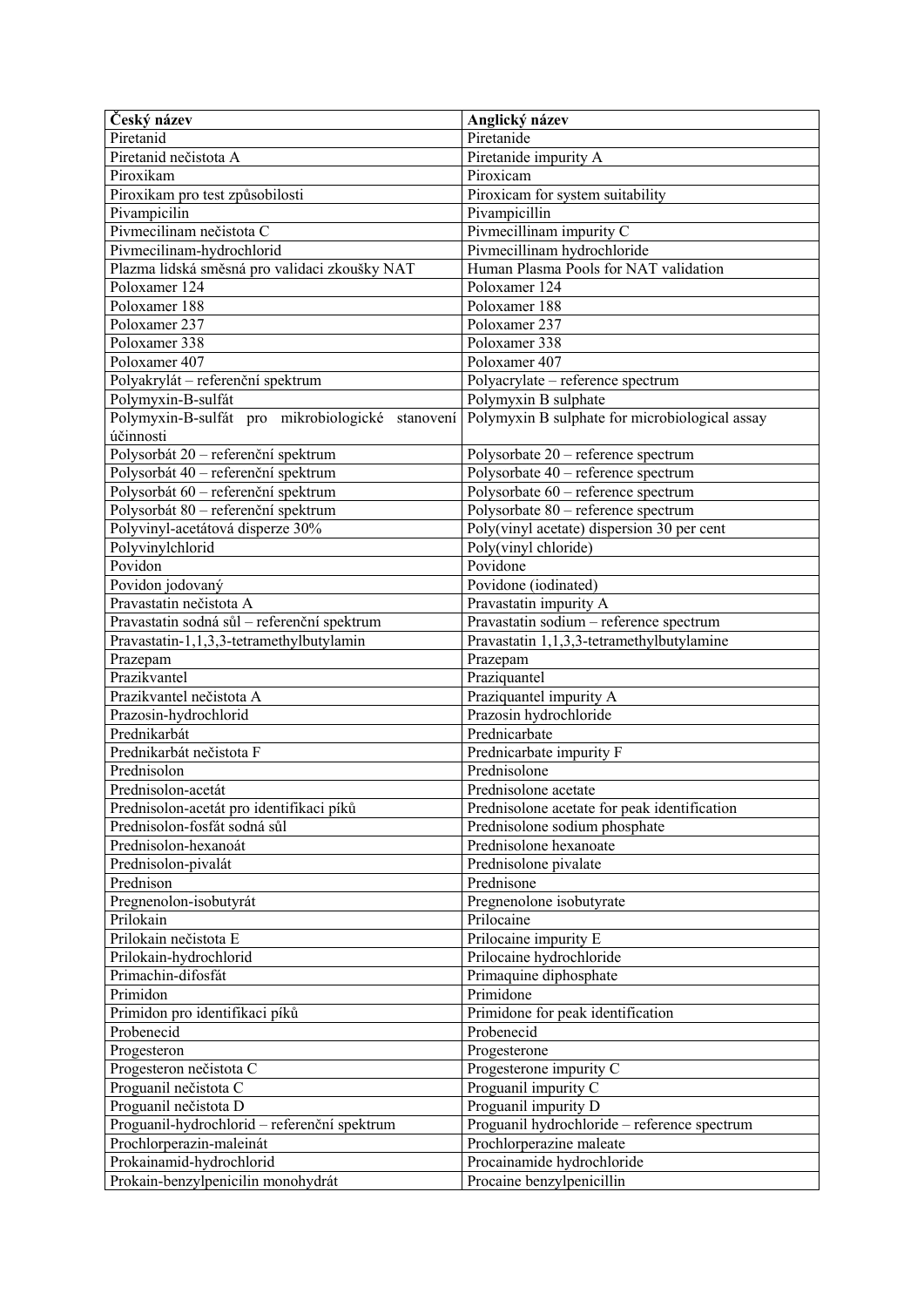| Český název                                          | Anglický název                                      |
|------------------------------------------------------|-----------------------------------------------------|
| Prokain-hydrochlorid                                 | Procaine hydrochloride                              |
| Prolin                                               | Proline                                             |
| Promazin-hydrochlorid                                | Promazine hydrochloride                             |
| Promethazin-hydrochlorid                             | Promethazine hydrochloride                          |
| Promethazin nečistota D                              | Promethazine impurity D                             |
| Promethazin pro identifikaci píků                    | Promethazine for peak identification                |
| Propacetamol-hydrochlorid - referenční spektrum      | Propacetamol hydrochloride - reference spectrum     |
| Propafenon-hydrochlorid                              | Propafenone hydrochloride                           |
| Propafenon nečistota B                               | Propafenon impurity B                               |
| Propanol – referenční spektrum                       | Propanol – reference spectrum                       |
| Propofol                                             | Propofol                                            |
| Propofol nečistota J                                 | Propofol impurity J                                 |
| Propofol pro identifikaci píků                       | Propofol for peak identification                    |
| Propranolol-hydrochlorid                             | Propranolol hydrochloride                           |
| Propranolol-hydrochlorid pro test způsobilosti       | Propranolol hydrochloride for performance test      |
| Propylenglykol-dilaurát                              | Propylene glycol dilaurate                          |
| Propylenglykol-monolaurát                            | Propylene glycol monolaurate                        |
| Propyfenazon                                         | Propyphenazone                                      |
| Propyl-gallát                                        | Propyl gallate                                      |
| Propylparaben                                        | Propyl parahydroxybenzoate                          |
| Propylthiouracil                                     | Propylthiouracil                                    |
| Protirelin                                           | Protirelin                                          |
| D-His-Protirelin                                     | D-His-Protirelin                                    |
| Proxyfylin                                           | Proxyphylline                                       |
| Přísada do polymerů 01                               | Plastic additive 01                                 |
| Přísada do polymerů 03                               | Plastic additive 03                                 |
| Přísada do polymerů 05                               | Plastic additive 05                                 |
| Přísada do polymerů 08                               | Plastic additive 08                                 |
| Přísada do polymerů 09                               | Plastic additive 09                                 |
| Přísada do polymerů 10                               | Plastic additive 10                                 |
| Přísada do polymerů 11                               | Plastic additive 11                                 |
| Přísada do polymerů 12                               | Plastic additive 12                                 |
| Přísada do polymerů 13                               | Plastic additive 13                                 |
| Přísada do polymerů 14                               | Plastic additive 14                                 |
| Přísada do polymerů 15                               | Plastic additive 15                                 |
| Přísada do polymerů 16                               | Plastic additive 16                                 |
| Přísada do polymerů 17                               | Plastic additive 17                                 |
| Přísada do polymerů 18                               | Plastic additive 18                                 |
| Přísada do polymerů 22                               | Plastic additive 22                                 |
| Přísada do polymerů 23                               | Plastic additive 23                                 |
| Pseudoefedrin-hydrochlorid                           | Pseudoephedrine hydrochloride                       |
| Pseudoisoeugenyl-2-methylbutanoát pro identifikaci   | Pseudoisoeugenyl-2-methylbutyrate<br>for<br>peak    |
| píků                                                 | identification                                      |
| Purpureaglykosid A                                   | Purpureaglucoside A                                 |
| Purpureaglykosid B                                   | Purpureaglucoside B<br>Pyrantel embonate            |
| Pyrantel-embonát                                     | Pyrantel impurity A                                 |
| Pyrantel nečistota A<br>Pyrazinamid                  | Pyrazinamide                                        |
|                                                      |                                                     |
| Pyridostigmin nečistota A<br>Pyridostigminium-bromid | Pyridostigmine impurity A<br>Pyridostigmine bromide |
|                                                      |                                                     |
| Pyridoxin-hydrochlorid<br>Pyrimethamin               | Pyridoxine hydrochloride<br>Pyrimethamine           |
| Pyrrolidon                                           | Pyrrolidone                                         |
| Racekadotril                                         | Racecadotril                                        |
| Racekadotril nečistota A                             | Racecadotril impurity A                             |
| Racekadotril nečistota G                             | Racecadotril impurity G                             |
| Racekadotril pro identifikaci píků                   | Racecadotril for peak identification                |
|                                                      |                                                     |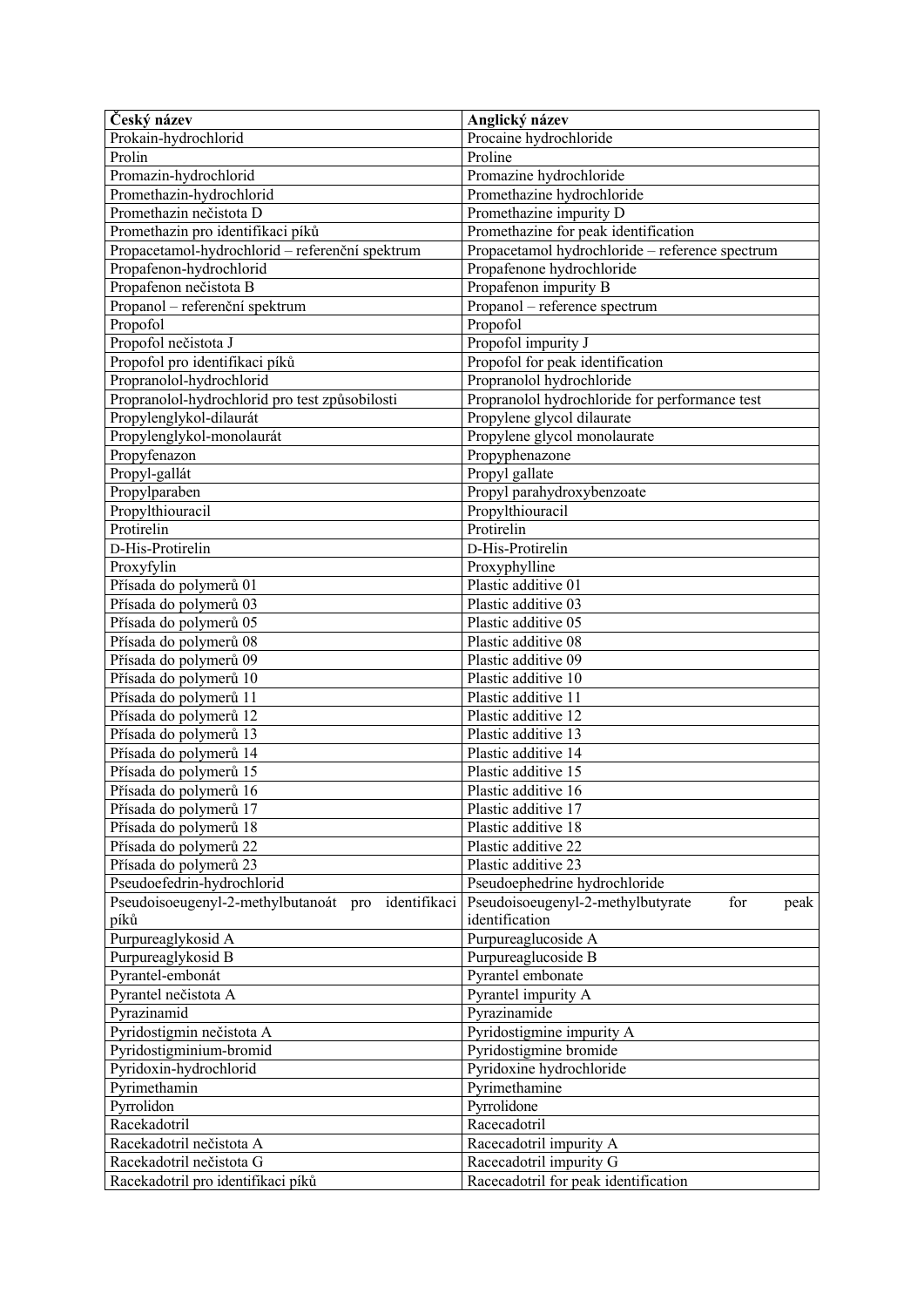| Český název                                      | Anglický název                                                       |
|--------------------------------------------------|----------------------------------------------------------------------|
| Ramipril                                         | Ramipril                                                             |
| Ramipril nečistota A                             | Ramipril impurity A                                                  |
| Ramipril nečistota B                             | Ramipril impurity B                                                  |
| Ramipril nečistota C                             | Ramipril impurity C                                                  |
| Ramipril nečistota D                             | Ramipril impurity D                                                  |
| Ranitidin-hydrochlorid                           | Ranitidine hydrochloride                                             |
| Ranitidin nečistota J                            | Ranitidine impurity J                                                |
| Ranitidin pro test způsobilosti                  | Ranitidine for system suitability                                    |
| Referenční antigen viru Newcastleské choroby BRP | Newcastle disease virus reference antigen BRP                        |
| Repaglinid                                       | Repaglinide                                                          |
| Repaglinid pro test způsobilosti                 | Repaglinide for system suitability                                   |
| Repaglinid nečistota E                           | Repaglinide impurity E                                               |
| Reserpin                                         | Reserpine                                                            |
| Resorcinol                                       | Resorcinol                                                           |
| Retinol-acetát                                   | Retinol acetate                                                      |
| Reviparin sodná sůl                              | Reviparin sodium                                                     |
| Ribavirin                                        | Ribavirin                                                            |
| Ribavirin pro test způsobilosti                  | Ribavirin for system suitability                                     |
| Riboflavin                                       | Riboflavine                                                          |
| Riboflavin pro identifikaci píků                 | Riboflavine for peak identification                                  |
| Riboflavin-fosfát sodná sůl                      | Riboflavine sodium phosphate                                         |
| Rifabutin                                        | Rifabutin                                                            |
| Rifabutin nečistota A                            | Rifabutin impurity A                                                 |
| Rifampicin                                       | Rifampicin                                                           |
| Rifampicin-chinon                                | Rifampicin quinone                                                   |
| Rifamycin B                                      | Rifamycin B                                                          |
| Rifamycin S                                      | Rifamycin S                                                          |
| Rifamycin sodná sůl                              | Rifamycin sodium                                                     |
| Rilmenidin pro test způsobilosti                 | Rilmenidine for system suitability                                   |
| Rilmenidin-fosfát - referenční spektrum          | Rilmenidine<br>dihydrogenophosphas<br>reference<br>$\qquad \qquad -$ |
|                                                  | spectrum                                                             |
| Risperidon                                       | Risperidone                                                          |
|                                                  |                                                                      |
|                                                  |                                                                      |
| Risperidon pro test způsobilosti                 | Risperidone for system suitability<br>Ritonavir                      |
| Ritonavir                                        |                                                                      |
| Ritonavir pro identifikaci píků                  | Ritonavir for peak identification                                    |
| RNA viru hepatitidy C pro zkoušku NAT BRP        | Hepatitis C Virus RNA for NAT testing BRP                            |
| Rokuronium pro identifikaci píků                 | Rocuronium for peak identification                                   |
| Rokuronium-bromid - referenční spektrum          | Rocuronium bromide - reference spectrum                              |
| Ropivakain-hydrochlorid monohydrát               | Ropivacaine hydrochloride monohydrate                                |
| Ropivakain nečistota G                           | Ropivacaine impurity G                                               |
| Roxithromycin                                    | Roxithromycin                                                        |
| Roxithromycin pro test způsobilosti              | Roxithromycin for system suitability                                 |
| Roztok zbytkových rozpouštědel třídy 1           | Residual solvents solution class I                                   |
| Ruskogeniny                                      | Ruscogenins                                                          |
| Rutosid trihydrát                                | Rutoside trihydrate                                                  |
| Sacharin                                         | Saccharin                                                            |
| Sacharin sodná sůl                               | Saccharin sodium                                                     |
| Sacharosa                                        | Sucrose                                                              |
| Salbutamol-sulfát                                | Salbutamol sulphate                                                  |
| Salbutamol                                       | Salbutamol                                                           |
| Salbutamol nečistota B                           | Salbutamol impurity B                                                |
| Salbutamol nečistota D                           | Salbutamol impurity D                                                |
| Salbutamol nečistota F                           | Salbutamol impurity F                                                |
| Salbutamol nečistota G                           | Salbutamol impurity G                                                |
| Salbutamol nečistota I<br>Salicin                | Salbutamol impurity I<br>Salicin                                     |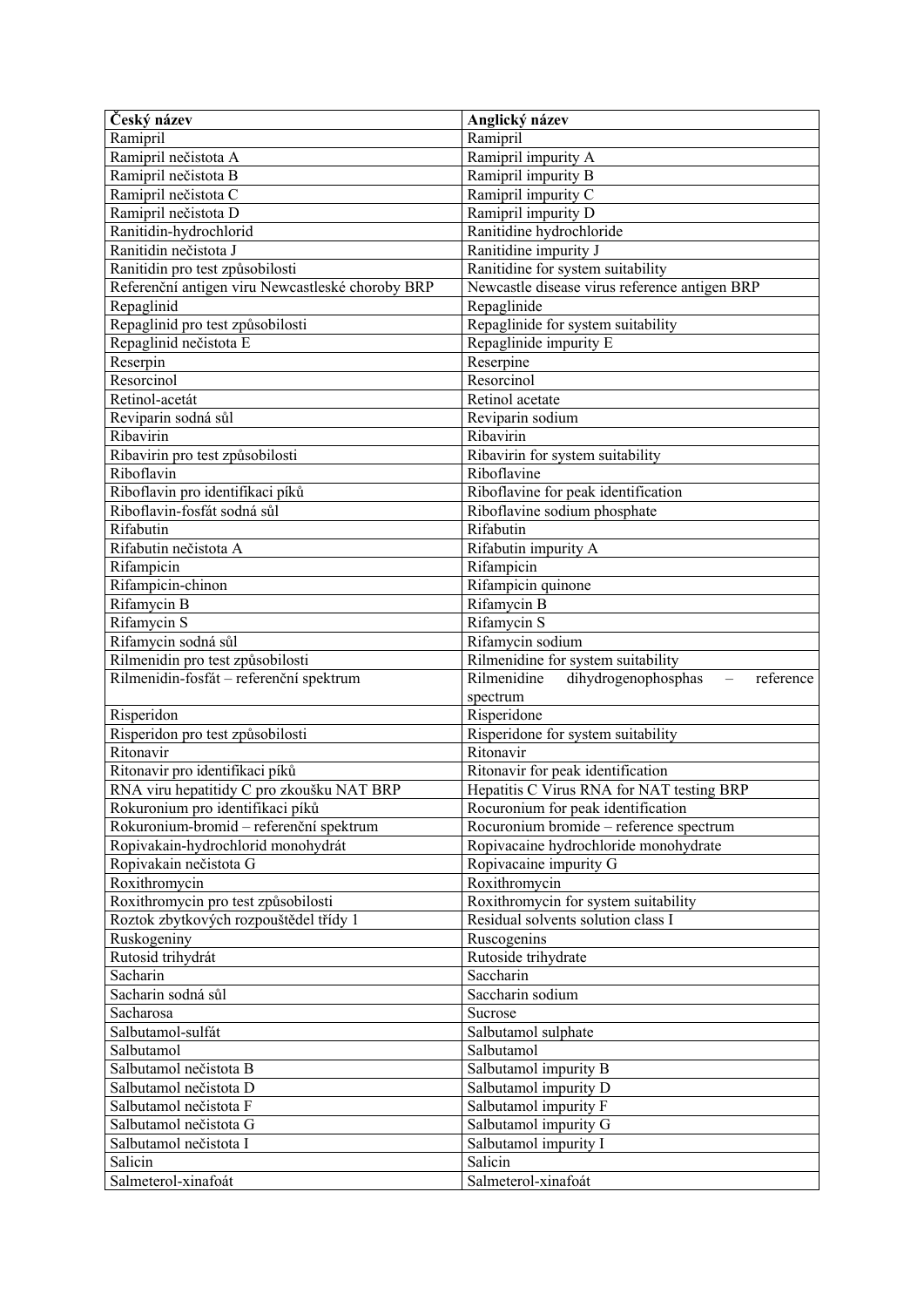| Český název                                      | Anglický název                                   |
|--------------------------------------------------|--------------------------------------------------|
| Salmeterol-xinafoát pro test způsobilosti        | Salmeterol-xinafoát for system suitability       |
| Selamektin                                       | Selamectin                                       |
| Selamektin pro test způsobilosti                 | Selamectin for system suitability                |
| Selegilin-hydrochlorid                           | Selegiline hydrochloride                         |
| (RS)-Selegilin-hydrochlorid                      | (RS)-Selegiline hydrochloride                    |
| Sennový extrakt                                  | Senna extract                                    |
| Serin                                            | Serine                                           |
| Sertakonazol-nitrát                              | Sertaconazole nitrate                            |
| Sertralin-hydrochlorid                           | Sertraline hydrochloride                         |
| Sertralin pro identifikaci píků                  | Sertraline for peak identification               |
| Sertralin pro test způsobilosti                  | Sertraline for system suitability                |
| Silice                                           | <b>Essential</b> oil                             |
| Silice šalvěje levandulové pro identifikaci píků | Spanish sage oil for peak identification         |
| Silikonový elastomer                             | Silicone elastomer                               |
| Silikonový olej                                  | Silicone oil                                     |
| Simvastatin                                      | Simvastatin                                      |
| Sisomicin-sulfát                                 | Sisomicin sulphate                               |
| Skopolamin                                       | Hyoscine                                         |
| Skopolamin nečistota A                           | Hyoscine impurity A                              |
| Skopolamin-hydrobromid trihydrát                 | Hyoscine hydrobromide                            |
| Skopolamin-hydrobromid nečistota B               | Hyoscine hydrobromide impurity B                 |
| Skvalan                                          | Squalane                                         |
| Somatostatin                                     | Somatostatin                                     |
| Somatropin                                       | Somatropin                                       |
| Somatropin/deamidosomatropin rozlišovací směs    | Somatropin/desamidosomatropin resolution mixture |
| 1,4-Sorbitan                                     | 1,4-Sorbitan                                     |
| Sorbitol                                         | Sorbitol                                         |
|                                                  |                                                  |
| Sotalol nečistota B                              | Sotalol impurity B                               |
| Sotalol-hydrochlorid                             | Sotalol hydrochloride                            |
| Spektinomycin-dihydrochlorid pentahydrát         | Spectinomycin hydrochloride                      |
| Spektinomycin-sulfát tetrahydrát                 | Spectinomycin sulphate tetrahydrate              |
| Spektinomycin pro test způsobilosti              | Spectinomycin for system suitability             |
| Spiramycin                                       | Spiramycin                                       |
| Spirapril-hydrochlorid monohydrát                | Spirapril hydrochloride monohydrate              |
| Spirapril pro test způsobilosti                  | Spirapril for system suitability                 |
| Spironolakton                                    | Spironolactone                                   |
| Standard pro nopky RM                            | Cotton wool. standard for neps RM                |
| Stanozolol                                       | Stanozolol                                       |
| Stanozolol nečistota A                           | Stanozolol impurity A                            |
| Stavudin                                         | Stavudine                                        |
| Stavudin pro test způsobilosti                   | Stavudine for system suitability                 |
| Stearylalkohol                                   | Stearyl alcohol                                  |
| Streptomycin-sulfát                              | Streptomycin sulphate                            |
| Sufentanil - referenční spektrum                 | Sufentanil - reference spectrum                  |
| Sufentanil-citrát - referenční spektrum          | Sufentanil citrate - reference spectrum          |
| Sukcinylsulfathiazol monohydrát                  | Succinylsulfathiazole                            |
| Sulbaktam                                        | Sulbactam                                        |
| Sulbaktam pro identifikaci píků                  | Sulbactam for peak identification                |
| Sulbaktam sodná sůl                              | Sulbactam sodium                                 |
| Sulfacetamid sodná sůl monohydrát                | Sulfacetamide sodium                             |
| Sulfadiazin                                      | Sulfadiazine                                     |
| Sulfadimidin                                     | Sulfadimidine                                    |
| Sulfadoxin                                       | Sulfadoxine                                      |
| Sulfafurazol                                     | Sulfafurazole                                    |
| Sulfaguanidin                                    | Sulfaguanidine                                   |
| Sulfamerazin                                     | Sulfamerazine                                    |
| Sulfamethizol                                    | Sulfamethizole                                   |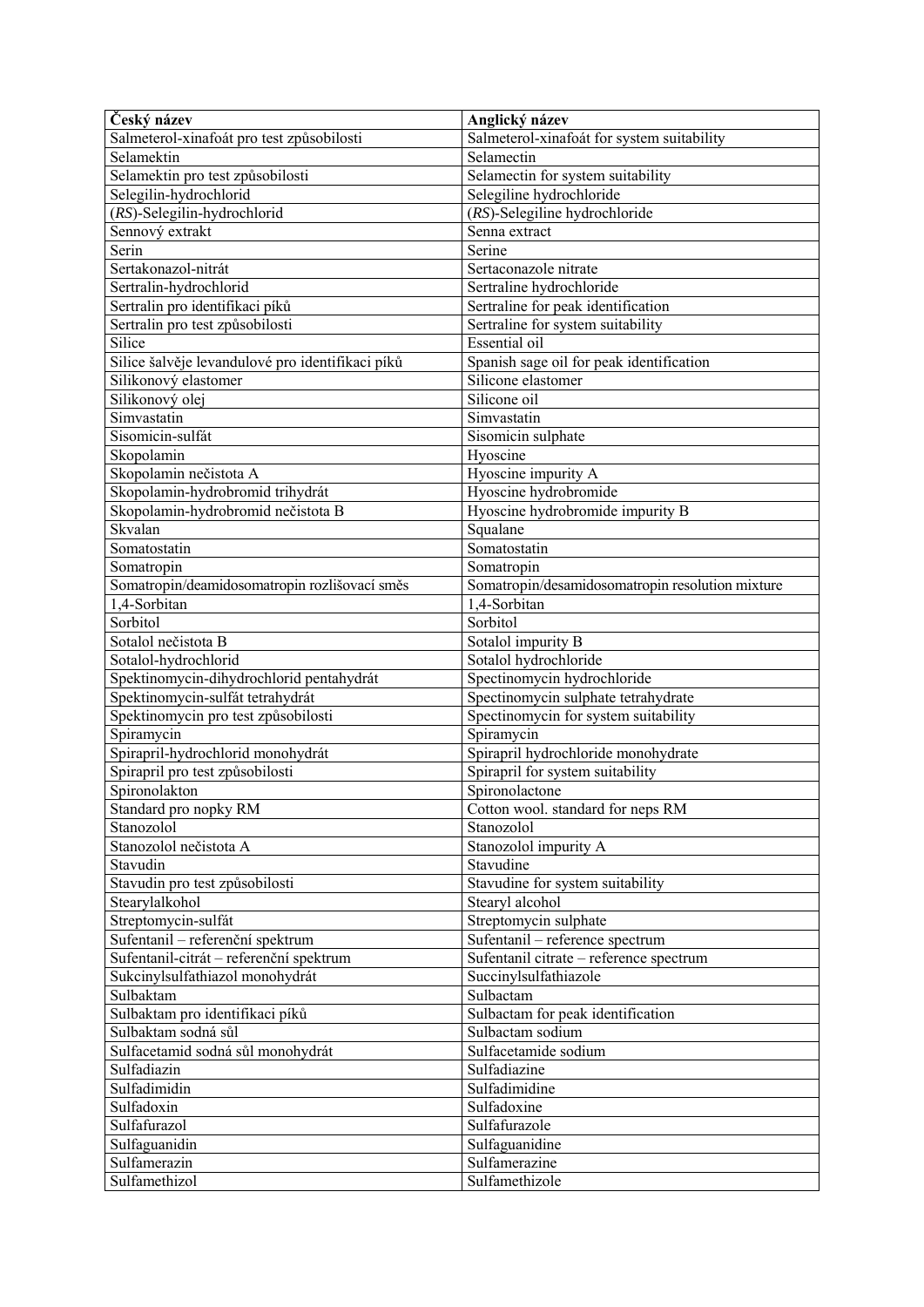| Český název                             | Anglický název                          |
|-----------------------------------------|-----------------------------------------|
| Sulfamethoxazol                         | Sulfamethoxazole                        |
| Sulfamethoxazol nečistota A             | Sulfamethoxazole impurity A             |
| Sulfamethoxazol nečistota F             | Sulfamethoxazole impurity F             |
| Sulfamethoxypyridazin                   | Sulfamethoxypyridazine                  |
| Sulfanilamid                            | Sulfanilamide                           |
| Sulfapyridin                            | Sulfapyridine                           |
| Sulfasalazin                            | Sulfasalazine                           |
| Sulfasalazin derivát pro rozlišení      | Sulfasalazine derivative for resolution |
| Sulfathiazol                            | Sulfathiazole                           |
| Sulfinpyrazon                           | Sulfinpyrazone                          |
| Sulfinpyrazon nečistota A               | Sulfinpyrazone impurity A               |
| Sulfinpyrazon nečistota B               | Sulfinpyrazone impurity B               |
| Sulfisomidin                            | Sulfisomidine                           |
| Sulindak                                | Sulindac                                |
| Sulpirid                                | Sulpiride                               |
| Sulpirid nečistota A                    | Sulpiride impurity A                    |
| Sulpirid nečistota B                    | Sulpiride impurity B                    |
| Sultamicilin                            | Sultamicillin                           |
| Sultamicilin pro identifikaci píků      | Sultamicillin for peak identification   |
| Sultamicilin-tosylát dihydrát           | Sultamicillin tosilate                  |
| Sumatriptan nečistota C                 | Sumatriptan impurity C                  |
| Sumatriptan pro test způsobilosti       | Sumatriptan for system suitability      |
| Sumatriptan směs nečistot               | Sumatriptan impurity mixture            |
| Sumatriptan-sukcinát                    | Sumatriptan succinate                   |
| Suxamethonium-chlorid dihydrát          | Suxamethonium chloride                  |
| Suxibuzon                               | Suxibuzone                              |
| Suxibuzon nečistota B                   | Suxibuzone impurity B                   |
| Suxibuzon nečistota C                   | Suxibuzone impurity C                   |
| Škrob BRP                               | <b>Starch BRP</b>                       |
| Šťavelan vápenatý monohydrát            | Calcium oxalate monohydrate             |
| Talampicilin-hydrochlorid               | Talampicillin hydrochloride             |
| Tamoxifen-citrát                        | Tamoxifen citrate                       |
| Tamox ifen-citrát pro test způsobilosti | Tamoxifen citrate for performance test  |
| Tamsulosin racemický                    | Tamsulosin racemate                     |
| Tamsulosin-hydrochlorid                 | Tamsulosin hydrochloride                |
| Tamsulosin nečistota D                  | Tamsulosin impurity D                   |
| Tamsulosin nečistota H                  | Tamsulosin impurity H                   |
| Telmisartan                             | Telmisartan                             |
| Telmisartan pro identifikaci píků       | Telmisartan for peak identification     |
| Telmisartan pro test způsobilosti       | Telmisartan for system suitability      |
| Temazepam                               | Temazepam                               |
| Temazepam nečistota C                   | Temazepam impurity C                    |
| Temazepam nečistota D                   | Temazepam impurity D                    |
| Temazepam nečistota F                   | Temazepam impurity F                    |
| Temazepam nečistota G                   | Temazepam impurity G                    |
| Tenoxikam                               | Tenoxicam                               |
| Terazosin-hydrochlorid dihydrát         | Terazosin hydrochloride dihydrate       |
| Terazosin pro test způsobilosti         | Terazosin for system suitability        |
| Terazosin nečistota A                   | Terazosin impurity A                    |
| Terazosin nečistota E                   | Terazosin impurity E                    |
| Terazosin nečistota L                   | Terazosin impurity L                    |
| Terazosin nečistota N                   | Terazosin impurity N                    |
| Terbinafin-hydrochlorid                 | Terbinafine hydrochloride               |
| Terbutalin nečistota C                  | Terbutaline impurity C                  |
| Terbutalin-sulfát                       | Terbutaline sulphate                    |
| Terfenadin                              | Terfenadine                             |
| Terfenadin nečistota A                  | Terfenadine impurity A                  |
|                                         |                                         |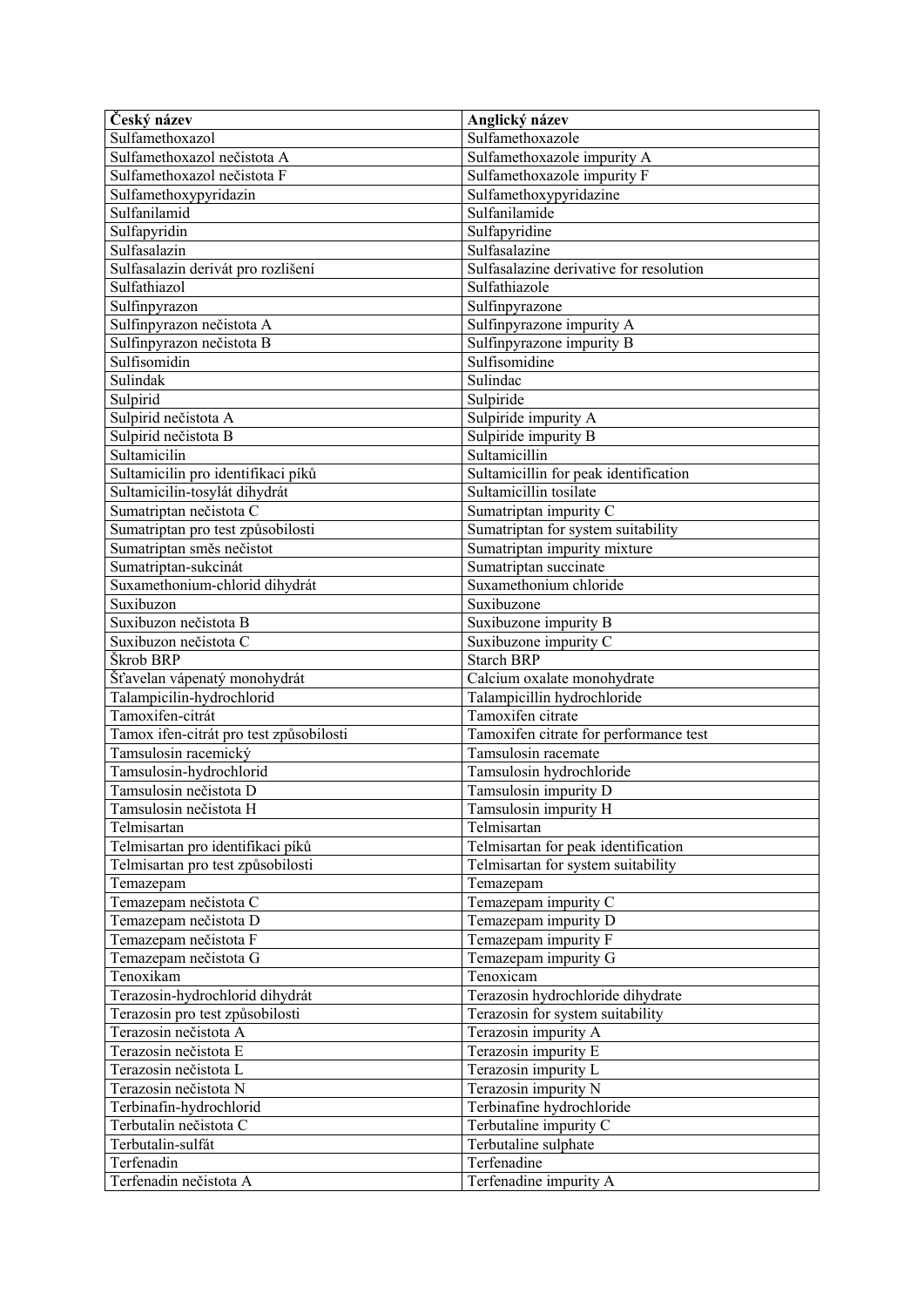| Český název                                          | Anglický název                                  |
|------------------------------------------------------|-------------------------------------------------|
| Terkonazol                                           | Terconazole                                     |
| Testosteron                                          | Testosterone                                    |
| Testosteron pro identifikaci nečistoty D             | Testosterone for impurity D identification      |
| Testosteron pro test způsobilosti                    | Testosterone for system suitability             |
| Testosteron-acetát                                   | Testosterone acetate                            |
| Testosteron-dekanoát                                 | Testosterone decanoate                          |
| Testosteron-dekanoát pro test způsobilosti           | Testosterone decanoate for system suitability   |
| Testosteron-enantát                                  | Testosterone enantate                           |
| Testosteron-isokapronát                              | Testosterone isocaproate                        |
| Testosteron-isokapronát pro test způsobilosti        | Testosterone isocaproate for system suitability |
| Testosteron-kapronát                                 | Testosterone caproate                           |
| Testosteron-propionát                                | Testosterone propionate                         |
| Testosteron-propionát – referenční spektrum          | Testosterone propionate - reference spectrum    |
| 1,3,4,6-Tetra-O-acetyl-2-O-trifluormethansulfonyl-β- | 1,3,4,6-Tetra-O-acetyl-2-O-trifluoromethane-    |
| D-mannopyranosa - referenční spektrum                | sulphonyl- $\beta$ - – reference spectrum       |
| Tetracyklin-hydrochlorid                             | Tetracycline hydrochloride                      |
| Tetrakain-hydrochlorid                               | Tetracaine hydrochloride                        |
| Tetrakain pro test způsobilosti                      | Tetracaine for system suitability               |
| Tetrakosaktid                                        | Tetracosactide                                  |
| Tetrazepam - referenční spektrum                     | Tetrazepam - reference spectrum                 |
| Tetrazepam nečistota C                               | Tetrazepam impurity C                           |
| Tetryzolin-hydrochlorid                              | Tetryzoline hydrochloride                       |
| Thebain                                              | Thebaine                                        |
| Theobromin                                           | Theobromine                                     |
| Theofylin                                            | Theophylline                                    |
| Theofylin – referenční spektrum                      | Theophylline - reference spectrum               |
| Thiamazol                                            | Thiamazol                                       |
| Thiamazol nečistota A                                | Thiamazol impurity A                            |
| Thiamazol nečistota C                                | Thiamazol impurity C                            |
| Thiamfenikol                                         | Thiamphenicol                                   |
| Thiamin nečistota E                                  | Thiamine impurity E                             |
| Thiamin-hydrochlorid                                 | Thiamine hydrochloride                          |
| Thiamin-nitrát - referenční spektrum                 | Thiamine nitrate - reference spectrum           |
| Thiomersal                                           | Thiomersal                                      |
| Thiopental                                           | Thiopental                                      |
| Thioridazin                                          | Thioridazine                                    |
| Thioridazin - referenční spektrum                    | Thioridazine - reference spectrum               |
| Thioridazin-hydrochlorid                             | Thioridazine hydrochloride                      |
| Thioridazin pro test způsobilosti                    | Thioridazine for system suitability             |
| Thioxanthen                                          | Thioxanthene                                    |
| Thioxanthon                                          | Thioxanthone                                    |
| Threonin                                             | Threonine                                       |
| Thymol                                               | Thymol                                          |
| Tiabendazol                                          | Tiabendazole                                    |
| Tiamulin pro identifikaci píků                       | Tiamulin for peak identification                |
| Tiamulin-fumarát                                     | Tiamulin hydrogen fumarate                      |
| Tiamulin - referenční spektrum                       | Tiamulin - reference spectrum                   |
| Tianeptin nečistota A                                | Tianeptine impurity A                           |
| Tianeptin sodná sůl – referenční spektrum            | Tianeptine sodium - reference spectrum          |
| Tianeptin pro test způsobilosti                      | Tianeptine for system suitability               |
| Tiaprid-N-oxid                                       | Tiapride N-oxide                                |
| Tiaprid-hydrochlorid                                 | Tiapride hydrochloride                          |
| Tibolon - referenční spektrum                        | Tibolone - reference spectrum                   |
| Tibolon pro test způsobilosti                        | Tibolone for system suitability                 |
| Tikarcilin nečistota A                               | Ticarcillin impurity A                          |
| Tikarcilin monosodná sůl                             | Ticarcillin monosodium                          |
| Tiklopidin nečistota F                               | Ticlopidine impurity F                          |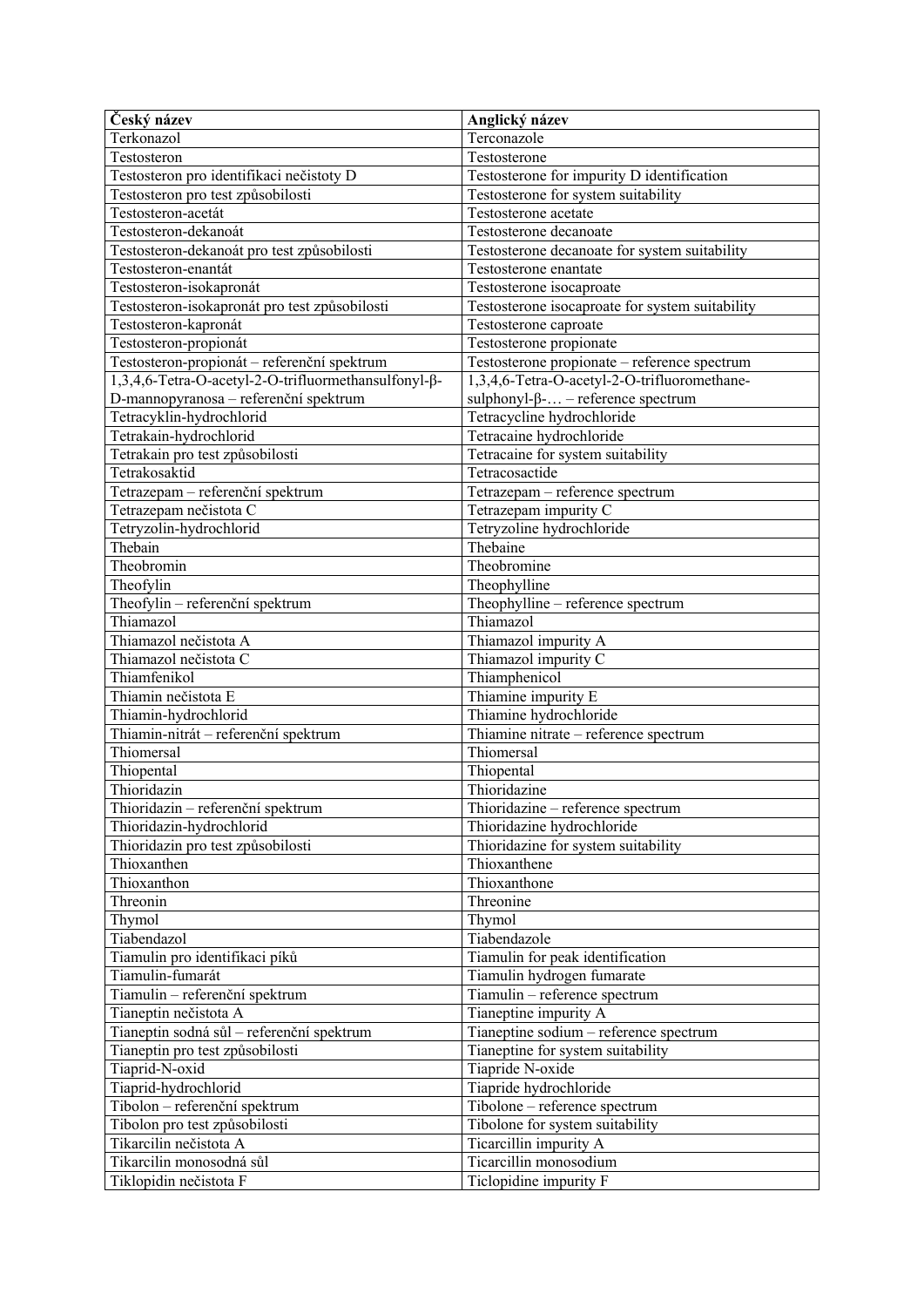| Český název                                           | Anglický název                                                                     |
|-------------------------------------------------------|------------------------------------------------------------------------------------|
| Tiklopidin-hydrochlorid                               | Ticlopidine hydrochloride                                                          |
| Tilidin-hydrochlorid hemihydrát - referenční spektrum | Tilidine hydrochloride hemihydrate<br>reference<br>$\hspace{0.1mm}-\hspace{0.1mm}$ |
|                                                       | spectrum                                                                           |
| (R)-Timolol                                           | (R)-Timolol                                                                        |
| Timolol-maleinát                                      | Timolol maleate                                                                    |
| Tinidazol                                             | Tinidazole                                                                         |
| Tinidazol nečistota A                                 | Tinidazole impurity A                                                              |
| Tinidazol nečistota B                                 | Tinidazole impurity B                                                              |
| Tinktura z břečťanového listu standardizovaná         | Ivy leaf standardised tincture                                                     |
| Tinzaparin sodná sůl                                  | Tinzaparin sodium                                                                  |
| Tiokonazol - referenční spektrum                      | Tioconazole - reference spectrum                                                   |
| Tiokonazol pro test způsobilosti                      | Tioconazole for system suitability                                                 |
| Tobramycin                                            | Tobramycin                                                                         |
| Tokoferol-alfa                                        | alpha-Tocopherol                                                                   |
| Tokoferol-alfa pro identifikaci píků                  | All-rac-alpha-tocopherol for peak identification                                   |
| Tokoferol-alfa-acetát                                 |                                                                                    |
|                                                       | alpha-Tocopheryl acetate                                                           |
| Tokoferol-alfa-acetát pro identifikaci píků           | All-rac-alpha-tocopheryl acetate for peak identification                           |
| Tokoferol-alfa-RRR-hydrogen-sukcinát                  | RRR-alpha-Tocopheryl hydrogen succinate                                            |
| Tolbutamid                                            | Tolbutamide                                                                        |
| Tolnaftát                                             | Tolnaftate                                                                         |
| Torasemid bezvodý                                     | Torasemide anhydrous                                                               |
| Torasemid pro test způsobilosti                       | Torasemide for system suitability                                                  |
| Tramadol nečistota A                                  | Tramadol impurity A                                                                |
| Tramadol nečistota E                                  | Tramadol impurity E                                                                |
| Tramadol-hydrochlorid                                 | Tramadol hydrochloride                                                             |
| Tramazolin nečistota A                                | Tramazoline impurity A                                                             |
| Tramazolin nečistota B                                | Tramazoline impurity B                                                             |
| Tramazolin-hydrochlorid monohydrát                    | Tramazoline hydrochloride monohydrate                                              |
| Trandolapril                                          | Trandolapril                                                                       |
| Trandolapril nečistota C                              | Trandolapril impurity C                                                            |
| Trandolapril nečistota D                              | Trandolapril impurity D                                                            |
| Trapidil                                              | Trapidil                                                                           |
| Trapidil nečistota A                                  | Trapidil impurity A                                                                |
| Trapidil nečistota B                                  | Trapidil impurity B                                                                |
| Tretinoin                                             | Tretinoin                                                                          |
| Triacetin - referenční spektrum                       | Triacetin - reference spectrum                                                     |
| 3,4,6-Tri-O-acetyl-D-glukal - referenční spektrum     | 3,4,6-Tri-O-acetyl-D-glucal - reference spectrum                                   |
| Triamcinolon                                          | Triamcinolone                                                                      |
| Triamcinolon-acetonid                                 | Triamcinolone acetonide                                                            |
| Triamcinolon-hexacetonid                              | Triamcinolone hexacetonide                                                         |
| Triamcinolon nečistota C                              | Triamcinolone impurity C                                                           |
| Triamteren                                            | Triamteren                                                                         |
| Triamteren nečistota B                                | Triamteren impurity B                                                              |
| Triazolam                                             | Triazolam                                                                          |
| Tribenosid                                            | Tribenoside                                                                        |
| Tribenosid nečistota A                                |                                                                                    |
|                                                       | Tribenoside impurity A                                                             |
| Tributyl-acetylcitrát                                 | Tributyl acetylcitrate                                                             |
| Tributyl-acetylcitrát - referenční spektrum           | Tributyl acetylcitrate - reference spectrum                                        |
| Tributyl-fosfát                                       | Tri-n-butyl phosphate                                                              |
| Triethyl-citrát - referenční spektrum                 | Triethyl citrate - reference spectrum                                              |
| Trifluoperazin-hydrochlorid                           | Trifluoperazine hydrochloride                                                      |
| Triflusal                                             | Triflusal                                                                          |
| Triflusal nečistota B                                 | Triflusal impurity B                                                               |
| Triglycerol-diisostearát                              | Triglycerol diisostearate                                                          |
| Trihexyfenidyl nečistota A                            | Trihexyphenidyl impurity A                                                         |
| Trihexyfenidyl-hydrochlorid                           | Trihexyphenidyl hydrochloride                                                      |
| Trichlortrifluorethan                                 | Trichlorotrifluoroethane                                                           |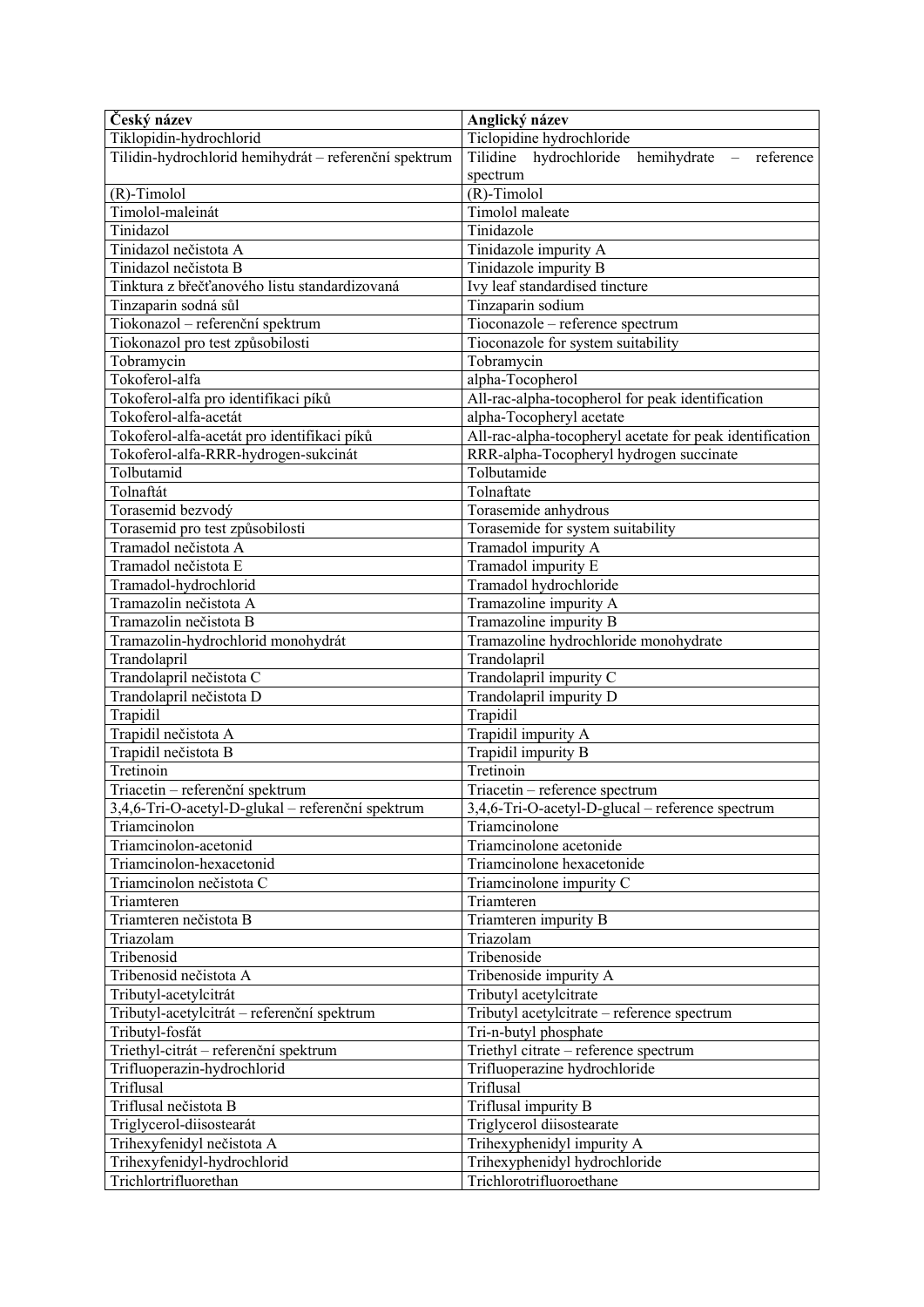| Český název                                            | Anglický název                                          |
|--------------------------------------------------------|---------------------------------------------------------|
| Trikaprin                                              | Tricaprin                                               |
| Trikaproin                                             | Tricaproin                                              |
| Trikaprylin                                            | Tricaprylin                                             |
| Trilaurin                                              | Trilaurin                                               |
| Trimetazidin pro test způsobilosti                     | Trimetazidine for system suitability                    |
| Trimetazidin-dihydrochlorid - referenční spektrum      | Trimetazidine dihydrochloride - reference spectrum      |
| Trimethadion                                           | Trimethadione                                           |
| Trimethoprim                                           | Trimethoprim                                            |
| Trimethoprim pro test způsobilosti                     | Trimethoprim for system suitability                     |
| Trimethoprim nečistota B                               | Trimethoprim impurity B                                 |
| Trimethyltetradecylamonium-bromid                      | Trimethyltetradecylammonium bromide                     |
| Trimipramin-maleinát                                   | Trimipramine maleate                                    |
| Trimipramin pro identifikaci píků                      | Trimipramine for peak identification                    |
| Trimyristin                                            | Trimyristin                                             |
| Tristearin                                             | Tristearin                                              |
| Trolamin                                               | Trolamine                                               |
| Trometamol                                             | Trometamol                                              |
| Tropikamid                                             | Tropicamide                                             |
| Tropin                                                 | Tropine                                                 |
| Tropisetron-hydrochlorid                               | Tropisetron hydrochloride                               |
| Tropisetron nečistota B                                | Tropisetron impurity B                                  |
| Trospium-chlorid                                       | Trospium chloride                                       |
| Trospium nečistota A                                   | Trospium impurity A                                     |
| Trospium nečistota B                                   | Trospium impurity B                                     |
| Trospium nečistota C                                   | Trospium impurity C                                     |
| Troxerutin                                             | Troxerutin                                              |
| <b>Trypsin BRP</b>                                     | <b>Trypsin BRP</b>                                      |
| Tryptofan                                              | Tryptophan                                              |
| Tubokurarinium-chlorid pentahydrát                     | Tubocurarine chloride                                   |
| Tuk z ovčí vlny hydrogenovaný                          | Hydrogenated wool fat                                   |
| Tylosin                                                | Tylosin                                                 |
| <b>Tylosin D</b>                                       | <b>Tylosin D</b>                                        |
| Tylosin-fosfát pro identifikaci píků                   | Tylosin-phosphate for peak identification               |
| Tylosin-tartarát – referenční spektrum                 | Tylosin tartrate - reference spectrum                   |
| Tyrosin                                                | Tyrosine                                                |
| Tyrothricin                                            | Tyrothricin                                             |
| Ubidekarenon                                           | Ubidecarenone                                           |
| Ubidekarenon nečistota D                               | Ubidecarenone impurity D                                |
| Ubidekarenon pro test způsobilosti                     | Ubidecarenone for system suitability                    |
| Uracil-arabinosid                                      | Uracil arabinoside                                      |
| Vakcína proti hepatitidě A typu B inaktivovaná         | Hepatitis A vaccine (inactivated, adsorbed) Type B      |
| adsorbovaná BRP                                        | <b>BRP</b>                                              |
| Vakcína proti hepatitidě B (rDNA) BRP metoda A         | Hepatitis B vaccine<br>(rDNA)<br><b>BRP</b><br>method A |
|                                                        | (thiomersal free)                                       |
| Vakcína proti hepatitidě B (rDNA) BRP metoda B         | Hepatitis B vaccine (rDNA) BRP method B                 |
| Vakcína proti poliomyelitidě inaktivovaná BRP          | Poliomyelitis vaccine (Inactivated) BRP                 |
| Vakcína proti poliomyelitidě perorální BRP             | Poliomyelitis vaccine (oral) BRP                        |
| Vakcíny proti poliomyelitidě perorální typu 1, typu 2, | Poliomyelitis vaccine (oral) types 1, 2, 3 BRP          |
| typu 3 BRP                                             |                                                         |
| Vakcína proti pseudomoru ptáků BRP                     | Newcastle Disease Vaccine BRP                           |
| Vakcína proti příušnicím živá BRP                      | Mumps vaccine (live) BRP                                |
| Vakcína proti spalničkám živá BRP                      | Measles vaccine (live) BRP                              |
| Vakcína proti tetanu adsorbovaná BRP                   | Tetanus vaccine (adsorbed) BRP                          |
| Vakcína proti vzteklině pro veterinární<br>použití     | Rabies vaccine (inactivated) for veterinary use BRP     |
| inaktivovaná BRP                                       |                                                         |
| Vakcína proti zarděnkám živá BRP                       | Rubella vaccine (live) BRP                              |
| Vakcína proti záškrtu adsorbovaná BRP                  | Diphtheria vaccine (adsorbed) BRP                       |
|                                                        |                                                         |